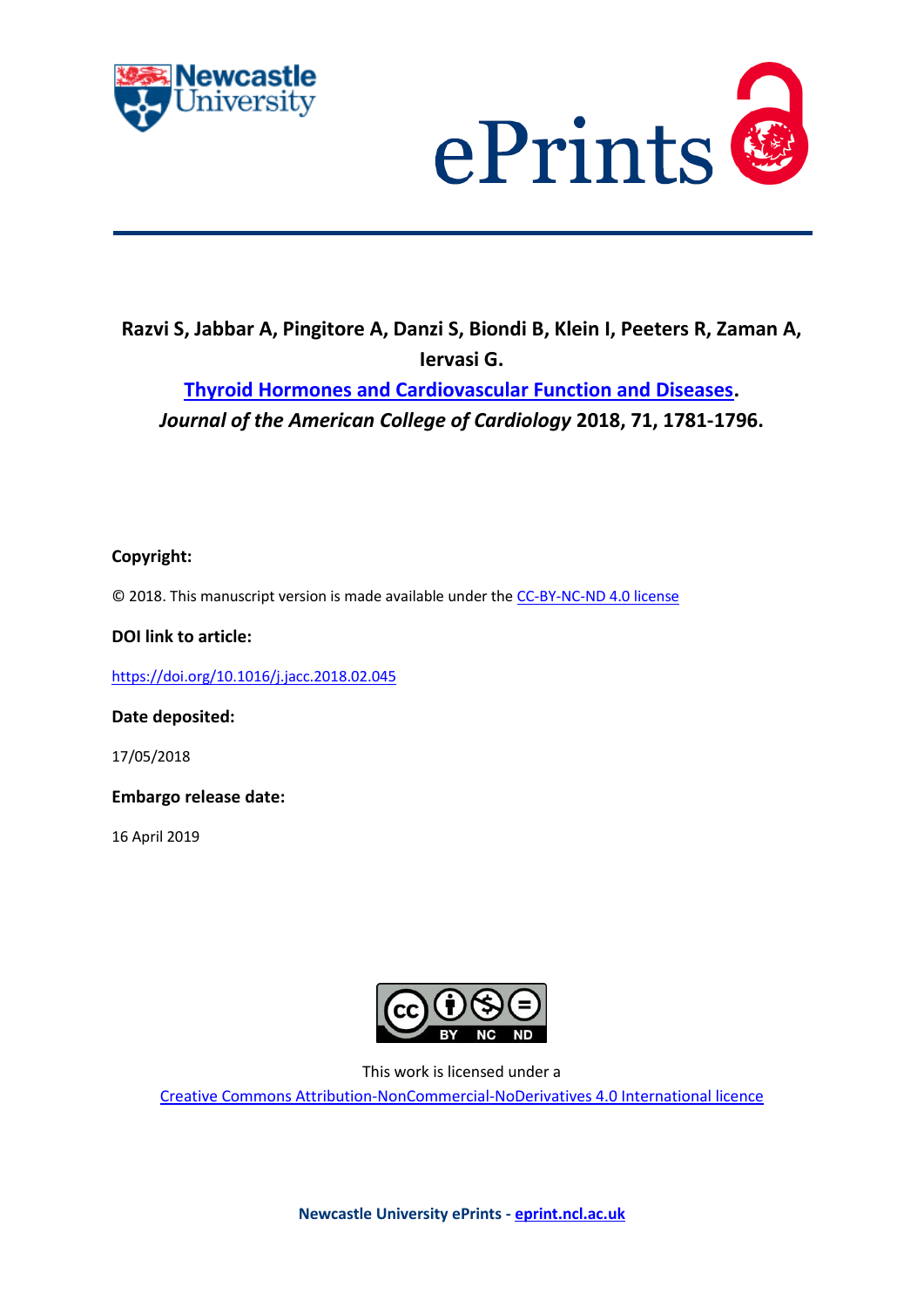## **Thyroid Hormones and Cardiovascular Function and Diseases**

**Short title:** Thyroid hormones and the cardiovascular system

Salman Razvi, MD,<sup>a,b</sup> Avais Jabbar, MD,<sup>a,c</sup> Alessandro Pingitore, MD,<sup>d</sup> Sara Danzi, PhD,<sup>e</sup> Bernadette Biondi, MD,<sup>f</sup> Irwin Klein, MD,<sup>g</sup> Robin Peeters, MD,<sup>h</sup> Azfar Zaman, MD,<sup>c,i</sup> Giorgio Iervasi, MD<sup>d</sup>

a Institute of Genetic Medicine, Newcastle University, United Kingdom <sup>b</sup>Gateshead Health NHS Foundation Trust, United Kingdom <sup>c</sup>Freeman Hospital, Newcastle upon Tyne Hospitals NHS Foundation Trust, United Kingdom <sup>d</sup>Clinical Physiology Institute, Consiglio Nazionale dele Ricerche (CNR), Pisa, Italy <sup>e</sup>Queensborough Community College, The City University of New York, New York, USA <sup>f</sup>Department of Clinical Medicine and Surgery, University of Naples Federico II, Italy <sup>g</sup>School of Medicine, New York University, New York, New York, USA hDepartment of Internal Medicine, Academic Center for Thyroid Diseases, Erasmus Medical Centre, Rotterdam, The Netherlands i Institute of Cellular Medicine, Newcastle University, United Kingdom

## **Address for correspondence:**

Dr. Salman Razvi Institute of Genetic Medicine Newcastle University International Centre for Life Newcastle upon Tyne NE1 3BZ Telephone: +44 191 4456052 Fax: +441914456186 E-mail: [salman.razvi@ncl.ac.uk](mailto:salman.razvi@ncl.ac.uk)

**Disclosures**: Dr. Razvi has received speaker fees from Merck KGaA and EXCEMED. All other authors have reported that they have no relationships relevant to the contents of this paper to disclose.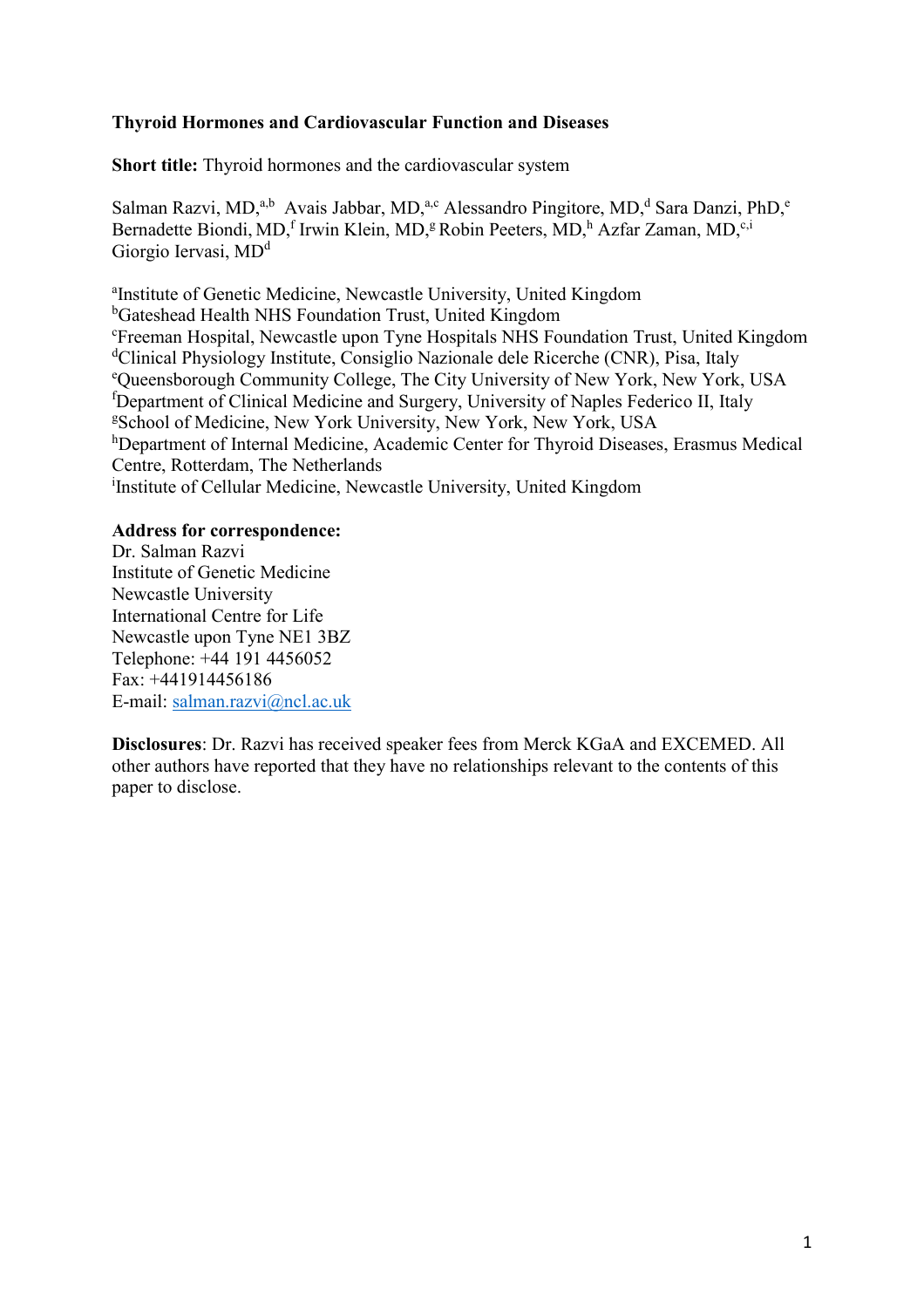## **Abstract**

Thyroid hormone (TH) receptors are present in the myocardium and vascular tissue, and minor alterations in TH concentration can affect cardiovascular (CV) physiology. The potential mechanisms that link CV disease with thyroid dysfunction are endothelial dysfunction, changes in blood pressure, myocardial systolic and diastolic dysfunction, and dyslipidemia. In addition, cardiac disease itself may lead to alterations in TH concentrations, notably low triiodothyronine (T3) syndrome, that are associated with higher morbidity and mortality. Experimental data and small clinical trials have suggested a beneficial role of TH in ameliorating CV disease. The aim of this review is to provide clinicians dealing with CV conditions with an overview of the current knowledge of TH perturbations in CV disease.

**Condensed Abstract:** Both overt as well as subclinical thyroid disease are associated with cardiovascular diseases, including atrial fibrillation, heart failure, and coronary heart disease. In addition, a significant proportion of patients with heart failure and acute myocardial infarction have an isolated reduction in circulating triiodothyronine (T3) levels, a finding that is associated with worse prognosis. Small trials of thyroid hormone replacement therapy in various cardiovascular conditions have shown benefit, but large, adequately-powered trials assessing hard outcomes are required before efficacy and safety can be fully evaluated.

**Key words:** acute myocardial infarction, amiodarone, heart failure, thyroxine, triiodothyronine

#### **Abbreviations and Acronyms**:

 $AF =$ atrial fibrillation AIT = amiodarone-induced thyrotoxicosis AMI = acute myocardial infarction  $CV =$  cardiovascular  $CHD = \text{coronary heart disease}$ D  $(1-3)$  = deiodinase enzymes  $(1-3)$  $HF =$  heart failure  $LDL = low density lipoprotein$  $MHC =$  myosin heavy chain PLB = phospholamban  $rT_3$  = reverse  $T_3$ SCH = subclinical hypothyroidism SERCA = sarcoplasmic reticulum adenosine triphosphatase SHyper = subclinical hyperthyroidism SVR = systemic vascular resistance  $T_3$  = triiodothyronine  $T_4$  = thyroxine  $TH =$  thyroid hormones TR = thyroid hormone receptor TRH = thyrotropin releasing hormone  $TSH =$ thyrotropin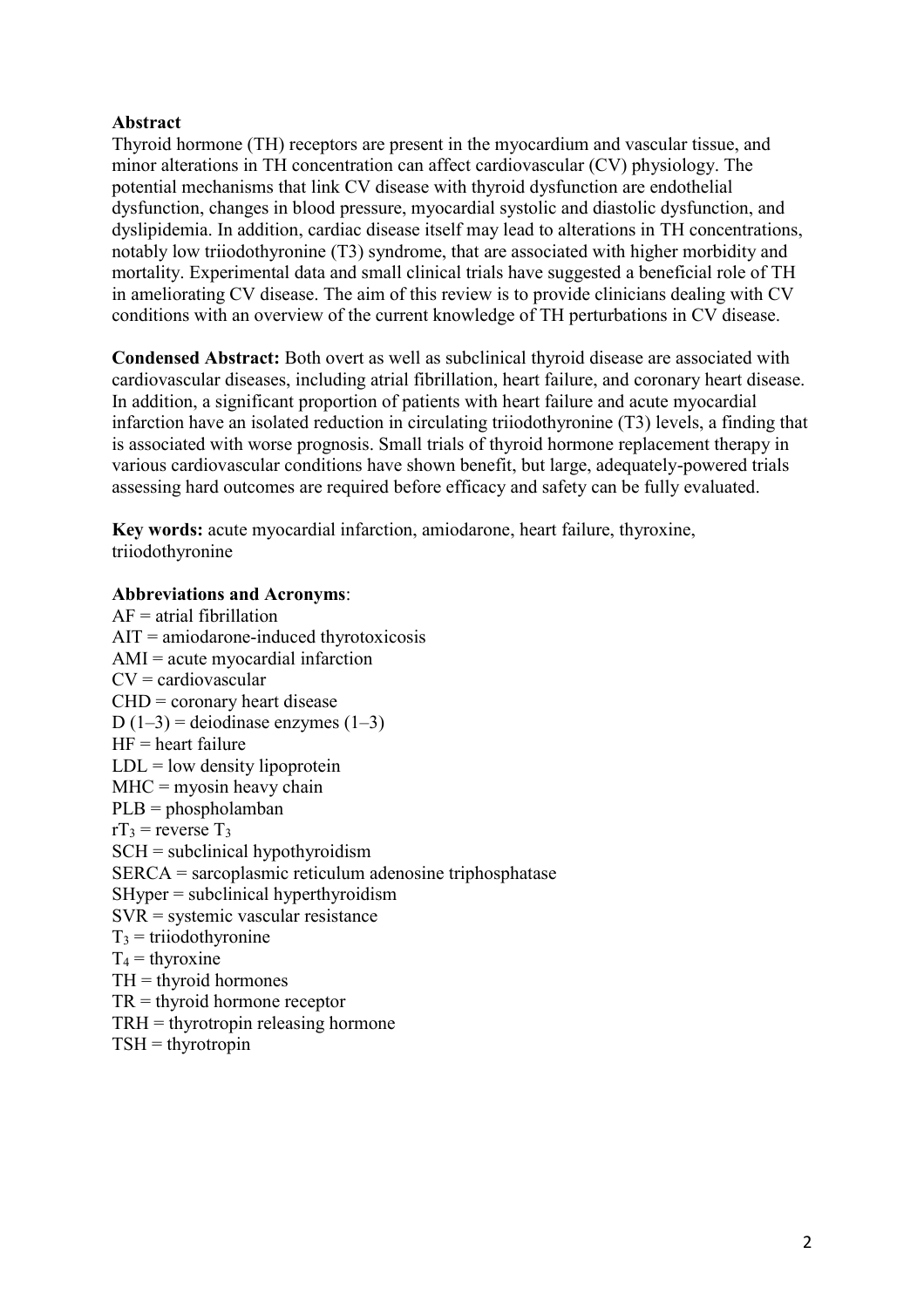#### **INTRODUCTION**

Despite major advances in their prevention and treatment, cardiovascular (CV) diseases remain the single largest cause of death globally (1). Recurrent ischemia resulting in adverse CV events following optimal treatment for an acute coronary syndrome occurs in approximately 10% of subjects in randomized controlled trials (RCTs) (2), and nearly double this in real-world registries (3). The inexorable progress of CV disease, despite optimal guideline-based primary and secondary prevention, suggests a multifactorial etiology and the need to assess other precipitants that may exacerbate existing CV disease.

Thyroid hormone receptors (TRs) are present in both the myocardium and vascular endothelial tissues, thereby allowing changes in circulating thyroid hormone (TH) concentration to modulate end-organ activity. Patients who are overtly hypo- or hyperthyroid show CV and hematologic manifestations that are well-documented, and both can, if left untreated, accelerate the onset of symptomatic CV disease. However, the clinical significance of mild thyroid dysfunction (subclinical thyroid disease) is uncertain. Minor changes in TH concentration may have an adverse impact on the CV system, and subclinical thyroid dysfunction has been associated with a 20% to 80% increase in vascular morbidity and mortality risk (4–6). Observational studies report increased adverse CV biomarkers and myocardial strain, but, in the absence of mechanistic studies and large RCTs, no cause and effect has been proven. Nevertheless, thyroid disease, both overt and subclinical, is a global burden and associated with increased CV disease. The wide availability and affordability of treatments for correcting TH dysfunction has led to increased interest in exploring the role of TH in CV disease. This review summarizes the role of TH in CV function and diseases.

### **MOLECULAR AND CELLULAR MECHANISMS OF TH ACTION**

**PHYSIOLOGY OF THYROID FUNCTION.** Thyroid function is regulated by the hypothalamic-pituitary-thyroid axis via a classic endocrine feedback loop mechanism.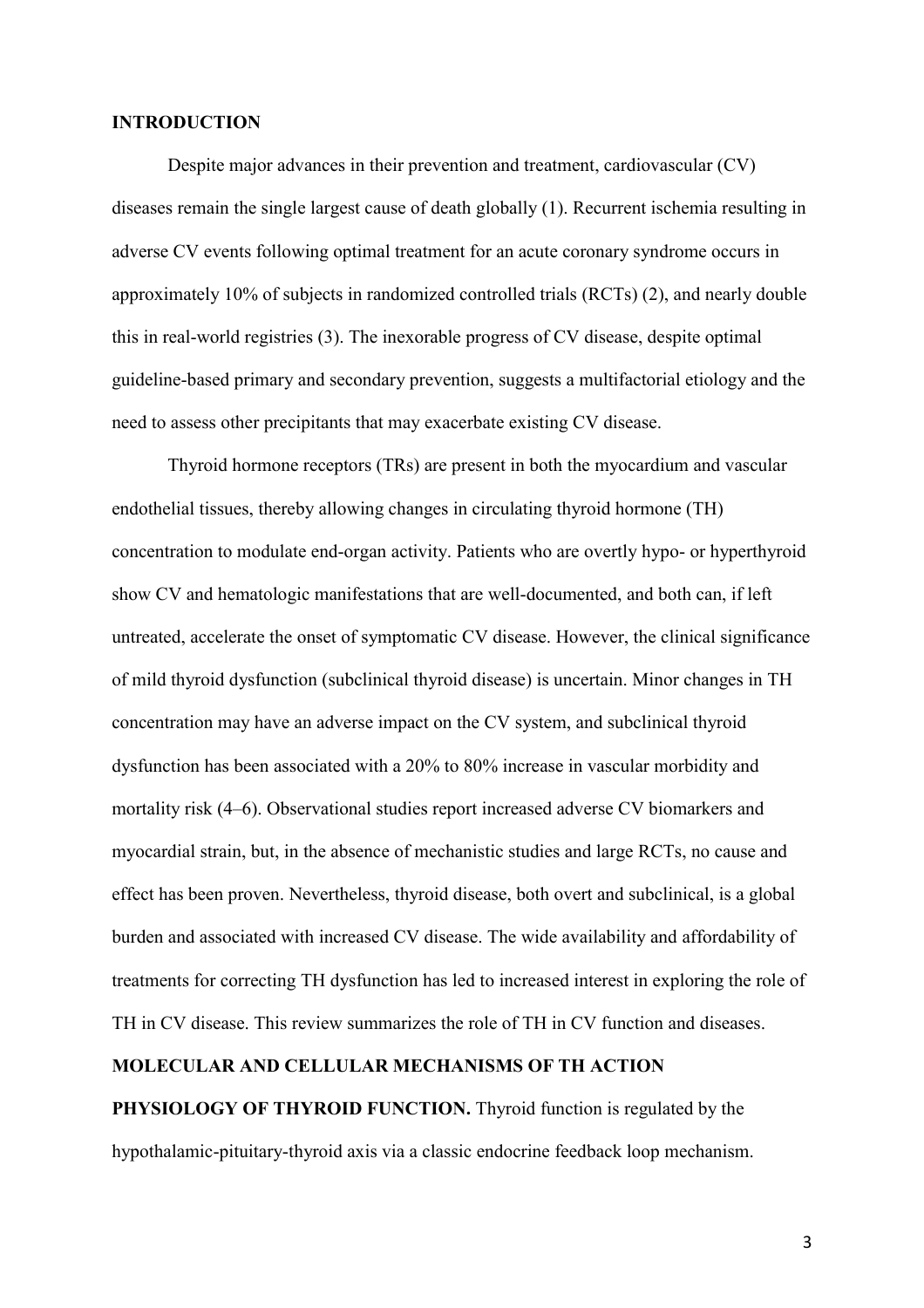Thyrotropin-releasing hormone (TRH) is secreted at the level of the hypothalamus and stimulates the anterior pituitary to produce thyroid-stimulating hormone (TSH), which, in turn, drives the thyroid gland to release TH. TH levels regulate TRH and TSH production and release (7). TSH has a log-linear relationship with thyroxine  $(T_4)$  levels; therefore, even mild changes in TH concentrations lead to large changes in TSH. Thus, serum TSH is a robust marker of systemic TH status. The 2 main iodinated TH are  $T_4$  and triiodothyronine  $(T_3)$ . Both have biological effects; however, T<sub>3</sub> is considered the active and more potent hormone. The normal negative feedback regulation of thyroid function is disrupted by illness, including conditions such as acute myocardial infarction (AMI) or heart failure (HF), and is characterized by a reduction in serum TH without a concomitant rise in circulating TSH levels (termed nonthyroidal illness and further discussed later). With the recognition that TSH is extremely sensitive to subtle changes in circulating TH concentrations, and with the advent of high-sensitivity TSH assays, clinicians are able to detect subtle changes in thyroid function, leading to the concept of subclinical thyroid disease.

**TH ACTION ON CARDIAC MYOCYTES.** Genomic effects of TH are mediated by TH nuclear receptors located in the intracellular compartment. The protein receptors bind  $T_3$  with greater ( $>10\times$ ) affinity than T<sub>4</sub> (8). In mammals, these receptor proteins exist in 2 isoforms,  $\alpha$ and β (TRα and TRβ), and bind to TH response elements in the promoter regions of THresponsive genes. TRα and TRβ activate expression of positively regulated genes in the presence of  $T_3$  and repress expression in its absence. The TR $\alpha$ 1 isoform has been shown to play an important role in the regulation of cardiac genes (**Figure 1**). A list of cardiac genes regulated by TH can be found in **Table 1**.

The contractile apparatus of the cardiac myocyte contains the myosin heavy chains (MHCs), α and β (α-MHC and β-MHC). α-MHC, the fast myosin, and β-MHC, the slow myosin, are positively and negatively regulated by T3, respectively. Cardiac contractility is further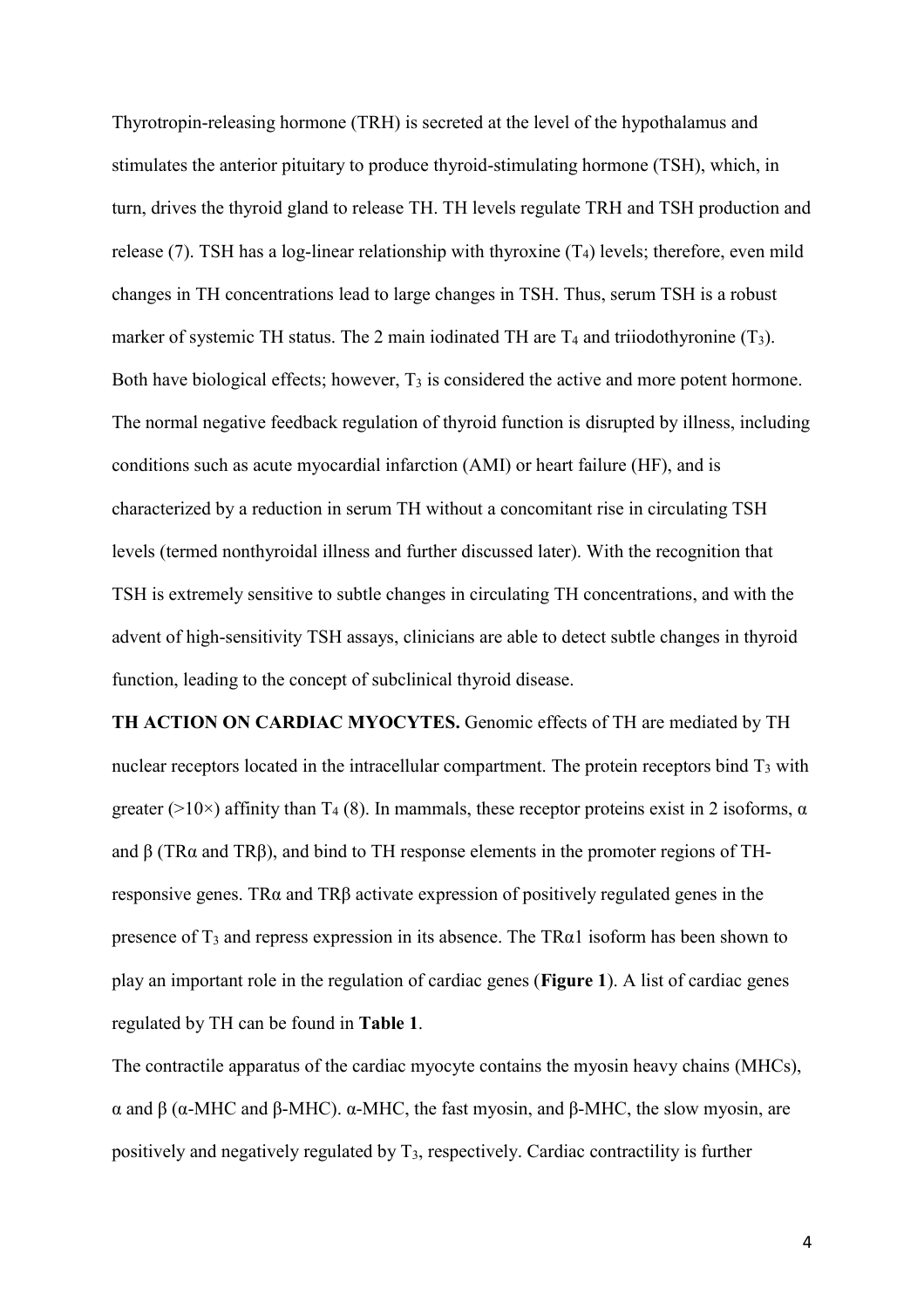regulated by several important cardiac proteins, including the sarcoplasmic reticulum calcium adenosine triphosphatase (SERCA2) and its inhibiting counterpart phospholamban (PLB). SERCA2 functions to pump calcium ions  $(Ca^{2+})$  back into the sarcoplasmic reticulum in the relaxation phase of myofilament contraction. SERCA2 is positively regulated by  $T_3$ , whereas PLB is negatively regulated. Together, they are responsible for the kinetics of calcium ion influx into (and subsequent efflux from) the sarcoplasmic reticulum. Efficient calcium sequestration and release is essential for energetically optimal cardiac myocyte relaxation and contraction. This lusitropic effect of TH is a characteristic of  $T_3$  regulation of myocyte contractility (9). Decreased calcium cycling in the cardiac myocyte has been reported in the impaired diastolic function of hypothyroidism, with aging in humans, and in experimental models of HF. Other important cardiac genes regulated by TH include those encoding the TR proteins themselves, the voltage-gated potassium ion  $(K^+)$  channels (Kv1.5 and Kv4.2), and the sodium/calcium ion  $(Na^{\dagger}/Ca^{2+})$  exchanger (NCX1).

In addition to the genomic effects of  $T_3$  described previously, TH (both  $T_4$  and  $T_3$ ), exert nongenomic effects on the cardiac myocyte and, as discussed later, on the vasculature. Nongenomic effects are usually receptor-independent, and largely occur at the plasma membrane, regulating ion transporter activity (10). Nongenomic mechanisms are identified by their rapid rate of action. Several ion channels that are transcriptionally regulated by TH are also post-translationally regulated by nongenomic mechanisms. These combined mechanisms at the level of the atrial myocyte are responsible, in part, for the ability of  $T_3$  to increase the heart rate. The other pathway mediating the chronotropic effect of thyrotoxicosis relates to the decrease in vagal tone and enhanced adrenergic tone characteristic of hyperthyroidism (11).

Unlike steroid hormones,  $T_3$  is not lipid-soluble and must be transported into the cytoplasm of TH-responsive cells. Several families of TH transporters have been identified,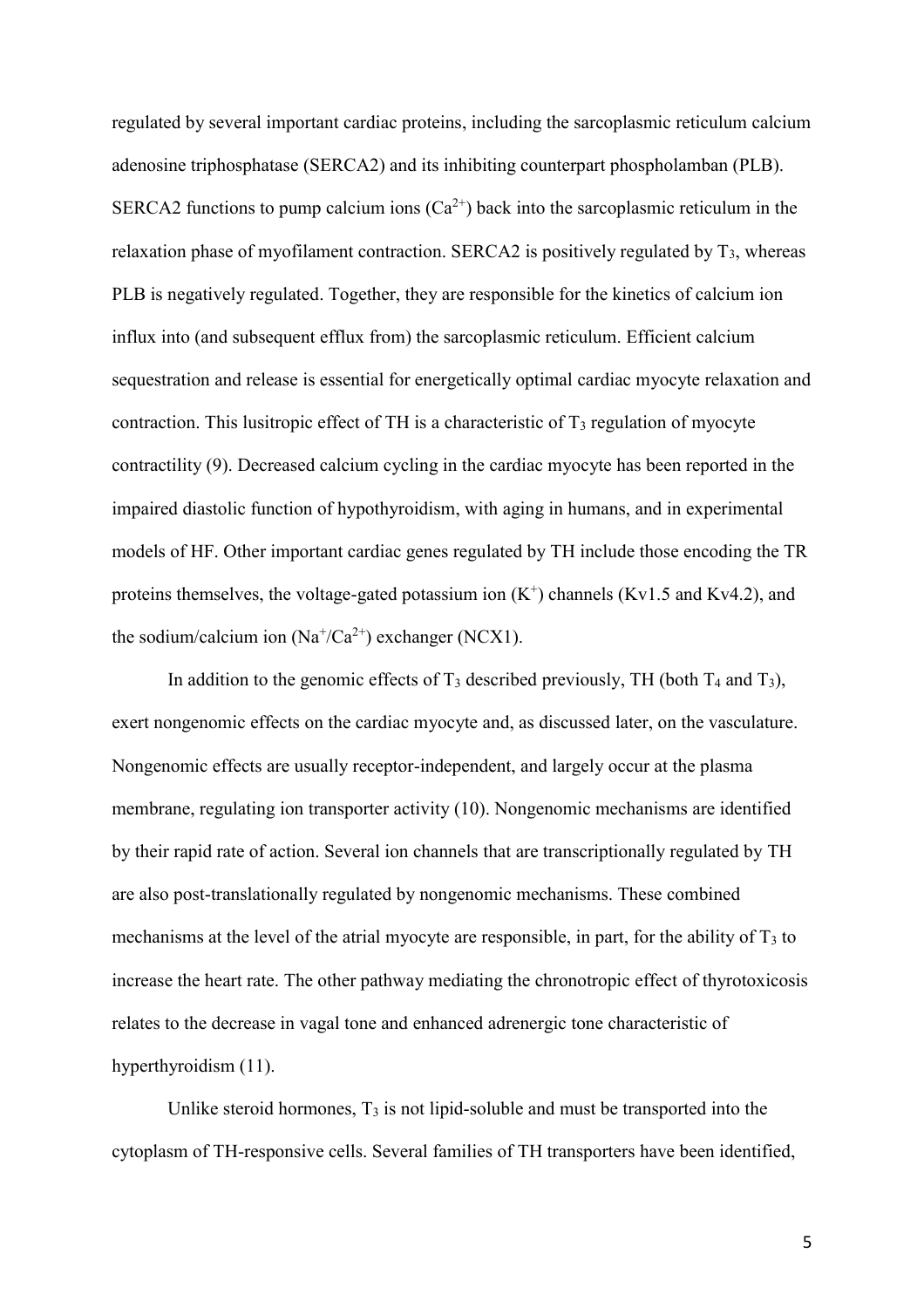including the Na<sup>+</sup>-taurocholate cotransporting polypeptides, the Na<sup>+</sup>-independent organic anion transporting polypeptides, the heterodimeric L-type amino acid transporters, and, perhaps most importantly, the monocarboxylate transporters (MCTs) 8 and 10, which are highly specific for iodothyronines. MCT8 and 10 are expressed in the rodent heart, but it is unclear whether they have a role in the human heart. In humans, MCT8 mutations are the cause of Allan-Herndon-Dudley syndrome, an X-linked syndrome with specific thyroid and neurological defects, and heart rate abnormalities, thus suggesting a role for MCT8 in TH transport in human cardiac tissues. MCT10 has a greater affinity for  $T_3$  than  $T_4$ , and an even greater capacity to transport  $T_3$  than MCT8 (12). The cardiac myocyte TH-responsive genes are expressed as a function of serum  $T_3$ , and not  $T_4$ , implying that  $T_4$  is neither transported across the myocyte sarcolemma nor deiodinated into  $T_3$ . Therefore, optimal myocyte gene expression remains dependent on serum  $T_3$  levels, and if they fall, despite the fact that TSH and  $T_4$  levels may be normal, the heart will express a hypothyroid phenotype.

**TH ACTION ON THE VASCULATURE.** TH effects on the vasculature include genomic and nongenomic mechanisms that occur at both the vascular smooth muscle and endothelial cell levels. Nongenomic, indirect effects of TH include ion channel activation  $(Na^+, K^+, Ca^{2+})$ and regulation of specific signal transduction pathways. Activation of phosphatidylinositol 3 kinase (PI3K) and serine/threonine protein kinase (AKT) pathways cause the production of endothelial nitric oxide, leading to a reduction in systemic vascular resistance through its effects on vascular smooth muscle cells (6,13). Several studies have shown that TH regulates endothelial nitric oxide production and vascular tone, and that patients with hypothyroidism (both overt and subclinical) and impaired endothelial function show improvement with TH replacement therapy  $(14–16)$ . In addition,  $T_3$  can produce a vasodilatory effect within hours after administration to patients undergoing coronary artery bypass grafting (17). Similar effects are observed when patients with chronic HF are treated with intravenous  $T_3(18)$ .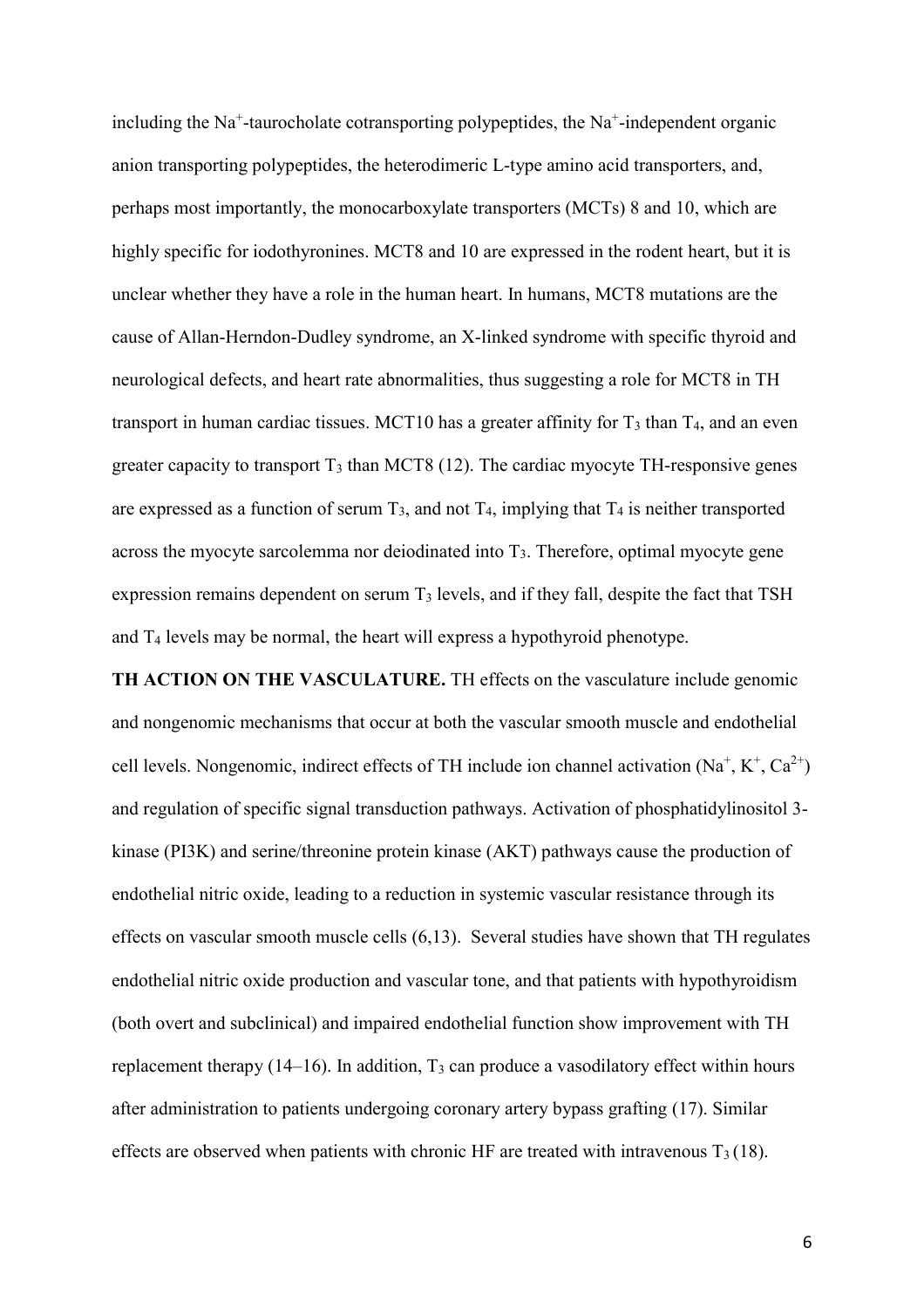Thus, T<sup>3</sup> has the unique pharmacological properties of an inodilator acting primarily on diastolic dysfunction.

The pulmonary vasculature is not as responsive to the vasodilatory effects TH as is the systemic vasculature (19). Pulmonary artery hypertension that resolves after return to the euthyroid state has been reported in patients with thyrotoxicosis mainly due to a fall in cardiac output.

**THYROID HORMONES AND CARDIOPROTECTION.** Cardioprotection is an emerging target of therapeutic intervention in AMI to minimize irreversible ischemic damage and favor functional recovery of the ischemic-damaged myocardium (20). TH have a role in cardioprotection due to activation of cytoprotective mechanisms, stimulation of cell growth, neo-angiogenesis, and metabolic adaptation. The net result, as documented by histological and functional parameters, is a reduction in myocardial damage and positive reverse left ventricular (LV) remodeling, resulting in a delay, or even absence, of evolution toward postischemic irreversible HF. Recent experimental studies using the ischemia/reperfusion rat model showed multiple protective effects of TH, particularly on mitochondria. TH is a regulator of the tumor suppressor p53, which is activated during AMI, enhancing the mitochondrial apoptosis pathway (21). p53 expression, in turn, is blunted by microRNA 30a (miR-30a), which is down-regulated in the post-ischemic setting. This favors p53 accumulation, and therefore enhances mitochondrial dysfunction and bcl-2–like protein 4  $(BAX)$  activation, resulting in extended myocardial cell loss  $(22)$ . T<sub>3</sub> treatment counteracts the decrease in miR-30a levels, thus limiting the activation of p53 and the cascade leading to mitochondrial injury and cell death in the AMI border zone (23). This finding is relevant because, in patients with post-ischemic HF, p53-responsive microRNA (miR-192, miR-194, and miR-34a) levels are elevated in the early phase of AMI and are positively correlated with LV diastolic dimension  $(24)$ . Moreover,  $T_3$  mitochondrial protection is also exerted through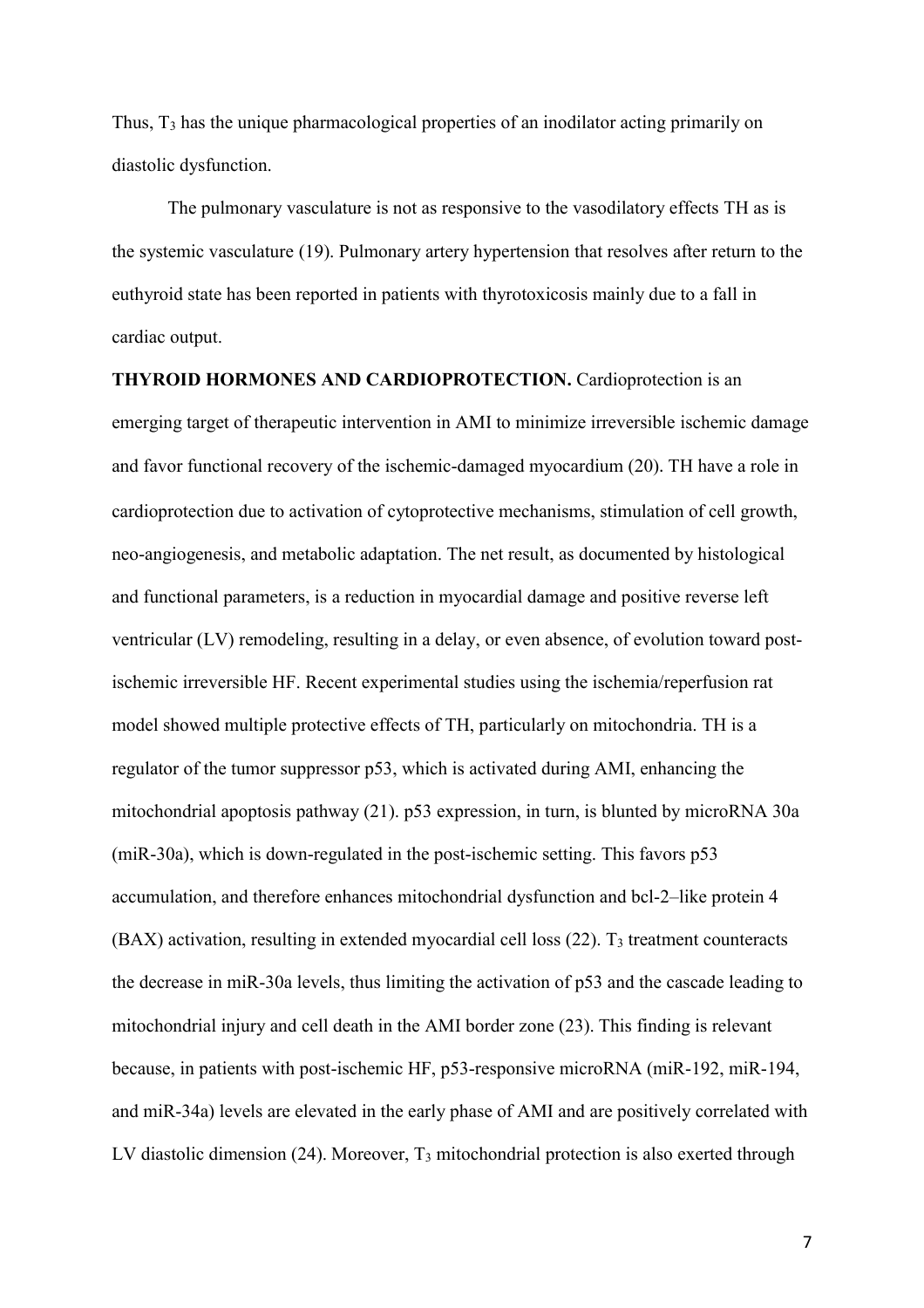other pathways, including a mitochondrial adenosine triphosphate–dependent potassium pathway, peroxisome proliferator-activated receptor gamma coactivator 1-alpha, and the mitochondrial transcription factor A (25). These are key intracellular signals controlling mitochondrial activity and biogenesis, and their overexpression limits post-ischemic LV remodeling and impairment of cardiac performance. Furthermore, T<sub>3</sub> treatment preserves the expression of hypoxia-inducible factor 1-alpha, whose protective effect against reperfusion injury is mediated by inhibiting the mitochondrial opening of the permeability transition pore (26).

In the context of HF, TH have a cardioprotective role through multifaceted direct or indirect actions at the level of the myocytes, the interstitium, and the vasculature (**Figure 2**) (6). TH have an antiapoptotic effect on myocytes via activation of the PI3K/AKT and protein kinase C signaling cascades, the expression, phosphorylation, and translocation of heat shock proteins 70 (HSP70) and 27 (HSP27), and the suppression of p38 mitogen-activated protein kinase signaling (27). In addition, TH treatment reduces interstitial fibrosis in animal models of ischemic and nonischemic HF, and this effect can be partially related to the influence of TH on the activity of metalloproteinases and their inhibitors (28). Furthermore, the antifibrotic effect of TH is also linked to the T3-induced inhibition of profibrotic pathways, (29), and is supported by the association of low serum  $T_3$  levels with the presence of cardiac fibrosis in patients with idiopathic dilated cardiomyopathy (30).

#### **THYROID DISEASE AND CV RISK FACTORS (Table 2)**

**TH AND HYPERLIPIDEMIA.** Hyperthyroidism reduces cholesterol levels, which are reversed when euthyroidism is achieved. Hypothyroidism is associated with a small, but significant increase in lipid parameters (31), in particular, an elevation of low-density lipoproteins (LDLs) (32). Hypothyroidism is associated with increased oxidation of LDL, which promotes atherogenesis and reverses with treatment (33,34). Lipoprotein(a), a more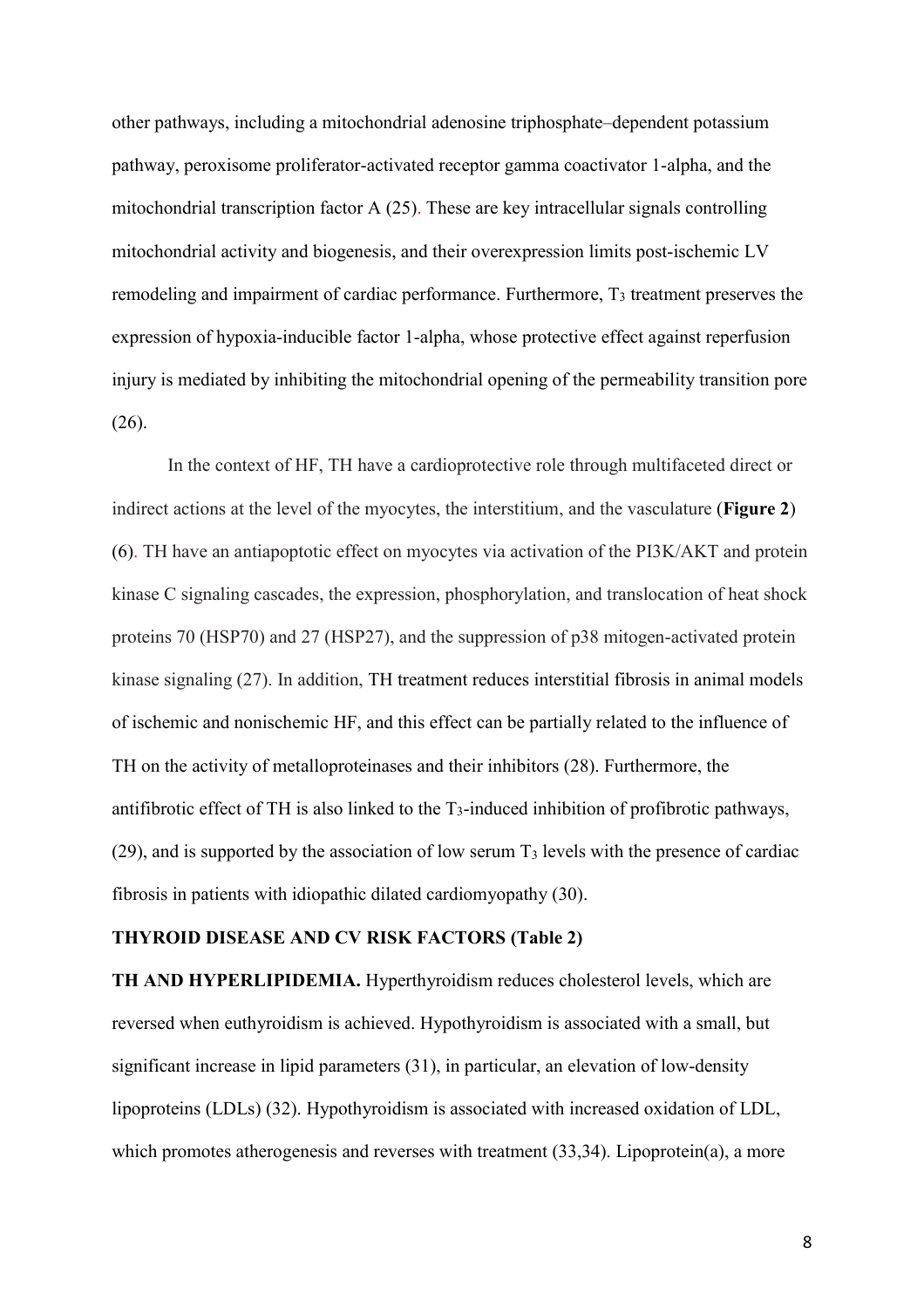potent marker of atherogenesis, also increases in overt hypothyroidism and decreases with TH replacement (35,36).

The effect of subclinical hypothyroidism (SCH) on hyperlipidemia is less clear (37– 39). Hyperlipidemia in hypothyroidism is due to a decrease in LDL receptors, resulting in reduced cholesterol clearance from the liver and decreased activity of cholesterol 7αhydroxylase, which is activated by TH, in breaking down cholesterol (32). A Cochrane review of 6 RCTs concluded that levothyroxine treatment of SCH had no overall effect in reducing total cholesterol, but suggested a trend toward reducing LDL cholesterol (LDL-C) levels >155 mg/dl in a subgroup analysis (40). Two subsequent trials suggested that the reduction of LDL-C was approximately 0.3 mmol/l (11.6 mg/dl) (16,41). Thus, an association, if present, is likely to be weak, with SCH contributing to a small increase in serum LDL-C, ranging between 3 and 15 mg/dl (0.1 to 0.4 mmol/l) (42). This could, in theory, contribute to the high risk of CV disease observed in this population.

**TH, VASCULATURE, AND BLOOD PRESSURE.** Hyperthyroidism causes a hyperdynamic circulation, characterized by increased cardiac contractility and heart rate, increased preload, and decreased systemic vascular resistance (SVR), resulting in significantly increased cardiac output. Although hyperthyroidism can increase systolic blood pressure, the net effect is dependent on the balance between increased cardiac output and decreased SVR (43,44). The relationship between subclinical hyperthyroidism (SHyper) and blood pressure is less clear, with most published studies showing no association (45–47). Furthermore, some studies have shown SHyper patients to have increased carotid intimamedia thickness and carotid artery plaques (48,49), although this was not confirmed in a recent large, population-based study (50).

Overt and subclinical hypothyroidism are associated with diastolic hypertension, impaired vascular function, and increased carotid intima hyperplasia (45,47). Endothelial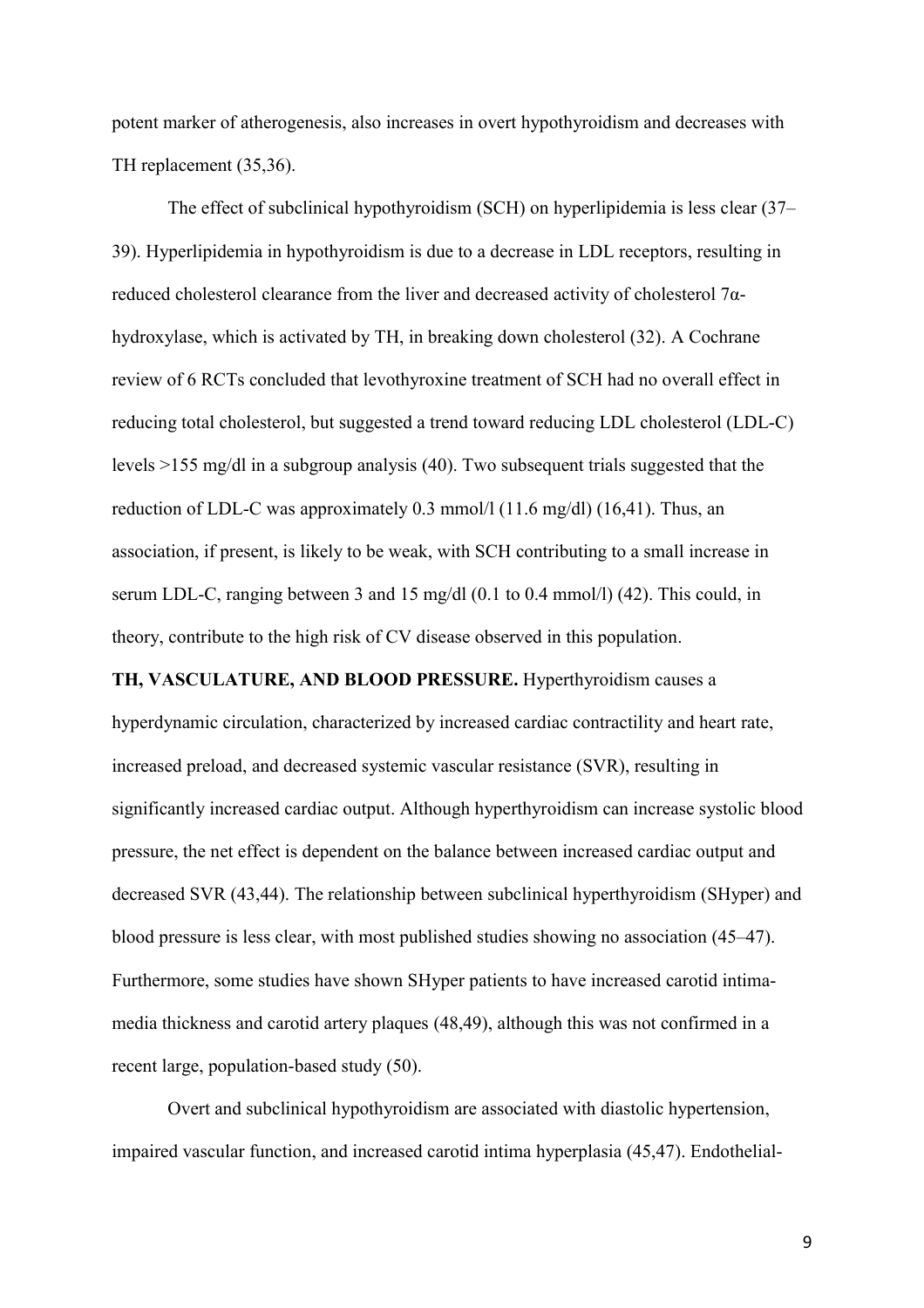dependent vasodilation is lower in overtly hypothyroid and SCH patients (51), and improves with levothyroxine treatment (15,16), as does pulse wave velocity, a surrogate measure of arterial stiffness (52,53).

Several factors could likely contribute to arterial stiffness and endothelial dysfunction in SCH and hypothyroidism, including hyperlipidemia and a proinflammatory state (54–56). Thus, in the Rotterdam Study, aortic calcification and the prevalence of myocardial infarction was higher in patients with SCH who were positive for thyroid autoantibodies than in those with SCH alone (57). Both hyperlipidemia and thyroid antibodies are thought to reduce expression of endothelial nitric oxide synthase, thereby impairing vasodilation (15). In addition, increased arterial stiffness and a low renin state are contributory factors leading to blood pressure and vascular dysregulation, due to the lack of the normal vasodilatory effects of  $T_3$  (4,43).

**TH AND THROMBOGENESIS.** Overt and SHyper have been associated with increased markers of thrombogenesis (fibrinogen and factor X levels) (58,59). Hyperthyroid patients may also have higher von Willebrand antigen levels compared with euthyroid patients, leading to enhanced platelet plug formation, which decreases after treatment (60). The relevance of these findings is uncertain, although a review of published case reports in hyperthyroidism suggests a tendency toward increased overall thrombosis (61). The increased cerebral thrombosis and cerebrovascular events in overt hyperthyroidism warrant further scrutiny, to investigate if such events are due to increased thrombosis, related to alterations in the vascular tree (increased carotid intima-media thickness), or due to a higher risk of atrial fibrillation (AF) (49).

Studies investigating coagulation in overt hypothyroidism have yielded conflicting results, with 2 studies demonstrating hypercoagulability (62,63) and 1 study demonstrating increased fibrinolysis (64). Interestingly, a study comparing moderate and severely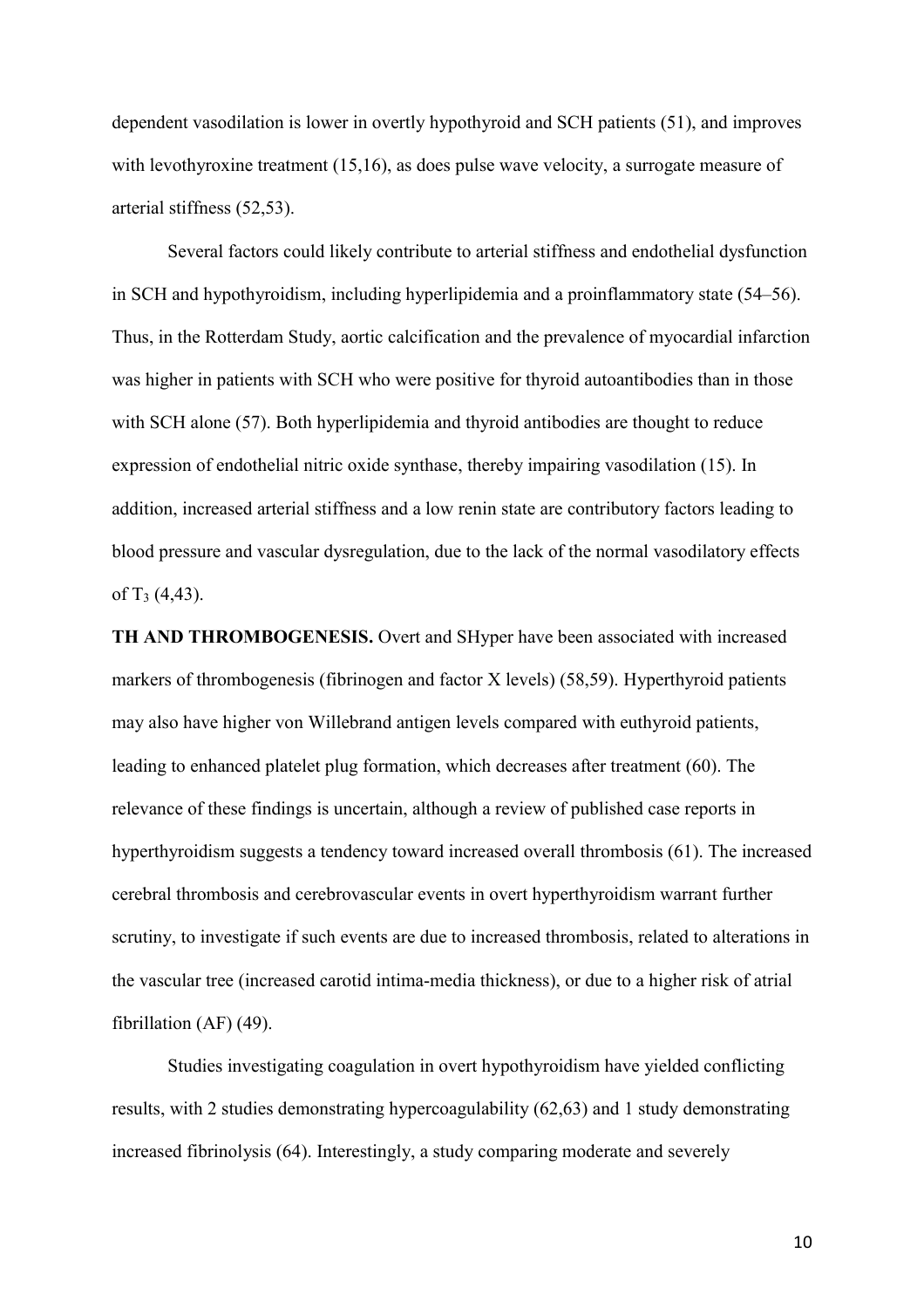hypothyroid patients with euthyroid controls found that patients with moderate hypothyroidism had decreased fibrinolytic activity and were more susceptible to clot formation, whereas patients with severe hypothyroidism had increased fibrinolysis and lower tissue plasminogen activator antigen (65). In SCH, factor VII activity and the factor VII activity to factor VII antigen ratio were significantly increased in women with SCH compared with controls (66). Another study demonstrated decreased antithrombin III activity and increased levels of fibrinogen, factor VII, and plasminogen activator inhibitor antigen in SCH patients to explain a potential hypercoagulable state (67). This is further supported by a study that found lower global fibrinolytic activity, such as tissue plasminogen activator, in SCH patients than in euthyroid controls (68). The effects of TH on platelet function are unclear (60). A study using the Badimon chamber, a surrogate ex vivo model of plaque rupture in a moderately stenosed coronary artery, showed increased thrombus in patients with SCH 7 to 10 days post–non-ST-segment elevation myocardial infarction compared with euthyroid patients, despite dual antiplatelet therapy (69) (**Figure 3**). This heightened thrombogenic state may, in part, explain the higher CV risk seen in patients with SCH. In summary, both TH deficiency and excess can alter the coagulation pathway, although the precise clinical relevance of this finding is unclear.

# **CARDIOVASCULAR CONSEQUENCES OF OVERT AND SUBCLINICAL HYPERTHYROIDISM**

Hyperthyroidism is a clinical condition characterized by TH excess, commonly due to Graves' disease, toxic adenoma, and toxic multinodular goiter (70). TH excess increases cardiac output by affecting stroke volume and heart rate (6,71). Echocardiographic data indicate that short-term hyperthyroidism induces positive CV changes by improving LV systolic function and enhancing LV relaxation (diastolic flow velocities and isovolumic relaxation time) (72). However, despite the high cardiac output state, hyperthyroid patients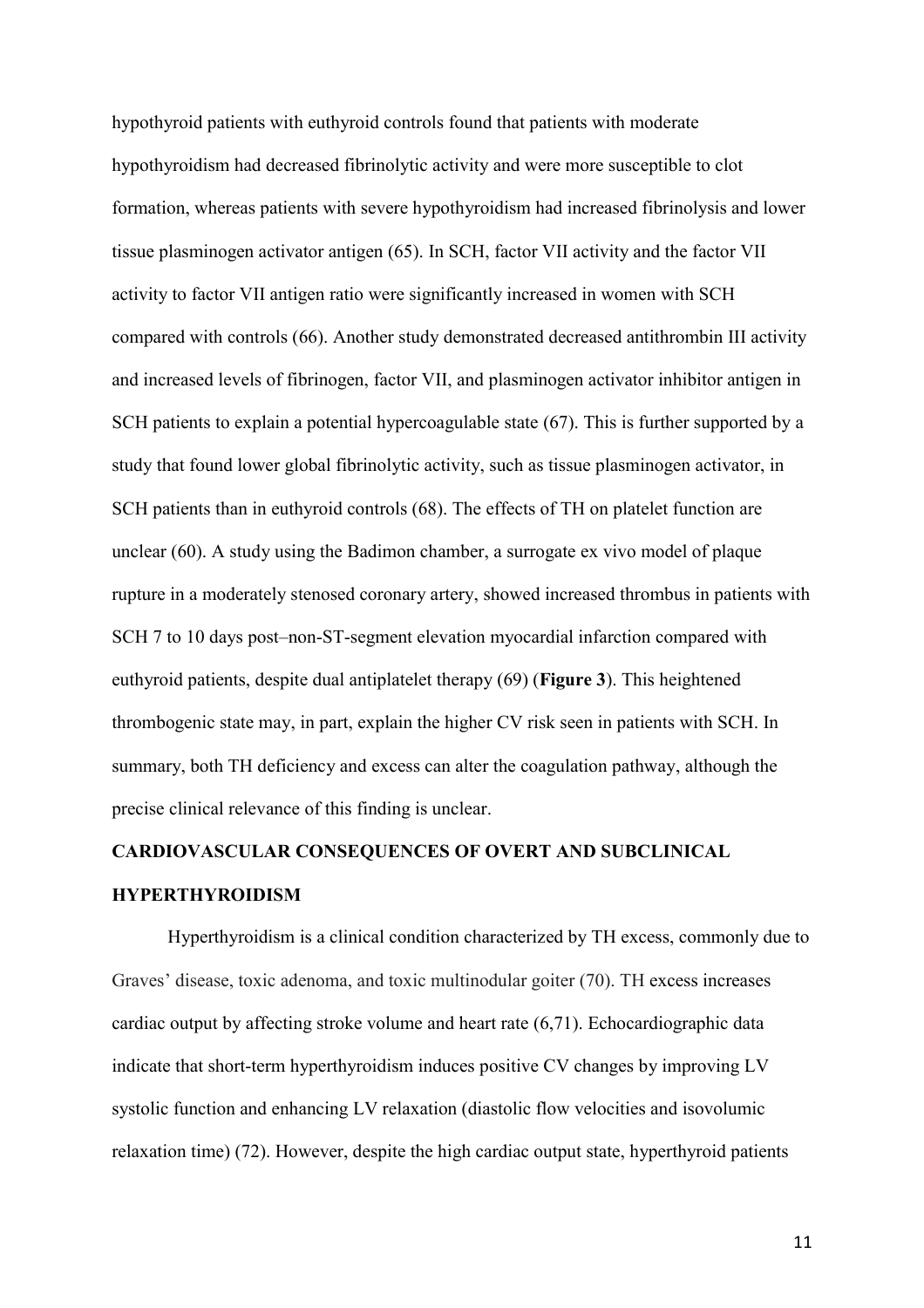have impaired cardiopulmonary function during effort, reflecting their reduced CV and respiratory reserve during exercise (70).

Untreated hyperthyroidism is associated with increased CV morbidity and mortality (73). Overt hyperthyroidism has been associated with 16% increased risk of major CV events, mainly due to higher incidence of HF events (74). Severe hyperthyroidism may induce so-called high-output HF, even in patients without underlying heart disease. This congestive circulation results from the increases in blood volume and heart rate, and the associated pulmonary arterial hypertension (**Figure 4**). Clinical features of this condition are pleural effusion, hepatic congestion, and fluid retention, which can improve with diuretic agents and beta-blockers (75).

Hyperthyroidism is linked to increased supraventricular ectopic activity (76). The onset of AF may increase CV morbidity and mortality, resulting from severe HF and stroke (75). T<sup>3</sup> increases systolic depolarization and diastolic repolarization, and decreases the action potential duration, the refractory period of the atrial myocardium, and the atrial/ventricular nodal refractory period. The reduced interatrial action potential duration facilitates the occurrence of AF by enhancing the spreading of ectopic activity from the left atrium (76). Experimental studies demonstrated that TH excess can provoke the occurrence of paroxysmal AF by increasing triggered activity in pulmonary veins (76). Approximately 13% of patients with new-onset AF have biochemical evidence of hyperthyroidism, whereas AF is noted in 10% to 15% of patients with hyperthyroidism (compared with 0.5% of the general population). The main risk factors for the development of AF in hyperthyroid patients are increasing age, ischemic heart disease, congestive HF, or heart valve disease (77). The risk of ischemic stroke is enhanced by 44% in adults with hyperthyroidism compared with euthyroid controls (78). Advanced age and the presence of associated CV risk factors (history of HF, hypertension, or diabetes mellitus, previous thromboembolism, left atrial enlargement,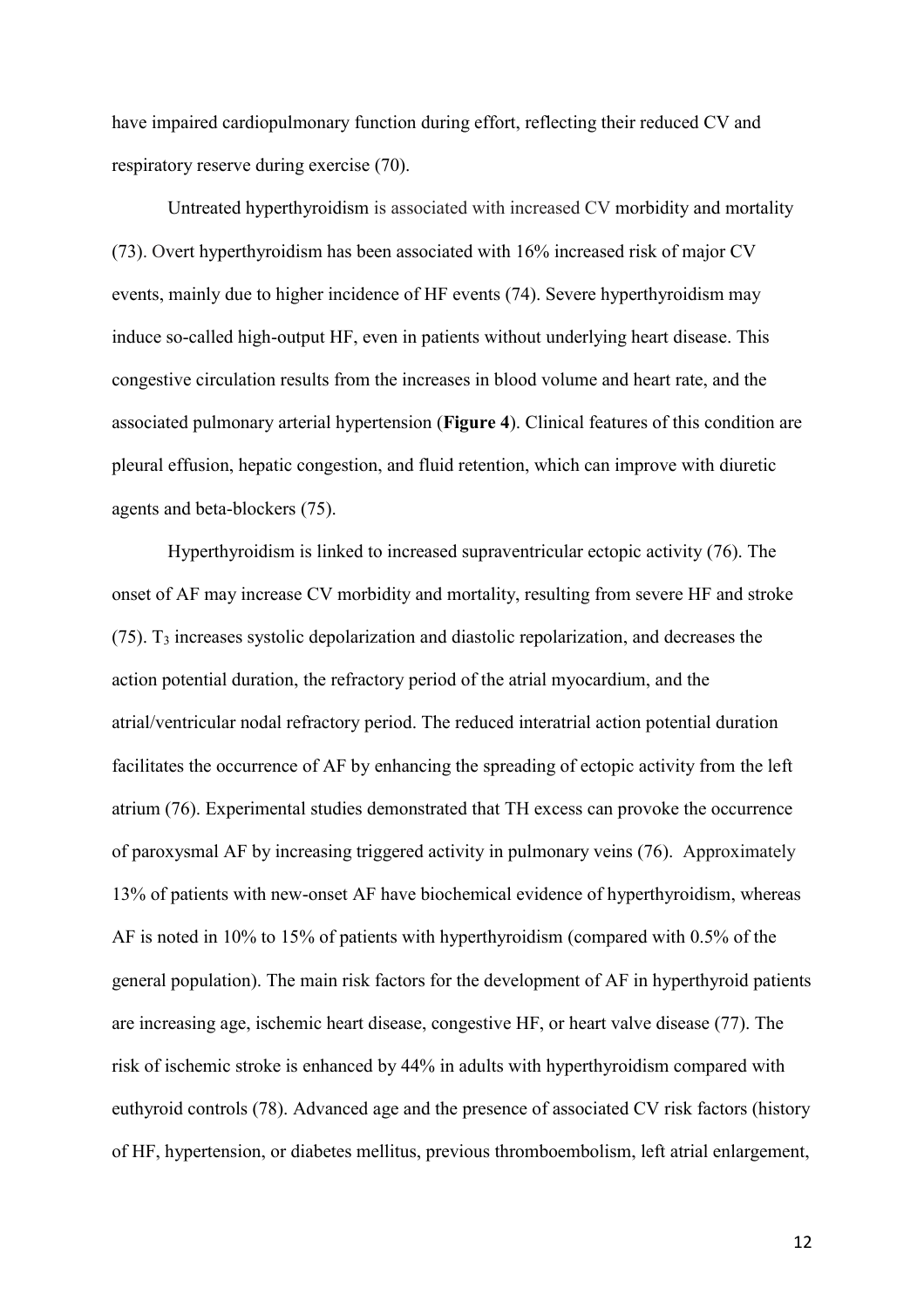and LV dysfunction) can further elevate the embolic risk (70). Despite the evidence of the increased rate of stroke, no trials have been performed to assess the risk-benefit ratio of the efficacy of anticoagulation treatment in patients with AF and hyperthyroidism. Patients with severe hyperthyroidism may have coronary vasospasm leading to chest pain at rest or myocardial ischemia (6,70,71,79). Mild and usually asymptomatic pulmonary arterial hypertension has been reported, especially in autoimmune hyperthyroidism, with an incidence ranging from 36% to 65% in echocardiographic studies (80).

Prompt recognition and effective treatment of hyperthyroidism is crucial to improve the prognosis of hyperthyroid patients (81–83). Antithyroid drugs and beta-blockers represent the first-line therapy to control CV involvement of overt hyperthyroidism by restoring euthyroidism and controlling the heart rate (82).

SHyper, affecting up to 1% of the iodine-replete and up to 10% of the iodine-deficient adult population, is diagnosed when the serum TSH level is persistently subnormal with concomitant free TH levels at the upper limits of their respective reference intervals (4). It can be further classified as grade 1 (low, but detectable serum TSH levels [e.g., TSH 0.1 to 0.39 mU/l]) or grade 2 (suppressed serum TSH levels <0.1 mU/l) (4). Similar to overt hyperthyroidism, patients with SHyper may have an increased risk of AF, HF, and CV disease. The Thyroid Studies Collaboration, an international consortium, assessed individual participant data (IPD) from prospective cohort studies to estimate the risk of HF and CHD during median follow-ups of 10.4 and 7 years, respectively (84,85). In age- and sex-adjusted analyses, these risks were significantly higher in participants with grade 2 SHyper (HR: 1.94; 95% CI: 1.01 to 3.72 for HF, HR: 1.21; 95% CI: 0.99 to 1.46 for CHD events, and HR: 1.29; 95% CI: 1.02 to 1.62 for CHD mortality) than in those with grade 1 SHyper. Moreover, grade 2 SHyper was associated with a higher risk of developing AF (HR: 2.54 95% CI: 1.08 to 5.99) than grade 1 SHyper (HR: 1.63 95% CI: 1.10 to 2.41) (85). The attributable risk for AF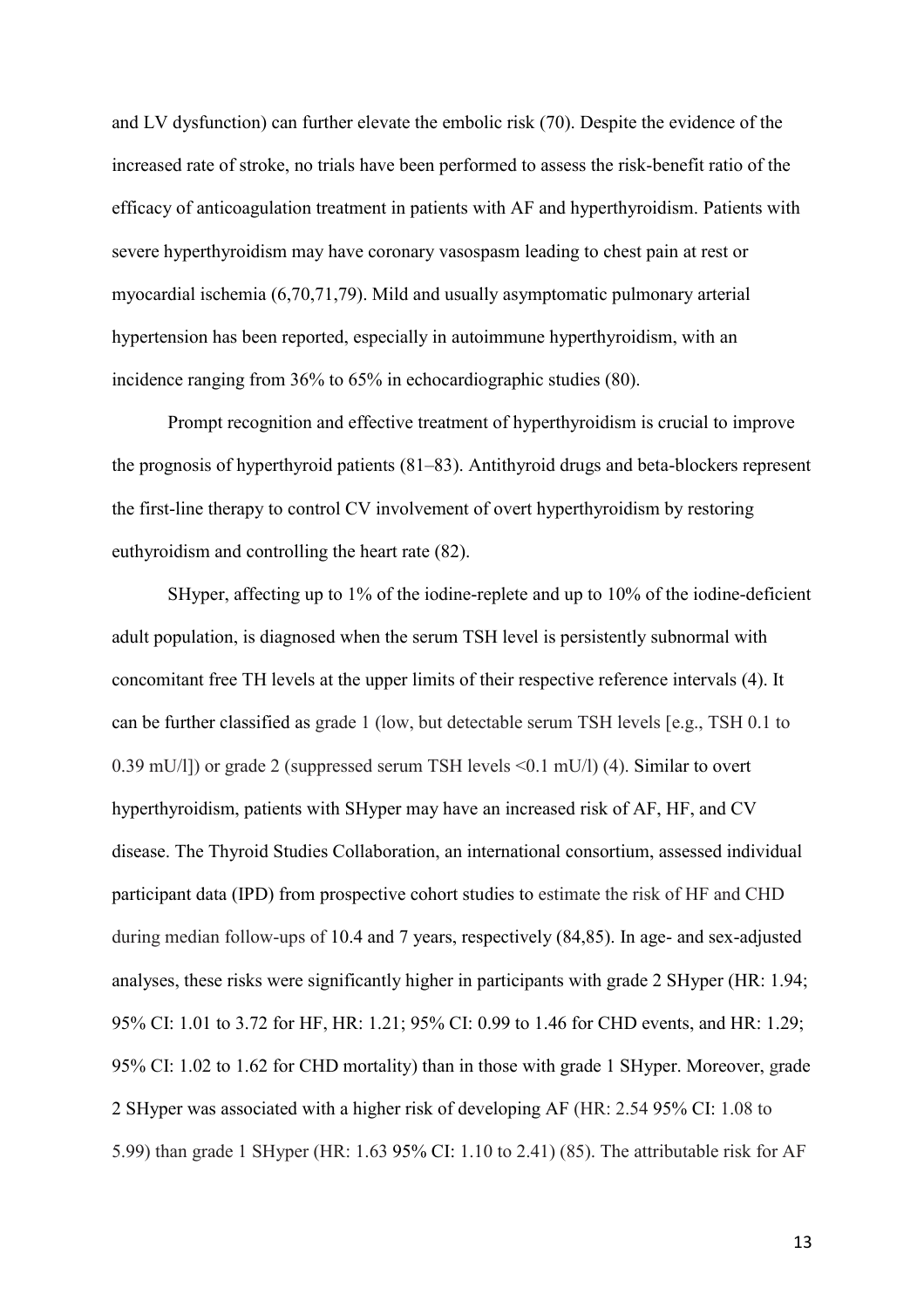was 41.5% in these patients, and it was not altered by the presence of existing CV disease or other CV risk factors (85). Interestingly, the risk of AF, sudden cardiac death, and reduced life expectancy have been noted to be related to higher free  $T_4$  levels, even within the euthyroid range, in one prospective study of middle-aged and older people from Rotterdam (86). Conflicting results have been reported on the association between SHyper and stroke. A meta-analysis of 6 studies did not find any evidence supporting an increased risk of stroke in participants with SHyper (87). Similarly, a Danish population study did not find any link between the risk of stroke and overt, mild, and severe hyperthyroidism after stratifying the analysis according to TSH levels (74).

Management of SHyper should include control of thyroid function and prevention of CV complications. International guidelines strongly recommend treatment of grade 2 SHyper (TSH <0.1 mIU/l) in patients over 65 years of age and in younger patients with comorbidities (81,82). They also recommend treatment of grade 1 SHyper in patients over 65 years of age in the presence of CV risk factors or complications, although this recommendation is weak because of low-quality evidence (81,82). Treatment of grade 1 SHyper is not recommended in young adults.

# **CARDIOVASCULAR CONSEQUENCES OF OVERT AND SUBCLINICAL HYPOTHYROIDISM**

Overt hypothyroidism is diagnosed when serum TSH is elevated and circulating TH are low and is prevalent in 0.2% to 2% of nonpregnant adults (31,37). The causes of hypothyroidism are described in **Table 3**. Overt hypothyroidism has several cardiac manifestations, including a reduction in cardiac output, a decrease in heart rate, and an increase in peripheral vascular resistance and diastolic dysfunction (71). There are also significant changes in modifiable atherosclerotic risk factors, including hypercholesterolemia, diastolic hypertension, increased carotid intimal- media thickness, and reduced endothelial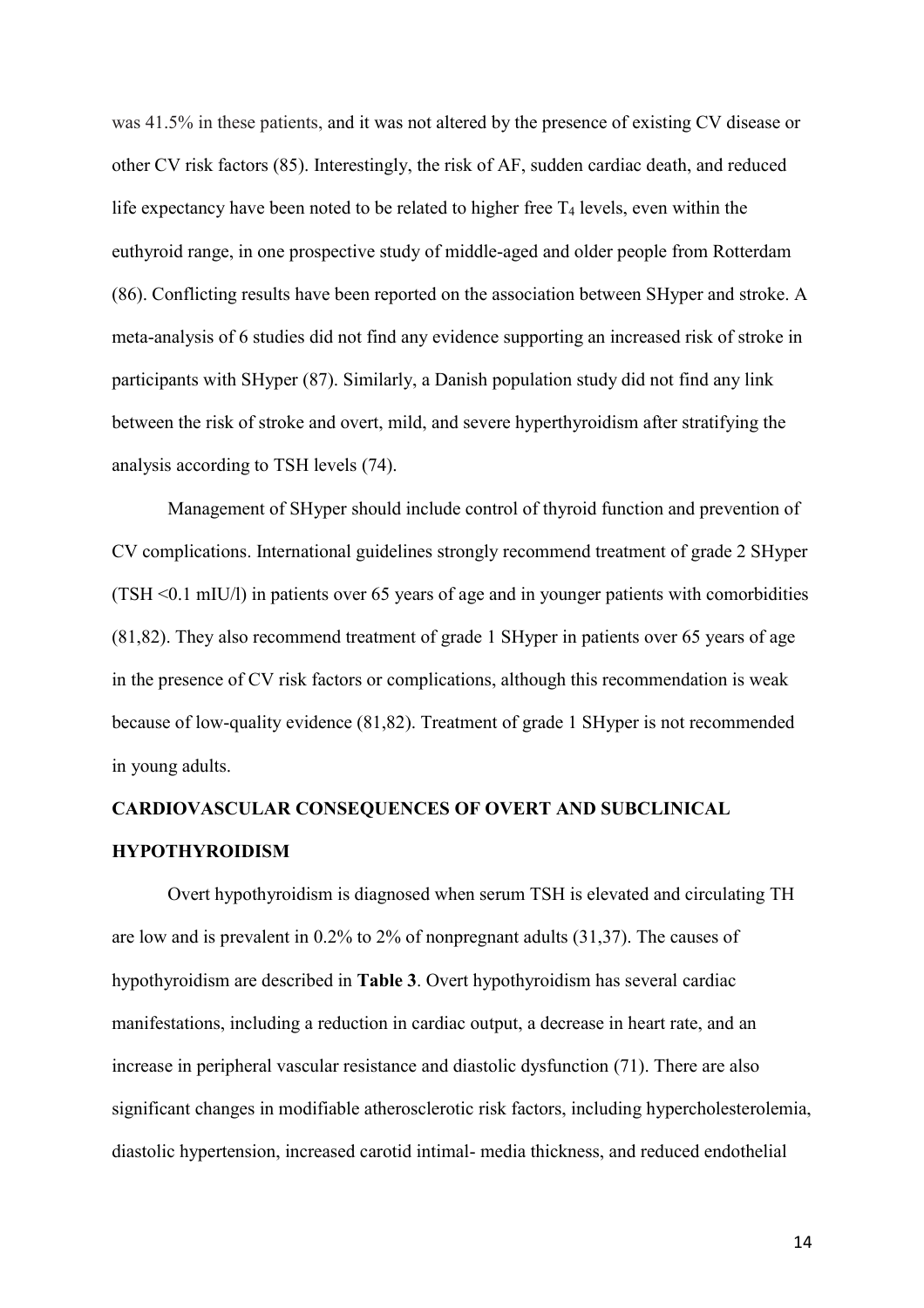nitric oxide, which accompany overt hypothyroidism. All these clinical features are reversible with TH replacement (88).

SCH is diagnosed when serum TH are within their reference range in the presence of raised serum TSH concentrations. SCH can be classified as grade 1 (TSH > 4.0 or 4.5, but <10 mU/l) or grade 2 (TSH >10 mU/l). In fact, most (at least 80%) patients with hypothyroidism have SCH (31). However, there is a lack of consensus on what constitutes the "normal" upper limit of TSH leading to controversy on both definition, prevalence and clinical significance of SCH (89). The stated prevalence of SCH in published reports ranges between 4% to 10% of the adult population, being more common in women and older individuals (31,37). This wide range reflects that a variety of factors can influence serum TSH levels such as age, sex, body mass index, race, smoking habits, iodine intake, time of sampling, concomitant medical conditions and treatments, plus the cutoff concentrations of serum TSH used to define the condition.

The most frequent cardiac abnormality observed in SCH is diastolic dysfunction due to impaired ventricular filling and relaxation (90,91). SCH can also impair relaxation of vascular smooth muscle cells, inducing increases in systemic vascular resistance and arterial stiffness, as well as changes in endothelial function by reduction of nitric oxide availability, without apparent clinical significance (92). Population studies support these findings, with the Whickham Survey cohort revealing higher systolic and diastolic blood pressures and total cholesterol concentrations in SCH individuals than in euthyroid controls (93), and the EPIC-Norfolk study reporting a worse CV risk factor profile (94).

There is conflicting evidence from population studies about the association of SCH with CV disease and mortality. A number of observational studies of community-dwelling individuals have shown an increased risk for CV disease (56,95–97). In addition, SCH after admission for an acute cardiac problem has been associated with an up to 3.6-fold increase in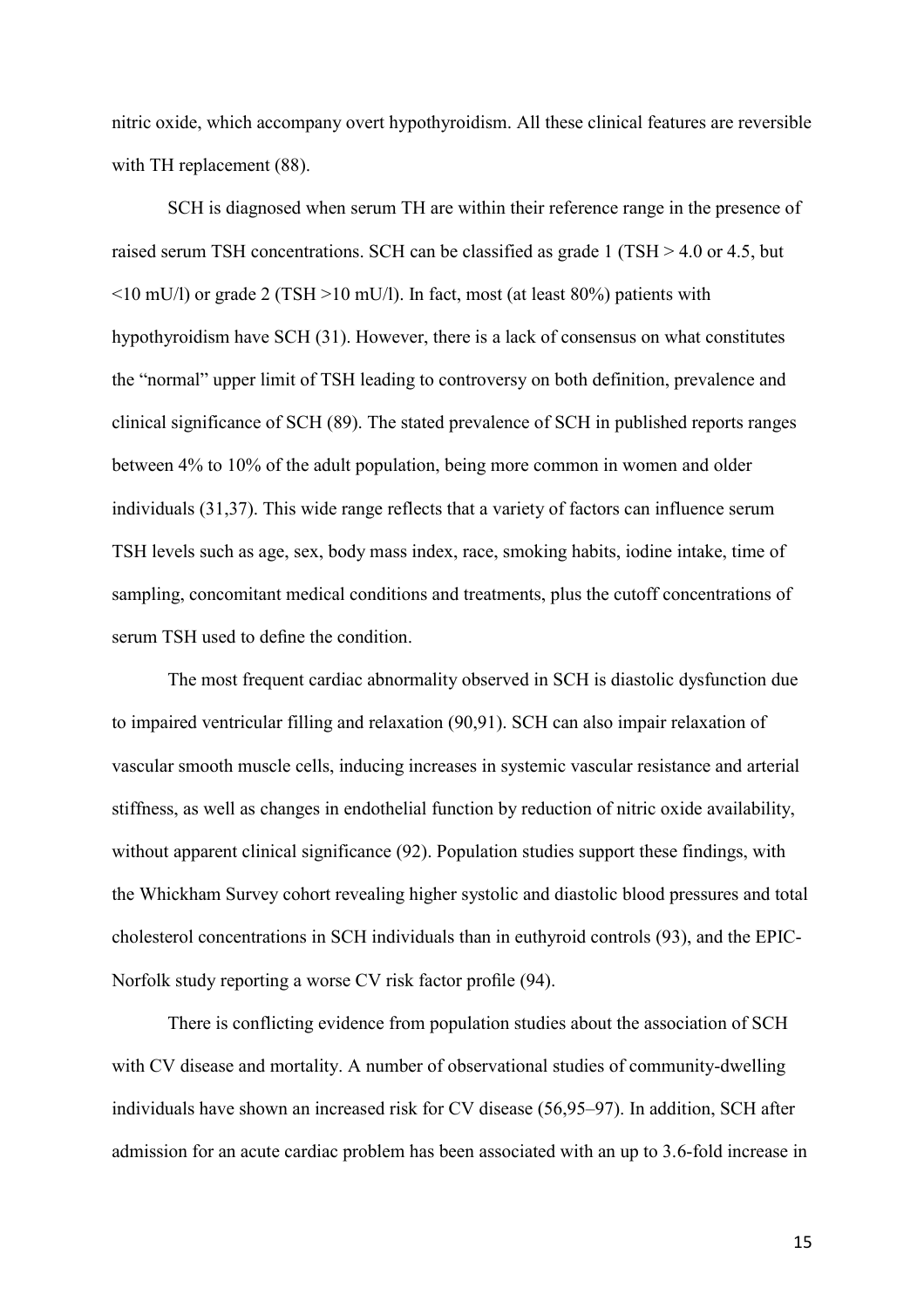cardiac mortality and a 2.3-fold increase in overall death (98). However, this relationship has not been confirmed in all studies (94,99,100). This discrepancy in results between the various cohorts is likely due to differences in the underlying populations studied and the study design. One of the major factors that influence CV risk in SCH populations is age, and several observations have concluded that older individuals with SCH may have a lower risk of CV disease than younger ones (101). Furthermore, a retrospective observational study showed that treatment of SCH with levothyroxine was associated with fewer ischemic heart disease events in younger individuals, but this was not evident in older people (102). In addition, several studies of older study patients have shown SCH to have either a protective or no impact on CV disease risk (103–105). A patient-level meta-analysis of several prospective cohort studies, providing 542,494 person-years of follow-up, showed that SCH is associated with a higher risk of CV events and mortality in people with higher serum TSH levels, particularly in those with TSH levels >10 mU/l, irrespective of age (21).

Despite the known CV risks associated with SCH, high-quality evidence for treatment is lacking, mainly as current data is derived from observational studies or small interventional trials with cardiac risk factor changes as outcomes. Trials of levothyroxine in SCH using surrogate markers have shown improvement in LV function, vascular endothelial function, atherogenic lipid particles, or cardiac mitochondrial function (4,91,105–108).

RCTs are needed to evaluate the clinical benefits and safety of treatment of SCH in reducing CV risk. Meanwhile, international guidelines suggest that treatment should only be considered in those with more severe disease (serum  $TSH > 10$  mU/l), symptoms of hypothyroidism, or younger than 70 years of age, particularly if they also have other CV risk factors (109).

#### **INTERPLAY BETWEEN NONTHYROIDAL ILLNESS AND CV DISEASE**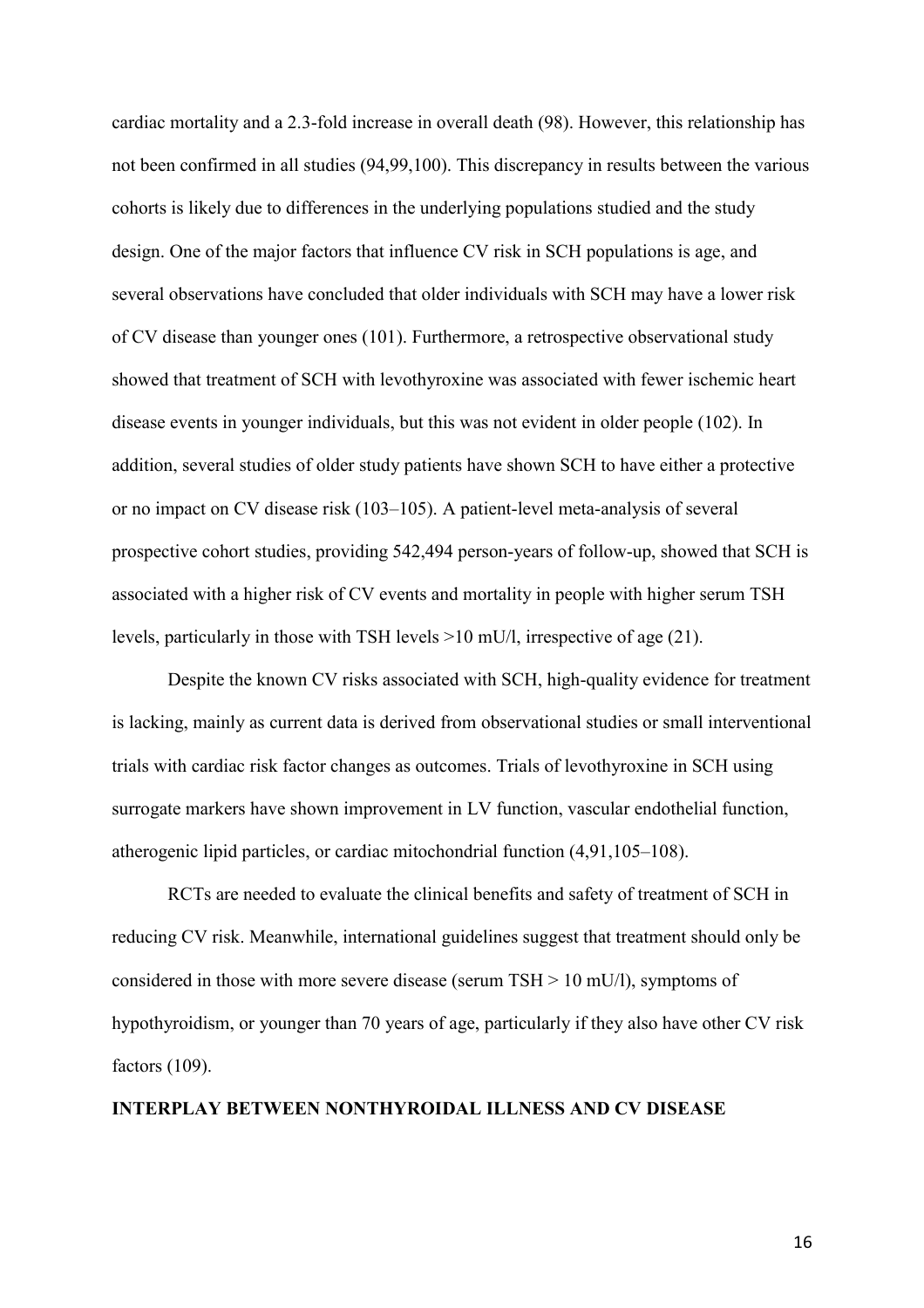A few hours after the onset of acute illness, marked changes in serum TH levels occur. This is referred to as nonthyroidal illness (NTI). A decrease in  $T_3$  and increase in reverse  $T_3$  (rT<sub>3</sub>) are the most characteristic and persistent abnormalities of NTI. In severely ill patients, T4 levels drop as well. Both low  $T_4$  and  $T_3$  levels, as well as high  $rT_3$  levels are associated with a worse prognosis. TSH levels may rise briefly after the onset of disease, but despite the drop in serum  $T_3$  (and in severe illness also  $T_4$ ) levels, circulating TSH usually remains within the low to normal range. Decreased activation and increased inactivation of TH are the major causes of these changes in the acute phase of NTI, whereas an altered feedback setting at the hypothalamus–pituitary level is more important in the chronic phase of severe illness. As low levels of TH are associated with a decreased metabolic rate, the changes in TH homeostasis during the acute phase of NTI have been interpreted as an attempt to save energy expenditure, which does not require any intervention. However, this remains controversial, has been a debate for many years, and may be different in the acute and chronic phases of illness (110,111).

Similar changes occur in patients with CVD. NTI occurs in 15% to 20% of patients with AMI (112,113). A rapid but transient decrease in serum TH concentrations occurs immediately after AMI (114), with maximal changes between 24 h and 36 h after the onset of pain. These changes are due to increased inactivation of TH by the inactivating enzyme deiodinase 3 (D3) and decreased activation by D1 and D2 activity (115,116) (**Figure 5**). Although a reduction in oxygen consumption by lowering TH levels during acute ischemia could be considered beneficial, the net effect of lower TH levels in the heart may still be detrimental because of its important role in post-ischemic LV remodeling, maintaining CV function and mitochondrial integrity (6). As in patients with other chronic illnesses, NTI is also very common in patients with HF, with a prevalence of about 20% to 30% (117). Although these changes may, in part, be due to the illness in general, animal studies provide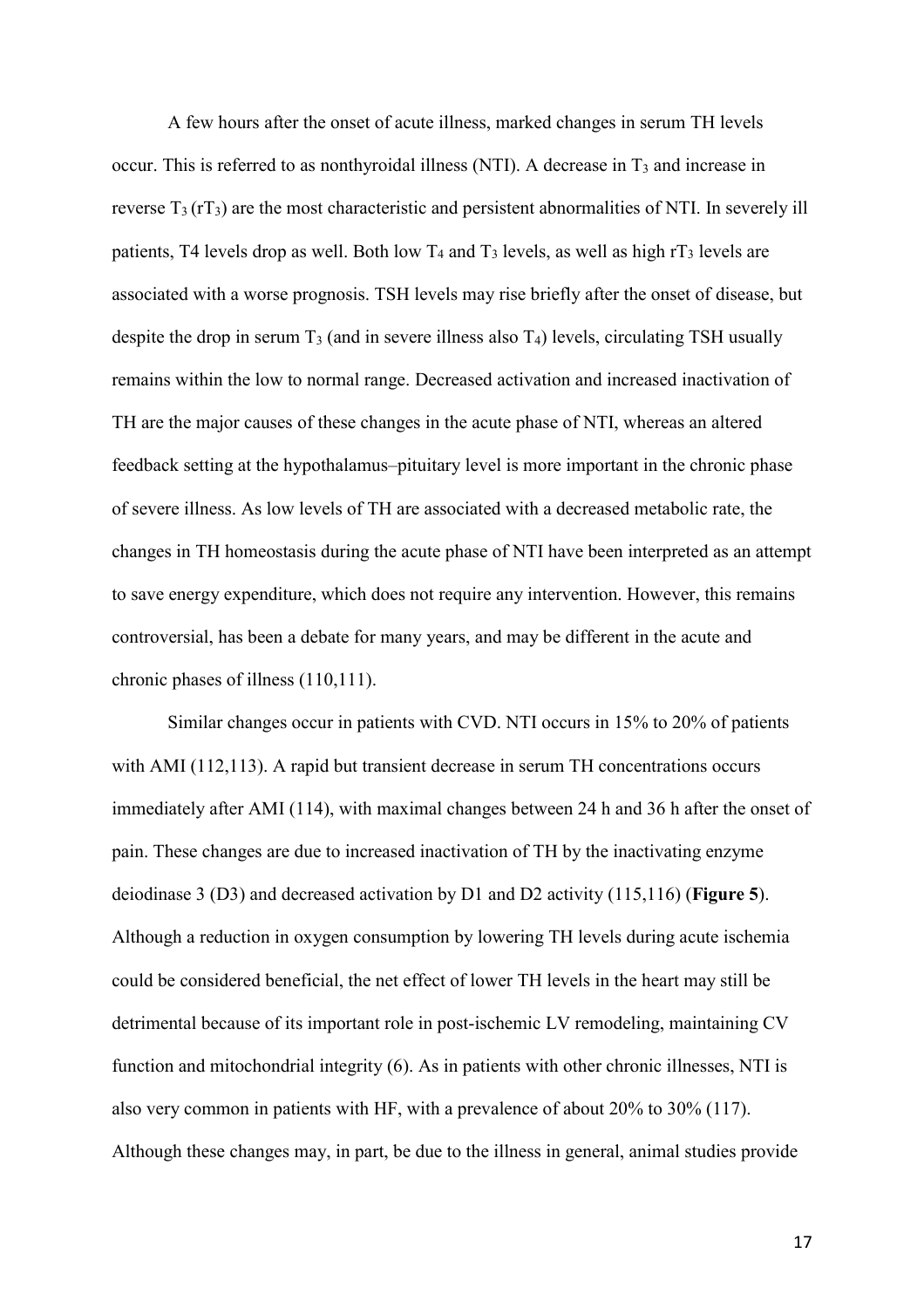convincing evidence for additional, specific down-regulation of local TH action in CVD. This was first demonstrated in a rat model of right ventricular (RV) hypertrophy and failure, where D3 activity increased in the chronically overloaded RV, with no change of activity in the LVs of the same hearts (116). D3 activity in the RV of rats with HF was significantly higher than that in the RV of rats with hypertrophy alone. Follow-up studies in a post-AMI model in mice showed a strong and stable induction of D3 activity in the remodeling ventricle from 1 week to at least 8 weeks after AMI (118), and studies in rats have demonstrated that the acute decrease in serum  $T_4$  and  $T_3$  after AMI is mediated by the induction of D3 activity in the heart (115). The induction of D3 is localized in cardiomyocytes only and is associated with a substantial decrease in tissue  $T<sub>3</sub>$  concentrations and  $T_3$ -dependent gene expression (118). This change in  $T_3$ -dependent gene expression was independent of the circulating T<sub>3</sub> concentration in mice, showing that pathological ventricular remodeling after AMI leads to high and stable induction of D3 activity in cardiomyocytes, resulting in a subsequent local hypothyroid condition. Whether this local hypothyroidism inside the myocardium in patients with HF is beneficial or harmful is unclear.

Similar to critical illness in general, lower circulating levels of  $T_3$  in patients with AMI are associated with a more severe clinical condition and with poorer clinical outcome (119,120), particularly in patients with LV dysfunction, large AMI, and intense proinflammatory and stress responses (121,122). This is not only the case in the acute setting, but also in the longer term after recovery from AMI. Low  $T_3$  and high  $rT_3$  levels at the time of AMI are an independent predictor of both short-term and long-term mortality (120), and lower T<sub>3</sub> levels after AMI are an independent predictor of late recovery of LV function after 6 months (123). Also, in patients with chronic HF, NTI has been associated with a worse prognosis (96,124,125). However, considering the strong effects of disease in general on thyroid function, it is impossible to distinguish between cause and consequence in these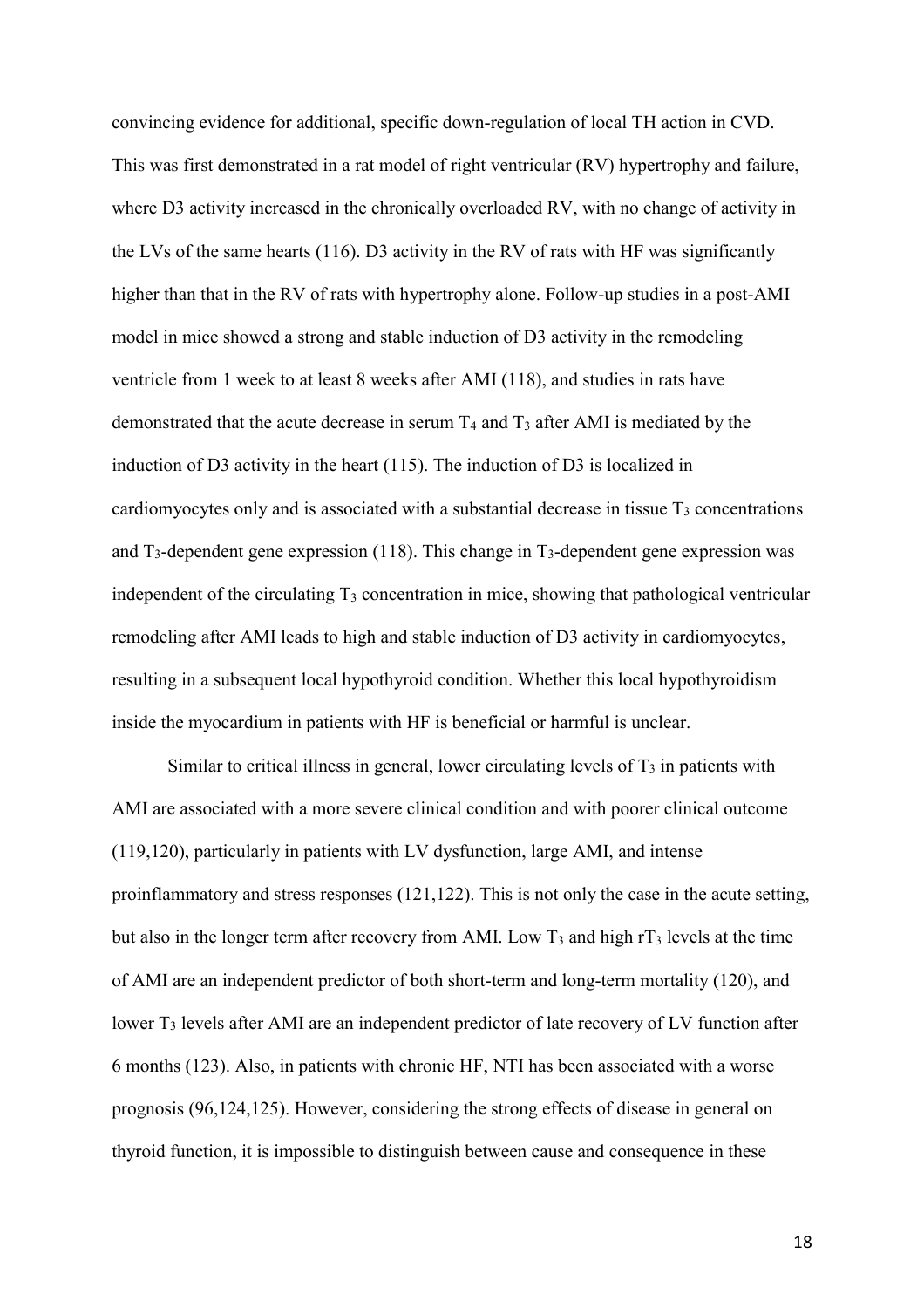clinical observational studies. Interestingly, ameliorating oxidative stress with antioxidants prevents the acute reduction of serum T<sup>3</sup> levels in AMI patients, although it is unknown if this has any effect on cardiac function or outcomes (126).

#### **TH IN AMI AND ISCHEMIA REPERFUSION INJURY**

Low  $T_3$  syndrome (an isolated reduction of serum  $T_3$  levels with normal  $T_4$  and TSH concentrations) after AMI is observed in up to 1 in 5 patients (114), whereas SCH is observed in almost  $12\%$  (127). T<sub>3</sub> down-regulation is consistent with experimental data showing that changes in circulating TH parameters after AMI are a result of increased D3 activity and reduced D1 and D2 activity (115). Convincing data show that TH metabolism abnormalities occurring during early stage of AMI are associated with increased incidence of cardiac events. The degree of TH down-regulation is associated with higher impairment of cardiac function and higher inflammatory response (114,121).

The increase in  $rT_3$ , the inactive TH metabolite, is a predictor of both short- and longterm mortality independent of other traditional parameters (120). Similarly, in 501 patients with AMI (of whom  $34\%$  had low T<sub>3</sub> syndrome), the rate of major cardiac events at followup was higher in those with a low  $FT_3$  levels than in those with preserved  $FT_3$  circulating levels, and, importantly, FT<sup>3</sup> was the most important predictor of subsequent cardiac events (119). In another study of 457 AMI patients, thyroid dysfunction including SCH, SHyper, and low  $T_3$  syndrome was associated with higher incidence of major cardiac events (112). Furthermore, in patients with AMI and early reperfusion therapy,  $T_3$  circulating levels correlated with LV ejection fraction both at the early, in-hospital phase and at the 6-month follow-up. Interestingly,  $T_3$  at 6 months was an independent predictor of LV ejection fraction changes between the early and follow-up periods (123). Pathophysiological and therapeutic relevance of the thyroid dysregulation after AMI, however, are far from elucidated. No interventional studies of TH replacement in AMI patients have been published to date,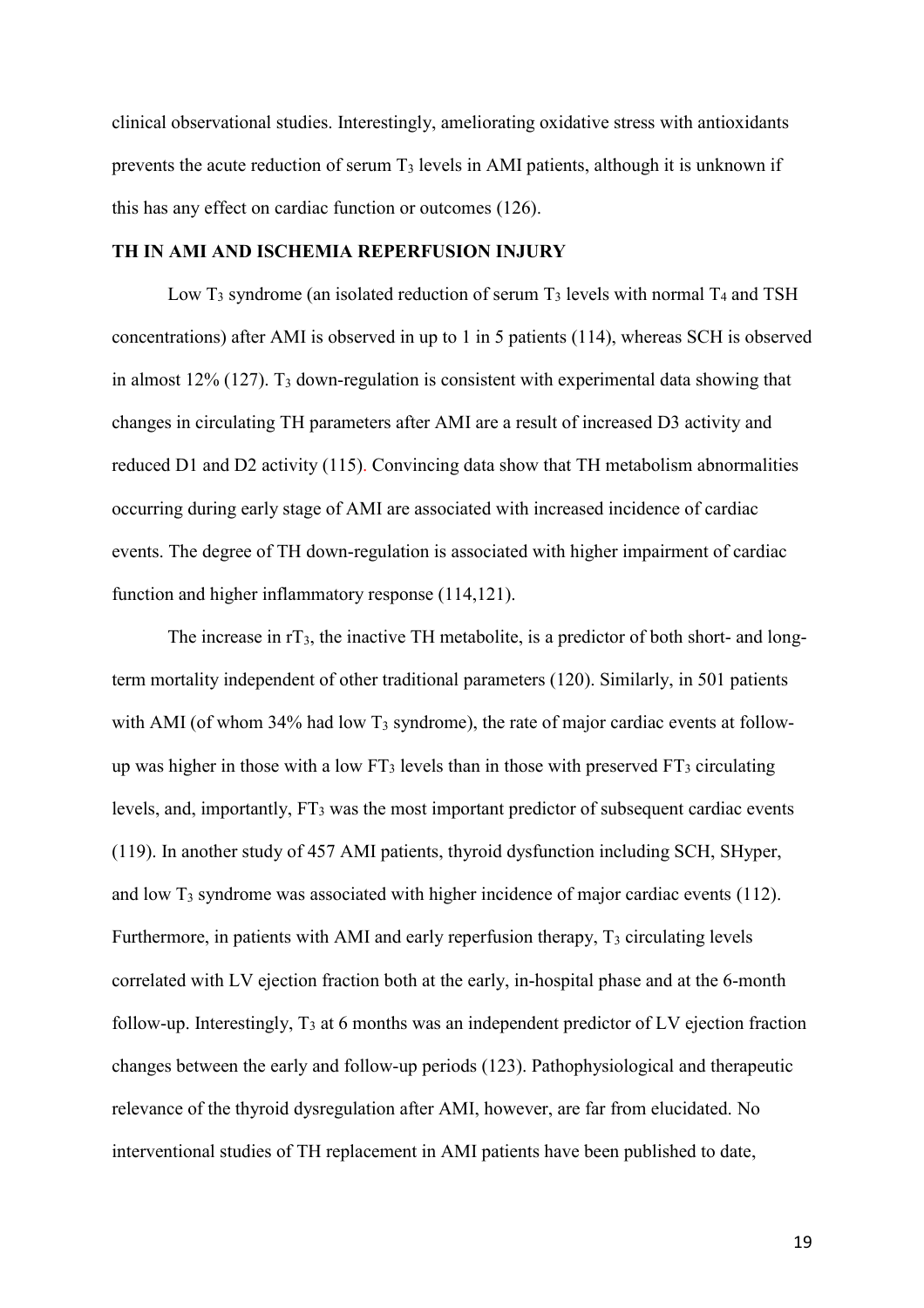therefore making a causal relationship between thyroid dysfunction and outcomes difficult to ascertain.

Overall, the experimental and observational findings mentioned previously are in contrast to the common interpretation that TH down-regulation after AMI is an adaptive, favorable process that helps in reducing catabolism and energy expenditure (128), and suggests the potential critical role of the thyroid system in cardioprotection in AMI. Future research to better understand the interaction between acute TH changes and cardiac ischemia, particularly ischemia-reperfusion injury, and whether normalizing thyroid function parameters may have a role, is required.

## **TH in HF**

In the clinical setting, the most frequent alteration of  $TH$  metabolism is the low  $T_3$ syndrome that occurs in 15% to 30% of HF patients, with the incidence changing in relation to the clinical severity of the disease. SCH and SHyper, in contrast, occur in 6% and 3% of HF patients respectively (129). Serum  $T_3$  levels may be an independent predictor of LV dysfunction and New York Heart Association class (130). Furthermore, in addition to conventional risk factors, TH metabolism alterations have been associated with a worse prognosis in patients with both ischemic and nonischemic LV dysfunction in both acute decompensated and chronic stable HF (131–133). In particular, patients with reduced LV ejection fraction and low  $T_3$  have higher mortality than patients with similar LV ejection fractions, but normal  $T_3$  (134). This result was also confirmed in a large multicenter cohort of patients with ischemic and nonischemic HF with severe LV dysfunction (LV ejection fraction ≤35%), in which abnormal TH function was associated with significantly increased risk for death (135).

There are a few clinical studies that used disparate methodologies to study the effects of TH replacement therapy in HF patients. However, the overall results showed an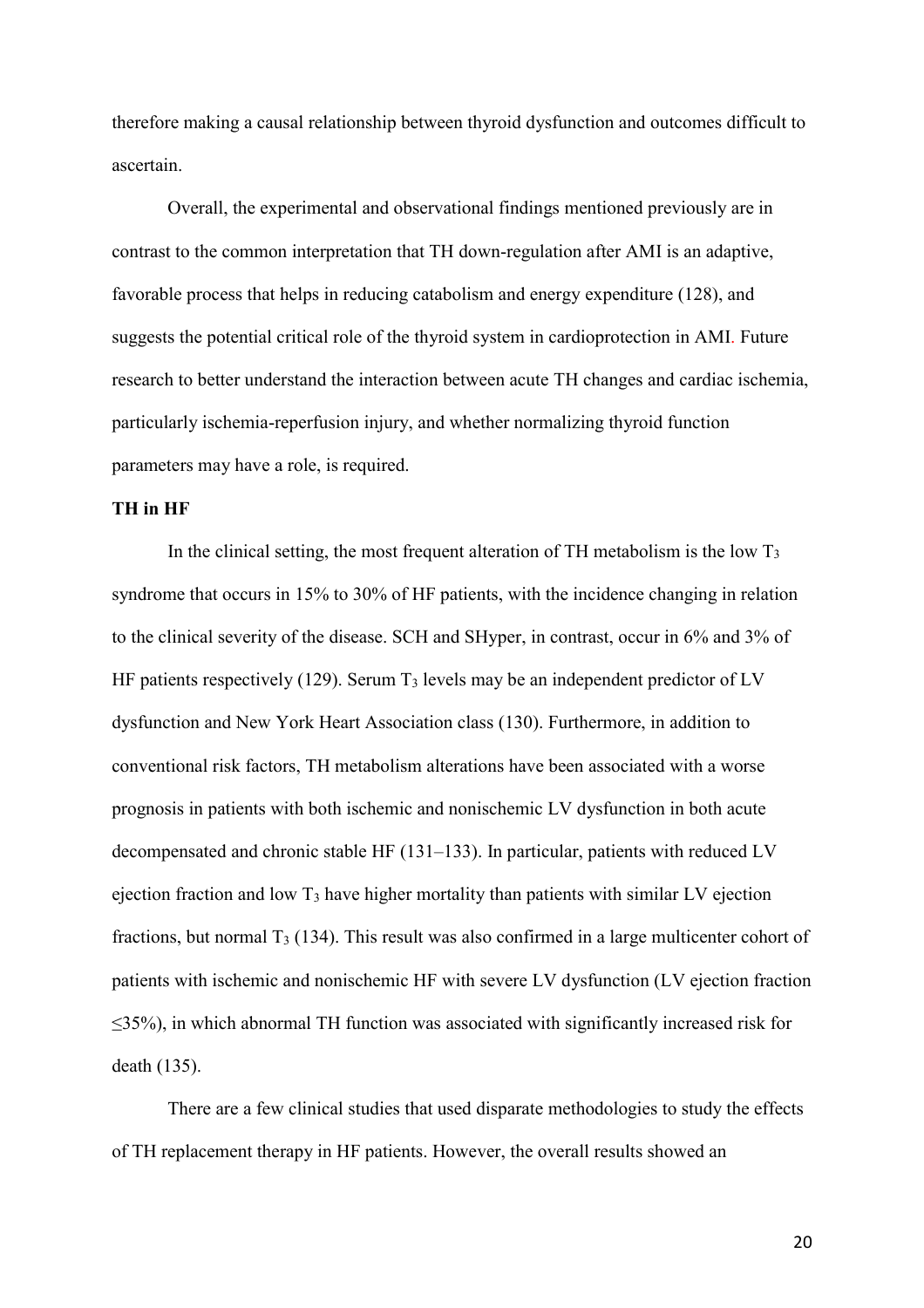improvement in CV performance, induced by both direct and indirect actions. Moreover, there was also evidence of neuroendocrine system inactivation, resulting from the significant reduction in vasoconstrictor/sodium-retaining noradrenaline, aldosterone, and N-terminal pro-B-type natriuretic peptide plasma levels (18). These positive results contrast with those of another study, which showed that oral  $T_3$  treatment is not beneficial in patients with HF and moderate LV dysfunction (mean ejection fraction of 43%) (136). Therefore, these discordant results suggest that T<sub>3</sub> therapy may benefit only a subgroup of patients, and that the dose and modality of administration may influence its effectiveness. None of the interventional studies of TH in HF patients revealed any major or minor side effects, and it was well-tolerated. In contrast, a trial of 3,5-diidrothyropropionic acid (DITPA), a TH analog, was stopped prematurely due to the occurrence of thyrotoxic side effects and a trend toward increased mortality, suggesting excess DITPA administration (137). These results underscore an important endpoint of TH treatment, which is to restore and maintain levels of circulating TH and TSH to within their respective reference ranges. Large multicenter trials documenting a definite role of TH treatment in HF are lacking. Considering that HF affects millions of individuals in the United States, and that TH therapy in a selected group may be safe and effective, TH could offer a clinically useful and cost-effective treatment, if confirmed in large-scale trials.

### **MODULATION OF TH LEVELS BY DRUGS AND ITS IMPACT ON CVS**

**AMIODARONE.** Amiodarone is a potent class III antiarrhythmic drug that also possesses beta-blocking properties. It is an iodinated derivative of benzofuran and is structurally similar to TH (**Figure 6**). Amiodarone contains iodine, and a 200-mg tablet contains 500 times more iodine than the average daily requirement (138). Both hyper- and hypothyroidism can occur with amiodarone therapy. Amiodarone-induced thyroid dysfunction occurs because of both its iodine content and its direct toxic effects on thyroid parenchyma. However, the majority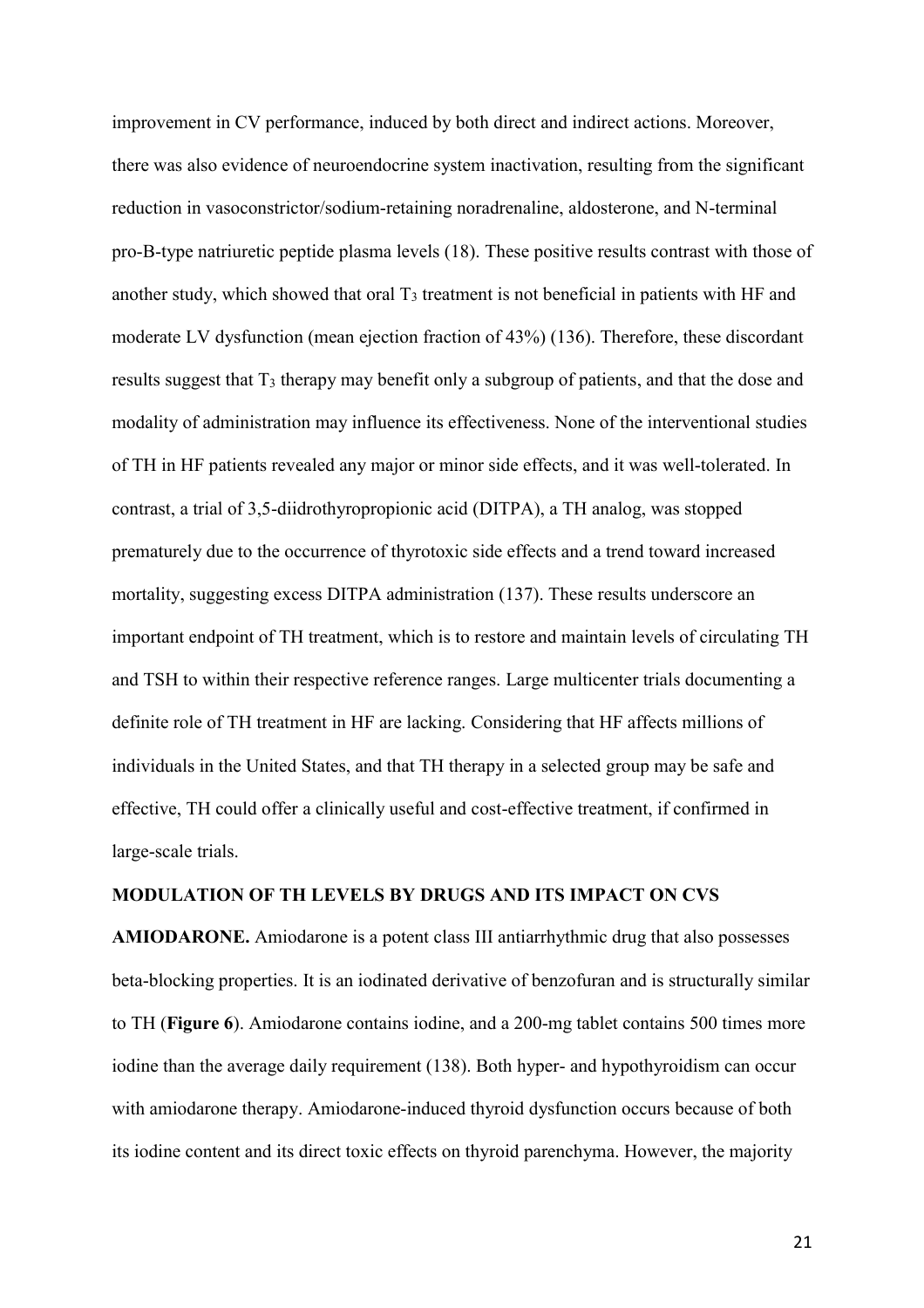of patients commenced on amiodarone (nearly 90%) remain euthyroid, at least in the short to medium term. The prevalence of amiodarone-induced hypothyroidism is between 5% and 22%, depending on iodine status, being more common in iodine-sufficient regions and in those with existing thyroid autoimmunity, and thus is more frequently observed in women. The management of amiodarone-induced hypothyroidism is similar to that for all other forms of the condition: with levothyroxine replacement. If amiodarone therapy is discontinued, then levothyroxine treatment can be stopped after 2 to 4 months in individuals without preexisting thyroid autoimmunity. Patients with underlying autoimmune thyroid disease may remain hypothyroid, and thus require lifelong levothyroxine treatment, even after amiodarone cessation. However, amiodarone-induced thyrotoxicosis (AIT) is seen in 2% to 12% of those treated with the drug and is more frequently observed in iodine-deficient areas. AIT is categorized into 2 different categories based on the presence of underlying thyroid disease. Type 1 AIT occurs in those with pre-existing multinodular goiter or latent Graves' disease and is due to increased synthesis and release of TH. Type 2 AIT, conversely, is observed in those without any thyroid abnormalities and is due to destructive thyroiditis, leading to the release of preformed TH into the circulation. It is, however, common to have patients with a combination of both types of AIT coexisting. AIT can be a difficult condition to diagnose and treat. Management of AIT includes cessation of amiodarone, if possible (although its long half-life means that the effects could last for months after cessation), with further treatment depending on the underlying etiology. Type 1 AIT is usually treated with high doses of antithyroid drugs whereas type 2 AIT with corticosteroids.

**PROPRANOLOL.** Propranolol decreases circulating serum T<sub>3</sub> levels in a dose-dependent manner due to inhibition of the deiodinase enzymes (139). This effect is observed in hyperthyroid, euthyroid, and levothyroxine-treated hypothyroid patients. Serum free  $T_4$  and TSH levels remain unchanged. In a clinical context, propranolol is favored over other beta-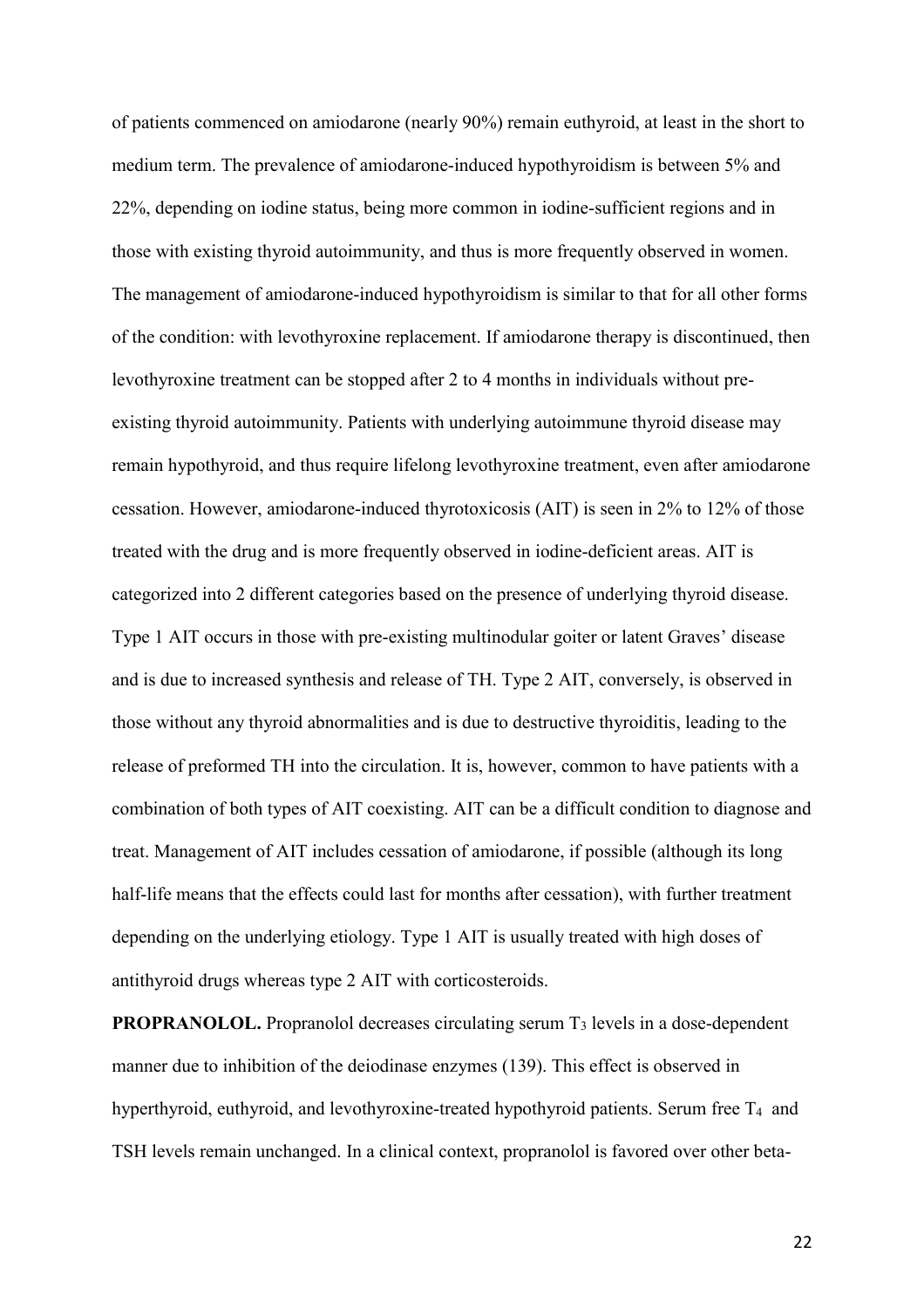blockers in the management of hyperthyroidism, due to its nonselective  $\beta$ -blocking activity (to reduce systemic symptoms such as tremor and anxiety), membrane-stabilizing action, and reduction in serum  $T_3$  levels (20% to 30%, depending on the dose).

# **IODINE-CONTAINING CONTRAST DYES USED IN ANGIOGRAPHY.** As observed

with amiodarone, excess amounts of iodine in any form can result in thyroid dysfunction, particularly in susceptible individuals. Iodinated contrast media, as used in coronary angiograms, contain at least 2,000 times more iodine (depending on the amount of contrast used) than the recommended daily allowance in the United States (140). This supraphysiological dose of iodine exposure has no major effects on thyroid function in most euthyroid individuals but may cause thyroid dysfunction (both hyper- and hypothyroidism) in susceptible groups. Data on the prevalence of thyroid dysfunction after coronary angiogram contrast exposure is sparse, and no guidelines exist. However, case-control studies suggest that iodinated contrast media exposure at least doubles the risk of subsequent overt hyperthyroidism and triples the risk of overt hypothyroidism (141).

#### **CONCLUSIONS**

The CV system is a major target of TH action, and even subtle changes in thyroid function can lead to cardiac dysfunction. A number of experimental studies and observational clinical data in both hypo- and hyperthyroidism suggest that modulation of TH may be beneficial in reducing CV disease. However, high-quality evidence is required before this can be translated into clinical practice. Similarly, there is increasing evidence that changes in TH levels in otherwise euthyroid patients with CV disease (such as AMI or HF) may be a marker of poor prognosis, and clinical trials are required to see if TH therapy may be efficacious and safe. Clinical trials of TH therapy in AMI patients are underway and could provide evidence for or against their use in routine clinical care (142,143). These therapies, if proven, could provide cost-effective and widely available treatments to millions of patients worldwide.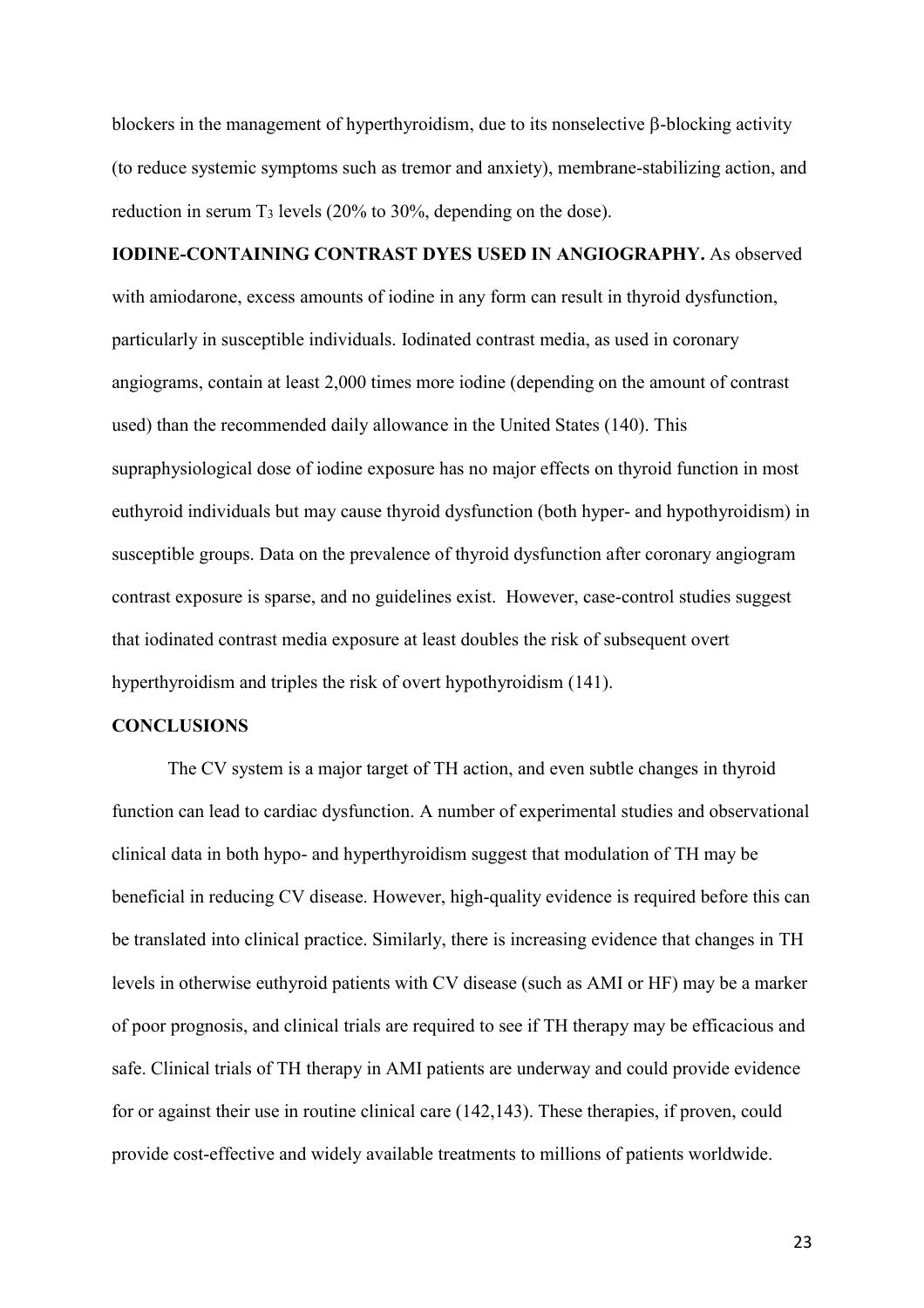#### **REFERENCES**

- 1. Mendis S, Puska P, Norrving B, editors. Global Atlas on CVD Prevention and Control. Geneva, Switzerland: World Health Organization, 2011. Available at: [http://www.who.int/cardiovascular\\_diseases/publications/atlas\\_cvd/en/.](http://www.who.int/cardiovascular_diseases/publications/atlas_cvd/en/) Accessed February 20, 2018.
- 2. Wallentin L, Becker RC, Budaj A, et al.; PLATO Investigators. Ticagrelor versus clopidogrel in patients with acute coronary syndromes. N Engl J Med 2009;361:1045–57.
- 3. Jernberg T, Hasvold P, Henriksson M, Hjelm H, Thuresson M, Janzon M. Cardiovascular risk in post-myocardial infarction patients: nationwide real world data demonstrate the importance of a long-term perspective. Eur Heart J 2015;36:1163–70.
- 4. Biondi B, Cooper DS. The clinical significance of subclinical thyroid dysfunction. Endocr Rev 2008;29:76–131.
- 5. Jabbar A, Razvi S. Thyroid disease and vascular risk. Clin Med (Lond) 2014;14 Suppl 6:s29–32.
- 6. Jabbar A, Pingitore A, Pearce SH, Zaman A, Iervasi G, Razvi S. Thyroid hormones and cardiovascular disease. Nat Rev Cardiol 2017;14:39–55.
- 7. Larsen PR. Thyroid-pituitary interaction: feedback regulation of thyrotropin secretion by thyroid hormones. N Engl J Med 1982;306:23–32.
- 8. Sandler B, Webb P, Apriletti JW, et al. Thyroxine-thyroid hormone receptor interactions. J Biol Chem 2004;279:55801–8.
- 9. Dillmann W. Cardiac hypertrophy and thyroid hormone signaling. Heart Fail Rev 2010;15:125–32.
- 10. Davis PJ, Goglia F, Leonard JL. Nongenomic actions of thyroid hormone. Nat Rev Endocrinol 2016;12:111–21.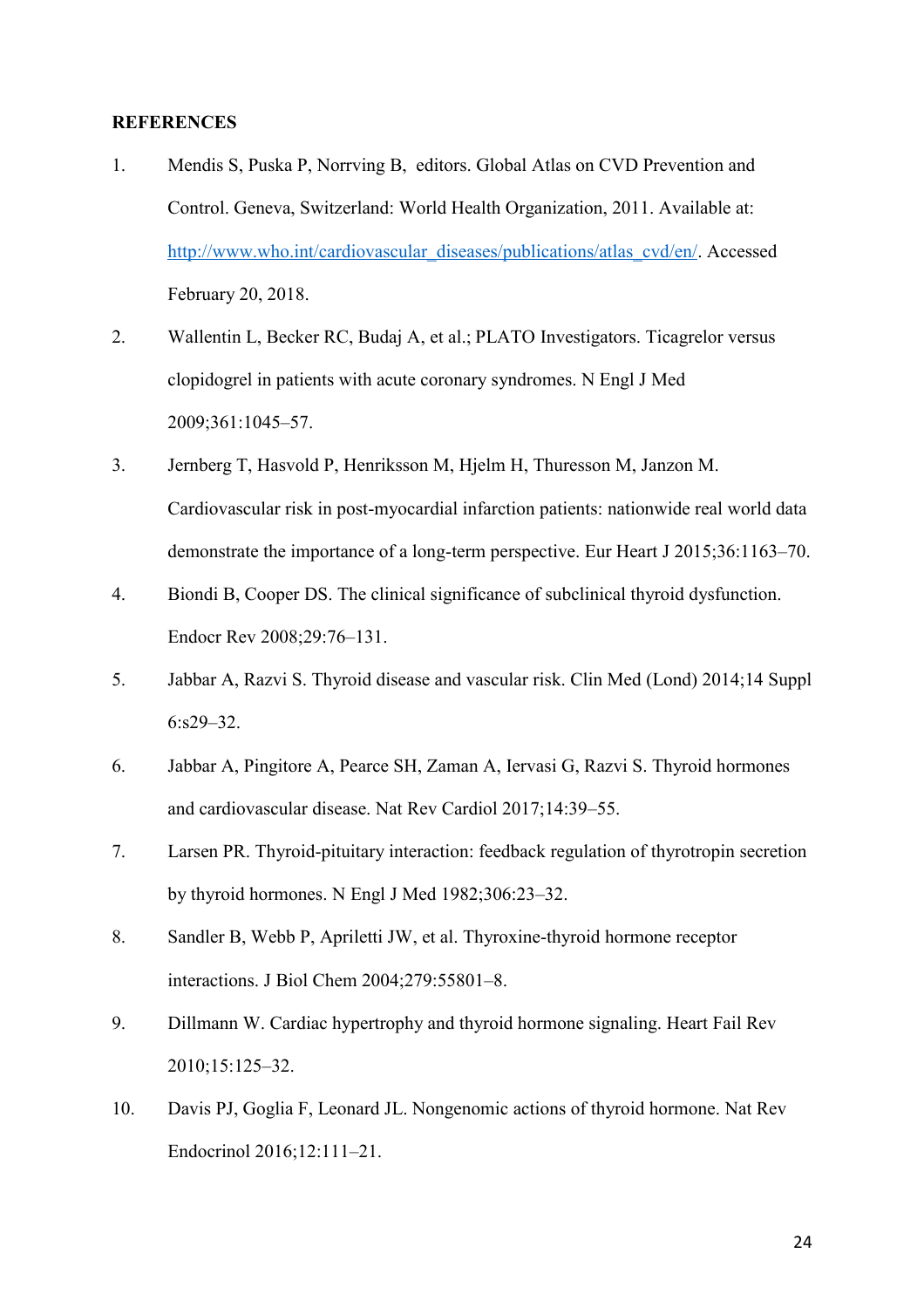- 11. Klein I. Chapter 81: Endocrine disorders and cardiovascular disease. In: Braunwald's Heart Disease, 10th edition Philadelphia, PA: Elsevier, 2014:1793–808.
- 12. Friesema EC, Jansen J, Jachtenberg JW, Visser WE, Kester MH, Visser TJ. Effective cellular uptake and efflux of thyroid hormone by human monocarboxylate transporter 10. Mol Endocrinol 2008;22:1357–69.
- 13. Carrillo-Sepúlveda MA, Ceravolo GS, Fortes ZB, et al. Thyroid hormone stimulates NO production via activation of the PI3K/Akt pathway in vascular myocytes. Cardiovasc Res 2010;85:560–70.
- 14. Papaioannou GI, Lagasse M, Mather JF, Thompson PD. Treating hypothyroidism improves endothelial function. Metabolism 2004;53:278–9.
- 15. Taddei S, Caraccio N, Virdis A, et al. Impaired endothelium-dependent vasodilatation in subclinical hypothyroidism: beneficial effect of levothyroxine therapy. J Clin Endocrinol Metab 2003;88:3731–7.
- 16. Razvi S, Ingoe L, Keeka G, Oates C, McMillan C, Weaver JU. The beneficial effect of L-thyroxine on cardiovascular risk factors, endothelial function, and quality of life in subclinical hypothyroidism: randomized, crossover trial. J Clin Endocrinol Metab 2007;92:1715–23.
- 17. Klemperer JD, Klein I, Gomez M, et al. Thyroid hormone treatment after coronaryartery bypass surgery. N Engl J Med 1995;333:1522–7.
- 18. Pingitore A, Galli E, Barison A, et al. Acute effects of triiodothyronine (T3) replacement therapy in patients with chronic heart failure and low- $T_3$  syndrome: a randomized, placebo-controlled study. J Clin Endocrinol Metab 2008;93:1351–8.
- 19. Marvisi M, Zambrelli P, Brianti M, Civardi G, Lampugnani R, Delsignore R. Pulmonary hypertension is frequent in hyperthyroidism and normalizes after therapy. Eur J Intern Med 2006;17:267–71.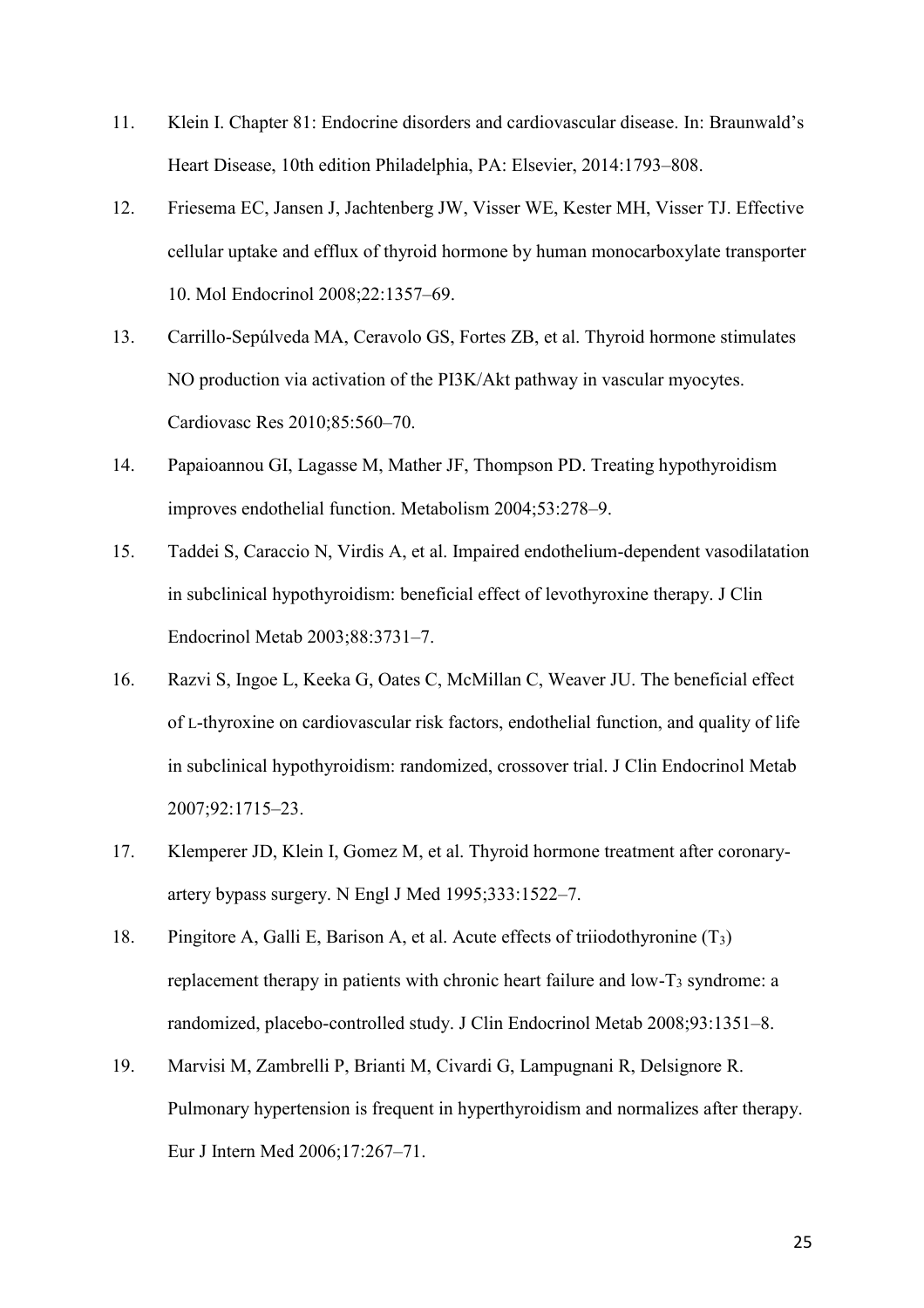- 20. Pingitore A, Nicolini G, Kusmic C, Iervasi G, Grigolini P, Forini F. Cardioprotection and thyroid hormones. Heart Fail Rev 2016;21:391–9.
- 21. de Castro AL, Fernandes RO, Ortiz VD, et al. Thyroid hormones improve cardiac function and decrease expression of pro-apoptotic proteins in the heart of rats 14 days after infarction. Apoptosis 2016;21:184–94.
- 22. Li J, Donath S, Li Y, Qin D, Prabhakar BS, Li P. miR-30 regulates mitochondrial fission through targeting p53 and the dynamin-related protein-1 pathway. PLoS Genet 2010;6:e1000795.
- 23. Forini F, Kusmic C, Nicolini G, et al. Triiodothyronine prevents cardiac ischemia/reperfusion mitochondrial impairment and cell loss by regulating miR30a/p53 axis. Endocrinology 2014;155:4581–90.
- 24. Matsumoto S, Sakata Y, Suna S, et al. Circulating p53-responsive microRNAs are predictive indicators of heart failure after acute myocardial infarction. Circ Res 2013;113:322–6.
- 25. Forini F, Lionetti V, Ardehali H, et al. Early long-term L-T3 replacement rescues mitochondria and prevents ischemic cardiac remodelling in rats. J Cell Mol Med 2011;15:514–24.
- 26. Pantos C, Mourouzis I, Dimopoulos A, et al. Enhanced tolerance of the rat myocardium to ischemia and reperfusion injury early after acute myocardial infarction. Basic Res Cardiol 2007;102:327–33.
- 27. Pantos C, Mourouzis I, Saranteas T, et al. Thyroid hormone improves postischaemic recovery of function while limiting apoptosis: a new therapeutic approach to support hemodynamics in the setting of ischaemia-reperfusion? Basic Res Cardiol 2009;104:69–77.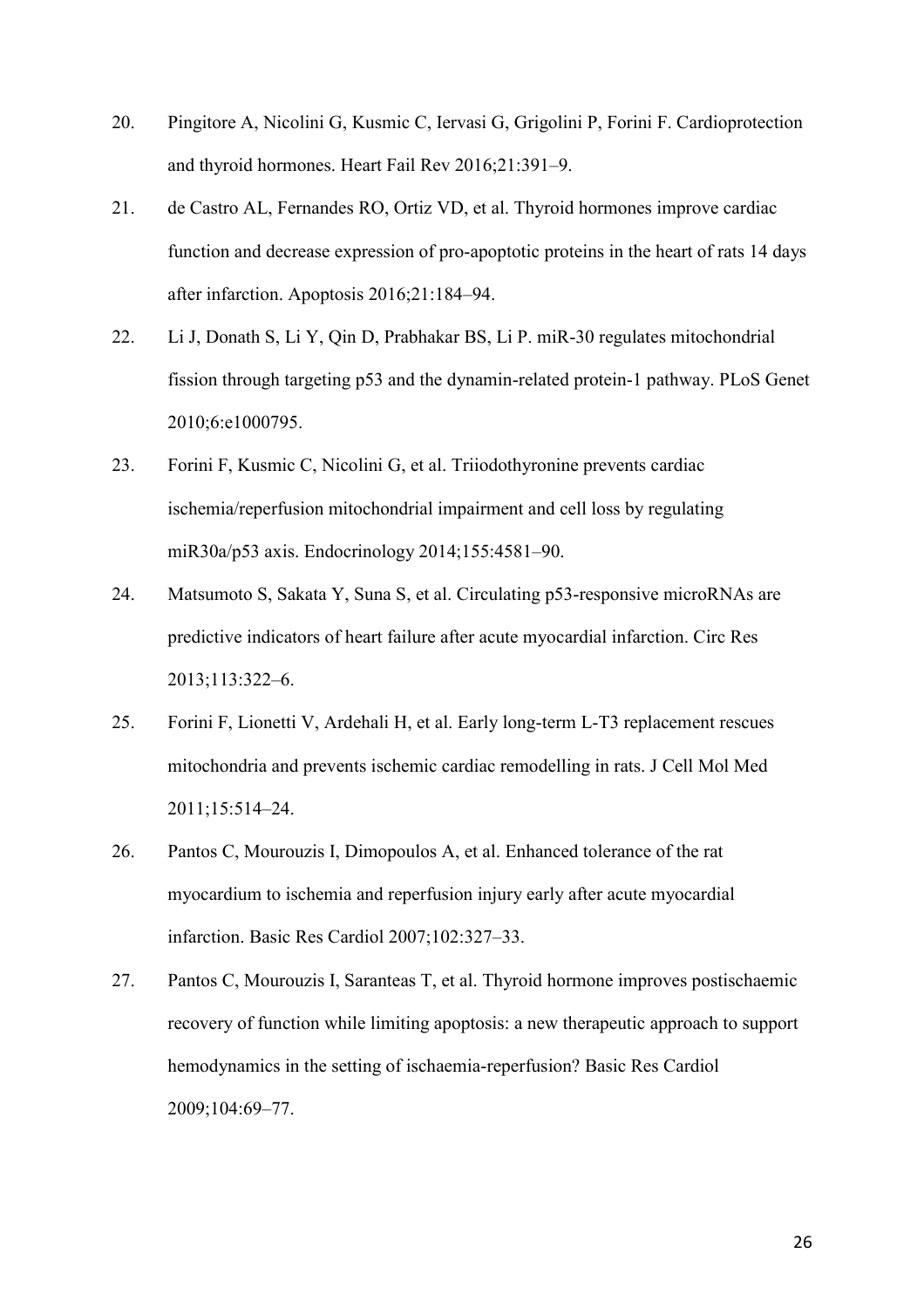- 28. Kinugawa K, Jeong MY, Bristow MR, Long CS. Thyroid hormone induces cardiac myocyte hypertrophy in a thyroid hormone receptor  $\alpha$ 1-specific manner that requires TAK1 and p38 mitogen-activated protein kinase. Mol Endocrinol 2005;19:1618–28.
- 29. van Rooij E, Quiat D, Johnson BA, et al. A family of microRNAs encoded by myosin genes governs myosin expression and muscle performance. Dev Cell 2009;17:662– 73.
- 30. Wang W, Guan H, Fang W, et al. Free triiodothyronine level correlates with myocardial injury and prognosis in idiopathic dilated cardiomyopathy: evidence from cardiac MRI and SPECT/PET imaging. Sci Rep 2016;6:39811.
- 31. Canaris GJ, Manowitz NR, Mayor G, Ridgway EC. The Colorado thyroid disease prevalence study. Arch Intern Med 2000;160:526–34.
- 32. Duntas LH. Thyroid disease and lipids. Thyroid 2002;12:287-93.
- 33. Diekman T, Demacker PN, Kastelein JJ, Stalenhoef AF, Wiersinga WM. Increased oxidizability of low-density lipoproteins in hypothyroidism. J Clin Endocrinol Metab 1998;83:1752–5.
- 34. Costantini F, Pierdomenico SD, De Cesare D, et al. Effect of thyroid function on LDL oxidation. Arterioscler Thromb Vasc Biol 1998;18:732–7.
- 35. Tzotzas T, Krassas GE, Konstantinidis T, Bougoulia M. Changes in lipoprotein(a) levels in overt and subclinical hypothyroidism before and during treatment. Thyroid 2000;10:803–8.
- 36. Martinez-Triguero ML, Hernández-Mijares A, Nguyen TT, et al. Effect of thyroid hormone replacement on lipoprotein(a), lipids, and apolipoproteins in subjects with hypothyroidism. Mayo Clin Proc 1998;73:837–41.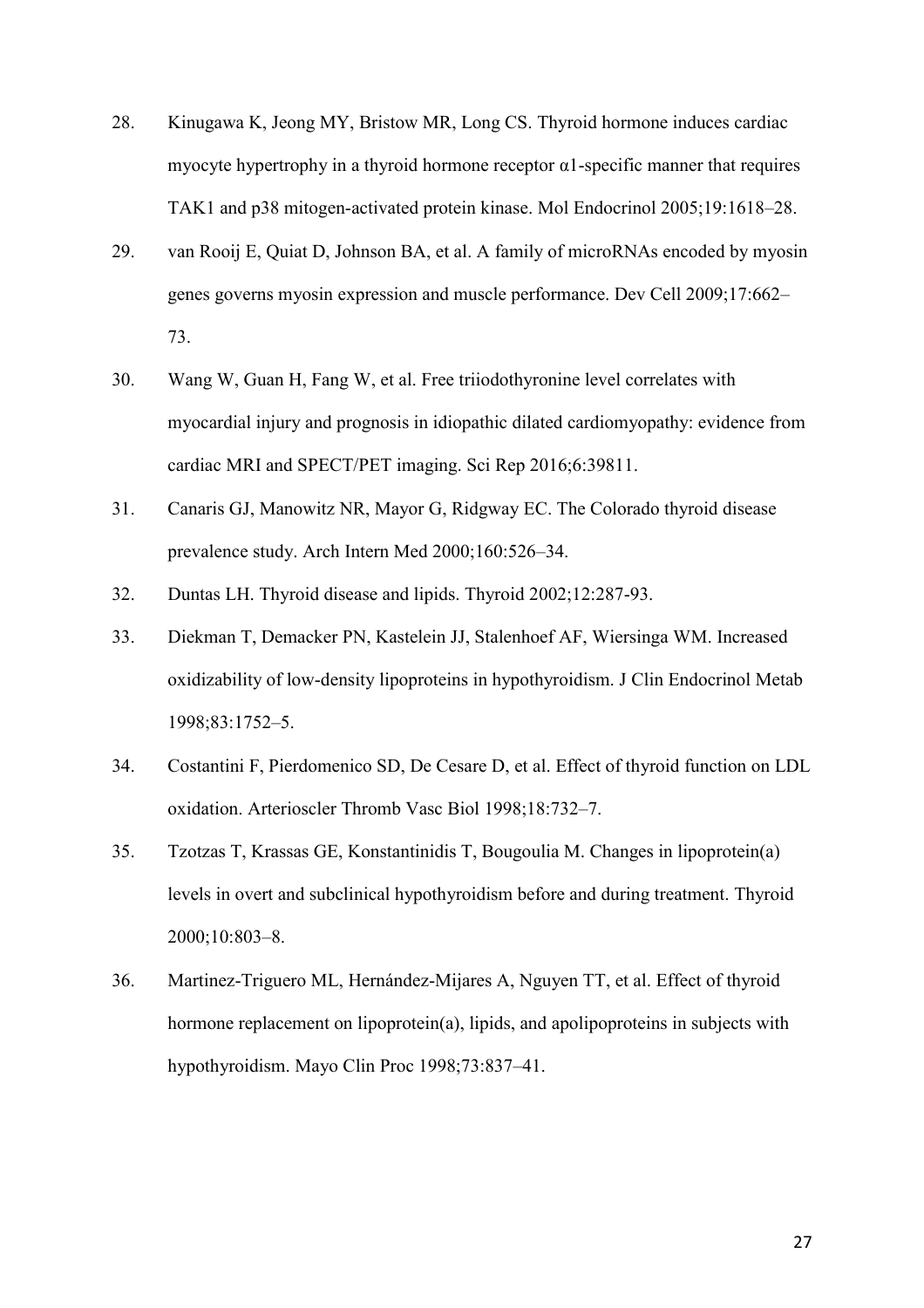- 37. Tunbridge WM, Evered DC, Hall R, et al. Lipid profiles and cardiovascular disease in the Whickham area with particular reference to thyroid failure. Clin Endocrinol (Oxf) 1977;7:495–508.
- 38. Hueston WJ, Pearson WS. Subclinical hypothyroidism and the risk of hypercholesterolemia. Ann Fam Med 2004;2:351–5.
- 39. Asvold BO, Vatten LJ, Nilsen TI, Bjoro T. The association between TSH within the reference range and serum lipid concentrations in a population-based study. The HUNT Study [Published correction appears in: Eur J Endocrinol 2007;156:707]. Eur J Endocrinol 2007;156:181–6.
- 40. Villar HC, Saconato H, Valente O, Atallah AN. Thyroid hormone replacement for subclinical hypothyroidism. Cochrane Database Syst Rev 2007;(3):CD003419.
- 41. Iqbal A, Jorde R, Figenschau Y. Serum lipid levels in relation to serum thyroidstimulating hormone and the effect of thyroxine treatment on serum lipid levels in subjects with subclinical hypothyroidism: the Tromsø Study. J Intern Med 2006;260:53–61.
- 42. Tanis BC, Westendorp GJ, Smelt HM. Effect of thyroid substitution on hypercholesterolaemia in patients with subclinical hypothyroidism: a reanalysis of intervention studies. Clin Endocrinol (Oxf) 1996;44:643–9.
- 43. Danzi S, Klein I. Thyroid hormone and blood pressure regulation. Curr Hypertens Rep 2003;5:513–20.
- 44. Ching GW, Franklyn JA, Stallard TJ, Daykin J, Sheppard MC, Gammage MD. Cardiac hypertrophy as a result of long-term thyroxine therapy and thyrotoxicosis. Heart 1996;75:363–8.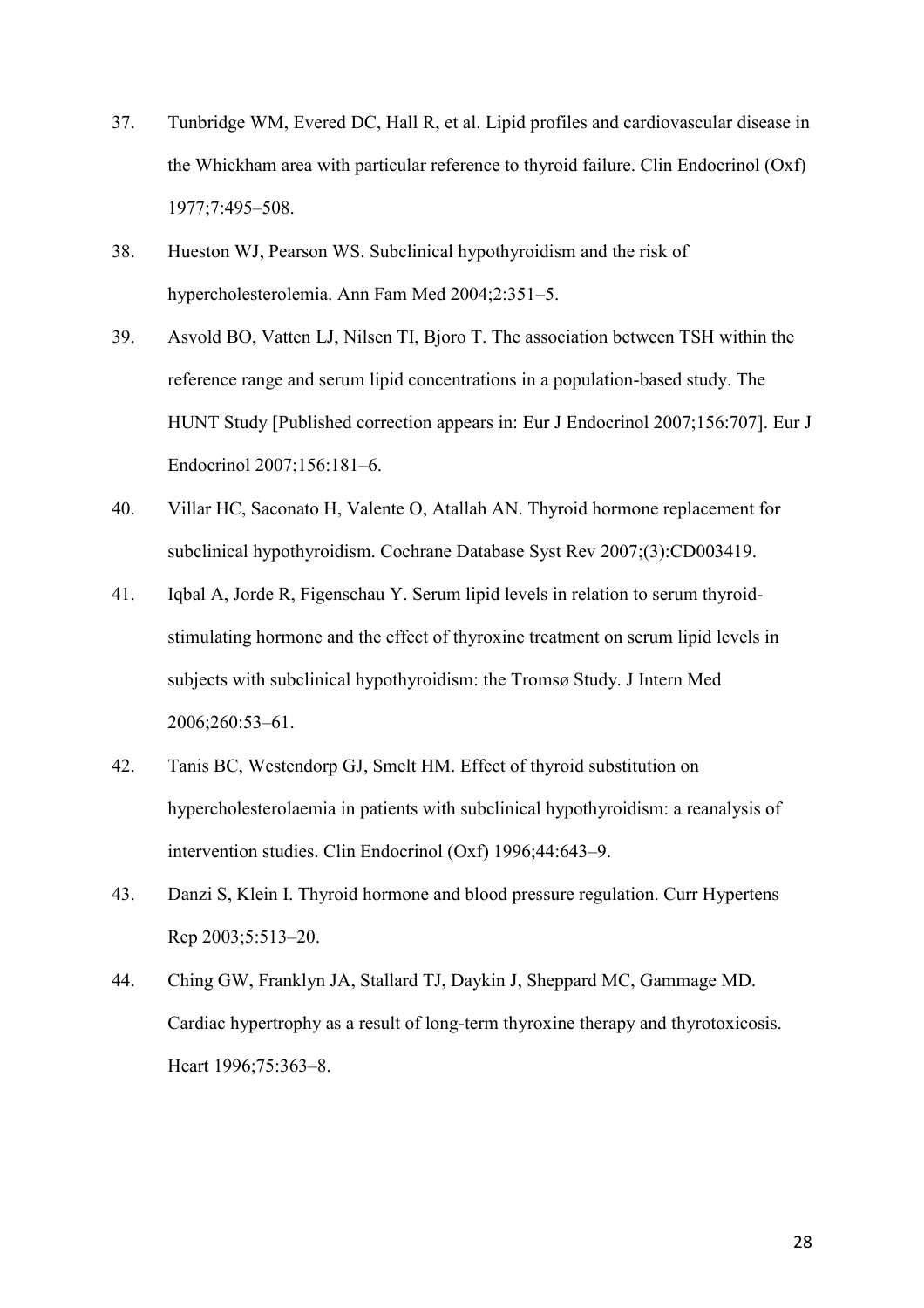- 45. Volzke H, Ittermann T, Schmidt CO, et al. Subclinical hyperthyroidism and blood pressure in a population-based prospective cohort study. Eur J Endocrinol 2009;161:615–21.
- 46. Völzke H, Alte D, Dörr M et al. The association between subclinical hyperthyroidism and blood pressure in a population-based study. J Hypertens 2006;24:1947–53.
- 47. Cai Y, Ren Y, Shi J. Blood pressure levels in patients with subclinical thyroid dysfunction: a meta-analysis of cross-sectional data. Hypertens Res 2011;34:1098– 105.
- 48. Völzke H, Robinson DM, Schminke U, et al. Thyroid function and carotid wall thickness. J Clin Endocrinol Metab 2004;89:2145–9.
- 49. Dörr M, Empen K, Robinson DM, Wallaschofski H, Felix SB, Völzke H. The association of thyroid function with carotid artery plaque burden and strokes in a population-based sample from a previously iodine-deficient area. Eur J Endocrinol 2008;159:145–52.
- 50. Delitala AP, Filigheddu F, Orrù M, et al. No evidence of association between subclinical thyroid disorders and common carotid intima medial thickness or atherosclerotic plaque. Nutr Metab Cardiovasc Dis 2015;25:1104–10.
- 51. Lekakis J, Papamichael C, Alevizaki M, et al. Flow-mediated, endothelium-dependent vasodilation is impaired in subjects with hypothyroidism, borderline hypothyroidism, and high-normal serum thyrotropin (TSH) values. Thyroid 1997;7:411–4.
- 52. Dernellis J, Panaretou M. Effects of thyroid replacement therapy on arterial blood pressure in patients with hypertension and hypothyroidism. Am Heart J 2002;143:718–24.
- 53. Obuobie K, Smith J, Evans LM, John R, Davies JS, Lazarus JH. Increased central arterial stiffness in hypothyroidism. J Clin Endocrinol Metab 2002;87:4662–6.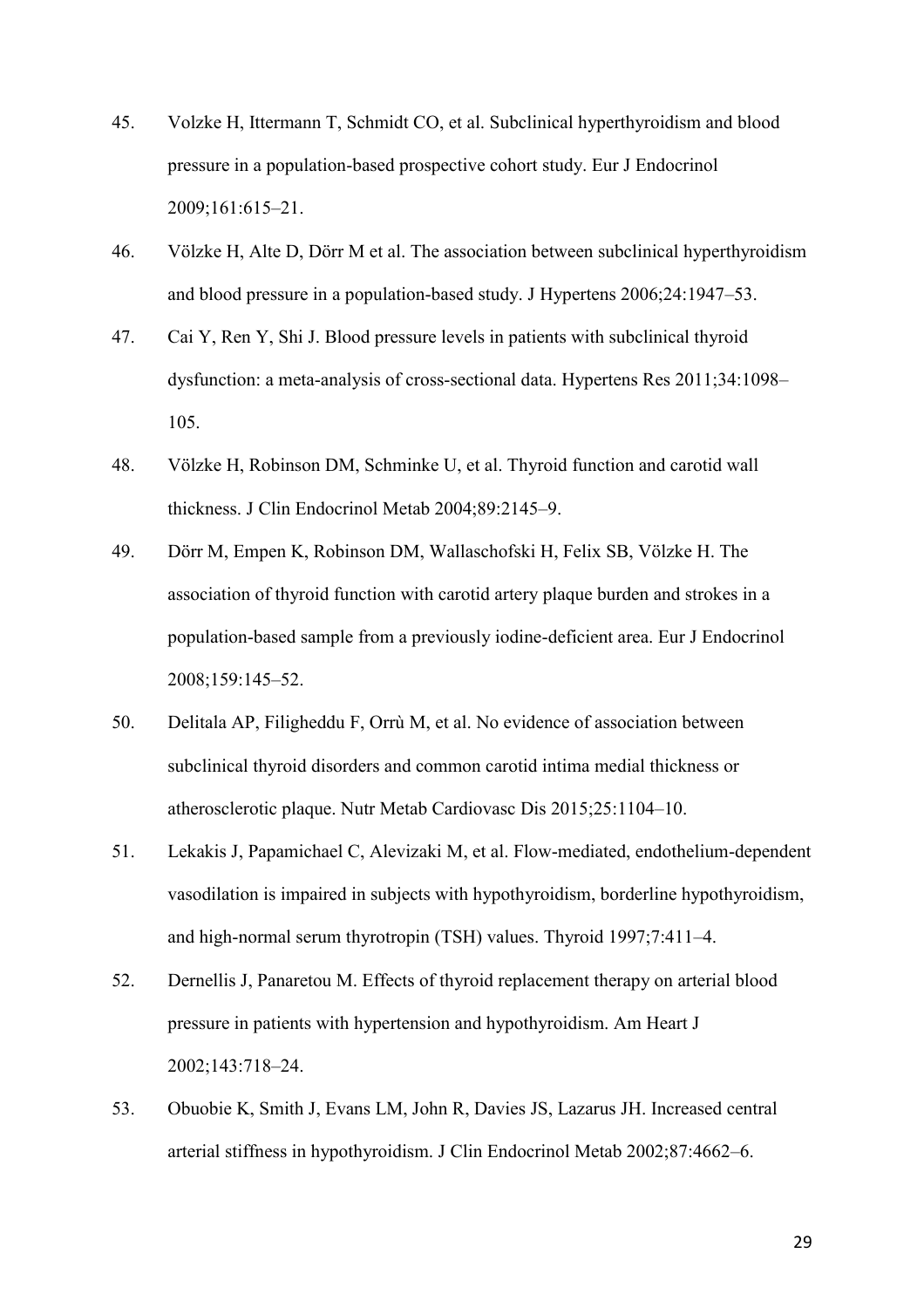- 54. Taddei S, Caraccio N, Virdis A, et al. Low-grade systemic inflammation causes endothelial dysfunction in patients with Hashimoto's thyroiditis. J Clin Endocrinol Metab 2006;91:5076–82.
- 55. Türemen EE, Çetinarslan B, Şahin T, Cantürk Z, Tarkun I. Endothelial dysfunction and low grade chronic inflammation in subclinical hypothyroidism due to autoimmune thyroiditis. Endocr J 2011;58:349–54.
- 56. Marazuela M, Sánchez-Madrid F, Acevedo A, Larrañaga E, de Landázuri MO. Expression of vascular adhesion molecules on human endothelia in autoimmune thyroid disorders. Clin Exp Immunol 1995;102:328–34.
- 57. Hak AE, Pols HA, Visser TJ, Drexhage HA, Hofman A, Witteman JC. Subclinical hypothyroidism is an independent risk factor for atherosclerosis and myocardial infarction in elderly women: the Rotterdam Study. Ann Intern Med 2000;132:270–8.
- 58. Dörr M, Robinson DM, Wallaschofski H, et al. Low serum thyrotropin is associated with high plasma fibrinogen. J Clin Endocrinol Metab 2006;91:530–4.
- 59. Erem C. Blood coagulation, fibrinolytic activity and lipid profile in subclinical thyroid disease: subclinical hyperthyroidism increases plasma factor X activity. Clin Endocrinol (Oxf) 2006;64:323–9.
- 60. Homoncik M, Gessl A, Ferlitsch A, Jilma B, Vierhapper H. Altered platelet plug formation in hyperthyroidism and hypothyroidism. J Clin Endocrinol Metab 2007;92:3006–12.
- 61. Franchini M, Lippi G, Targher G. Hyperthyroidism and venous thrombosis: a casual or causal association? A systematic literature review. Clin Appl Thromb Hemost 2011;17:387–92.
- 62. Squizzato A, Gerdes VE, Brandjes DP, Büller HR, Stam J. Thyroid diseases and cerebrovascular disease. Stroke 2005;36:2302–10.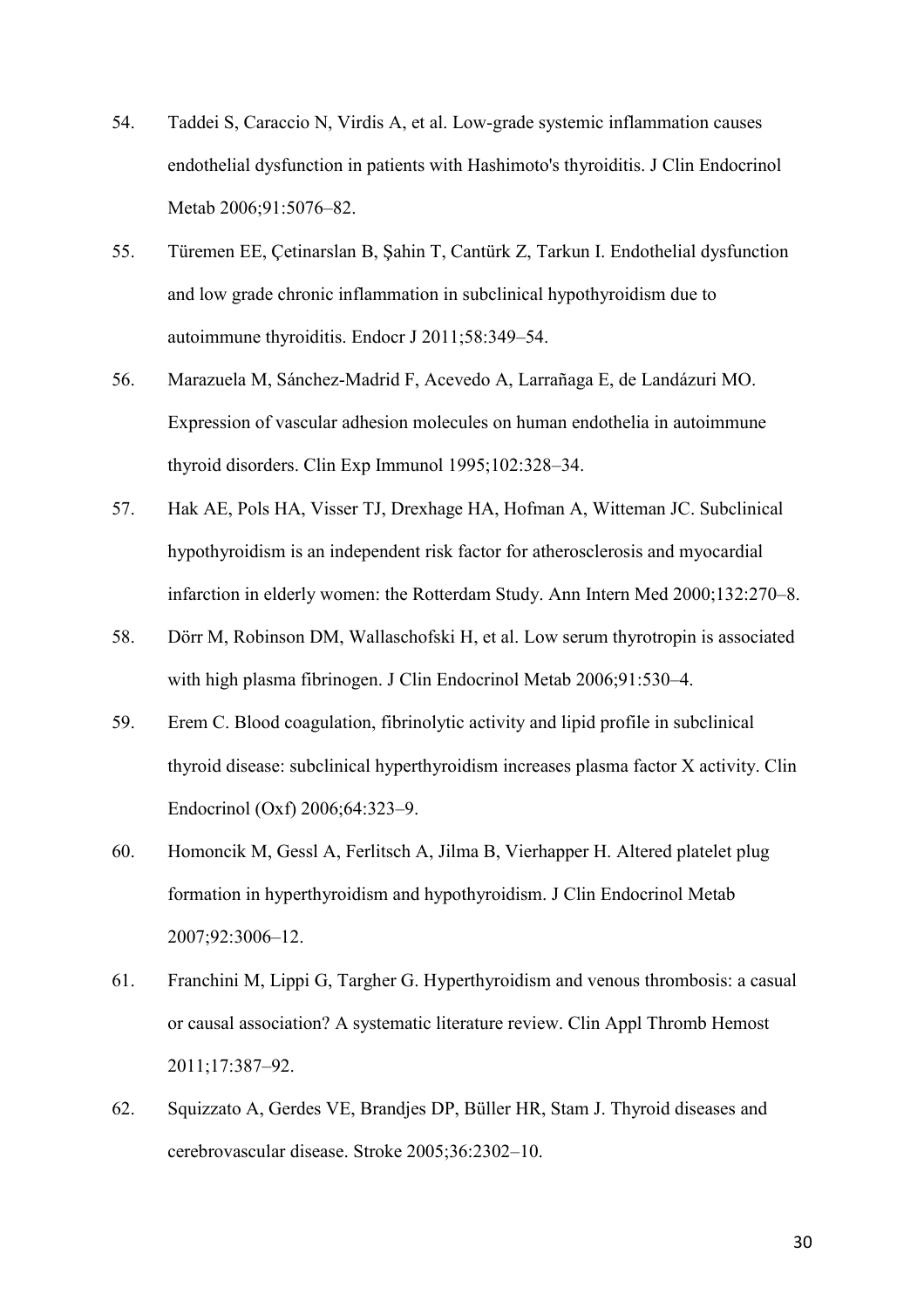- 63. Erem C, Kavgaci H, Ersöz HO, et al. Blood coagulation and fibrinolytic activity in hypothyroidism. Int J Clin Pract 2003;57:78–81.
- 64. Gullu S, Sav H, Kamel N. Effects of levothyroxine treatment on biochemical and hemostasis parameters in patients with hypothyroidism. Eur J Endocrinol 2005;152:355–61.
- 65. Chadarevian R, Bruckert E, Leenhardt L, Giral P, Ankri A, Turpin G. Components of the fibrinolytic system are differently altered in moderate and severe hypothyroidism. J Clin Endocrinol Metab 2001;86:732–7.
- 66. Müller B, Tsakiris DA, Roth CB, Guglielmetti M, Staub JJ, Marbet GA. Haemostatic profile in hypothyroidism as potential risk factor for vascular or thrombotic disease. Eur J Clin Invest 2001;31:131-7.
- 67. Cantürk Z, Cetinarslan B, Tarkun I, Cantürk NZ, Ozden M, Duman C. Hemostatic system as a risk factor for cardiovascular disease in women with subclinical hypothyroidism. Thyroid 2003;13:971–7.
- 68. Guldiken S, Demir M, Turgut B, Altun BU, Arikan E, Kara M. Global fibrinolytic capacity in patients with subclinical hypothyroidism. Endocr J 2005;52:363–7.
- 69. Viswanathan G, Balasubramaniam K, Hardy R, Marshall S, Zaman A, Razvi S. Blood thrombogenicity is independently associated with serum TSH levels in post-non-ST elevation acute coronary syndrome. J Clin Endocrinol Metab 2014;99:E1050–4.
- 70. Biondi B, Kahaly GJ. Cardiovascular involvement in patients with different causes of hyperthyroidism. Nat Rev Endocrinol 2010;6:431–43.
- 71. Klein I, Danzi S. Thyroid disease and the heart. Circulation 2007;116:1725–35.
- 72. Palmieri EA, Fazio S, Palmieri V, Lombardi G, Biondi B. Myocardial contractility and total arterial stiffness in patients with overt hyperthyroidism: acute effects of beta1-adrenergic blockade. Eur J Endocrinol 2004;150:757–62.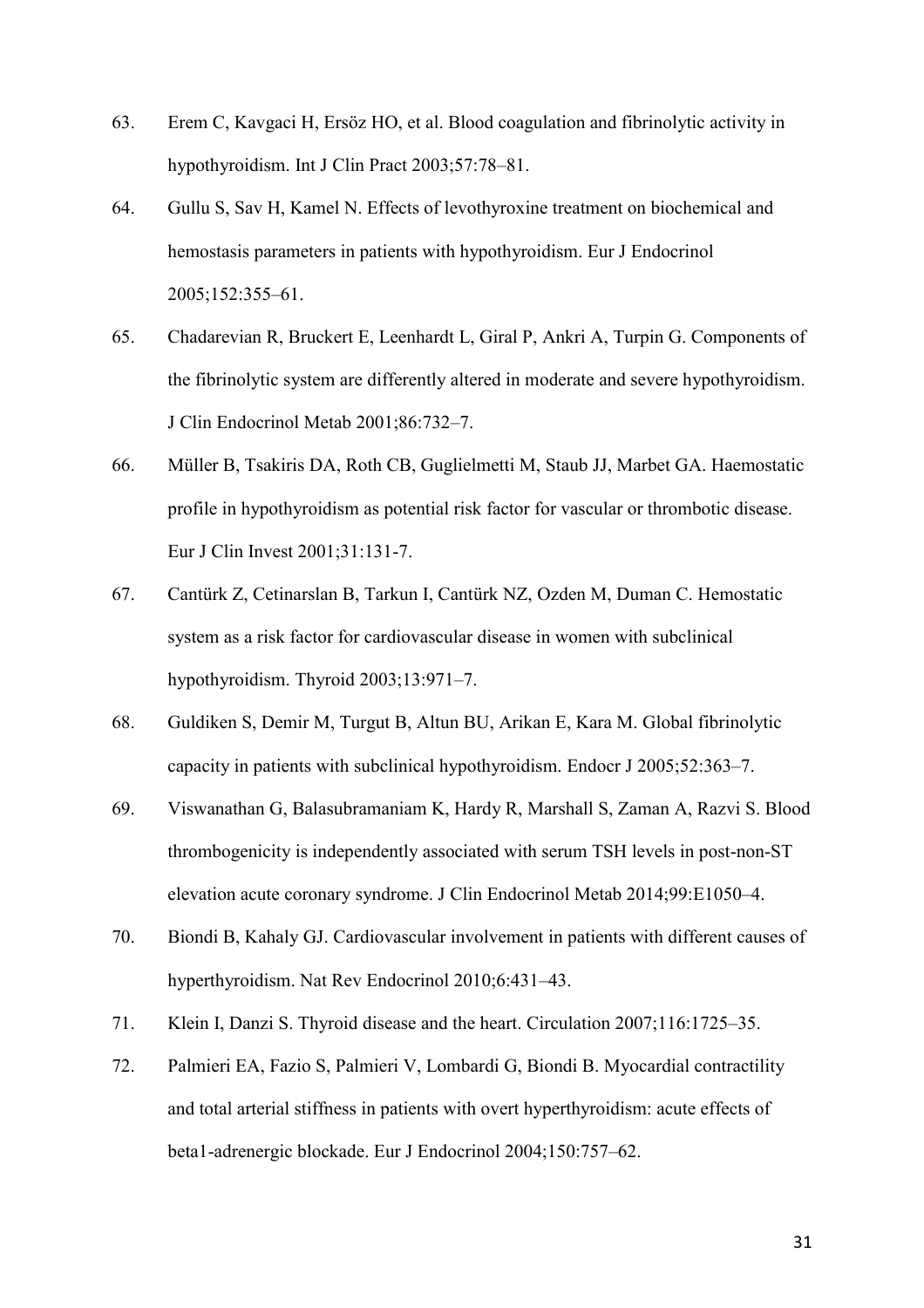- 73. Brandt F, Green A, Hegedüs L, Brix TH. A critical review and meta-analysis of the association between overt hyperthyroidism and mortality. Eur J Endocrinol 2011;165:491–7.
- 74. Selmer C, Olesen JB, Hansen ML, et al. Subclinical and overt thyroid dysfunction and risk of all-cause mortality and cardiovascular events: a large population study. J Clin Endocrinol Metab 2014;99:2372–82.
- 75. Biondi B. Mechanisms in endocrinology: heart failure and thyroid dysfunction. Eur J Endocrinol 2012;167:609–18.
- 76. Bielecka-Dabrowa A, Mikhailidis DP, Rysz J, Banach M. The mechanisms of atrial fibrillation in hyperthyroidism. Thyroid Res 2009;2:4.
- 77. Frost L, Vestergaard P, Mosekilde L. Hyperthyroidism and risk of atrial fibrillation or flutter: a population-based study. Arch Intern Med 2004;164:1675–8.
- 78. Sheu JJ, Kang JH, Lin HC, Lin HC. Hyperthyroidism and risk of ischemic stroke in young adults: a 5-year follow-up study. Stroke 2010;41:961–6.
- 79. Fazio S, Palmieri EA, Lombardi G, Biondi B. Effects of thyroid hormone on the cardiovascular system. Recent Prog Horm Res 2004;59:31–50.
- 80. Siu CW, Zhang XH, Yung C, Kung AW, Lau CP, Tse HF. Hemodynamic changes in hyperthyroidism-related pulmonary hypertension: a prospective echocardiographic study. J Clin Endocrinol Metab 2007;92:1736–42.
- 81. Ross DS, Burch HB, Cooper DS, et al. 2016 American Thyroid Association guidelines for diagnosis and management of hyperthyroidism and other causes of thyrotoxicosis. Thyroid 2016;26:1343–421.
- 82. Biondi B, Bartalena L, Cooper DS, Hegedüs L, Laurberg P, Kahaly GJ. The 2015 European Thyroid Association guidelines on diagnosis and treatment of endogenous subclinical hyperthyroidism. Eur Thyroid J 2015;4:149–63.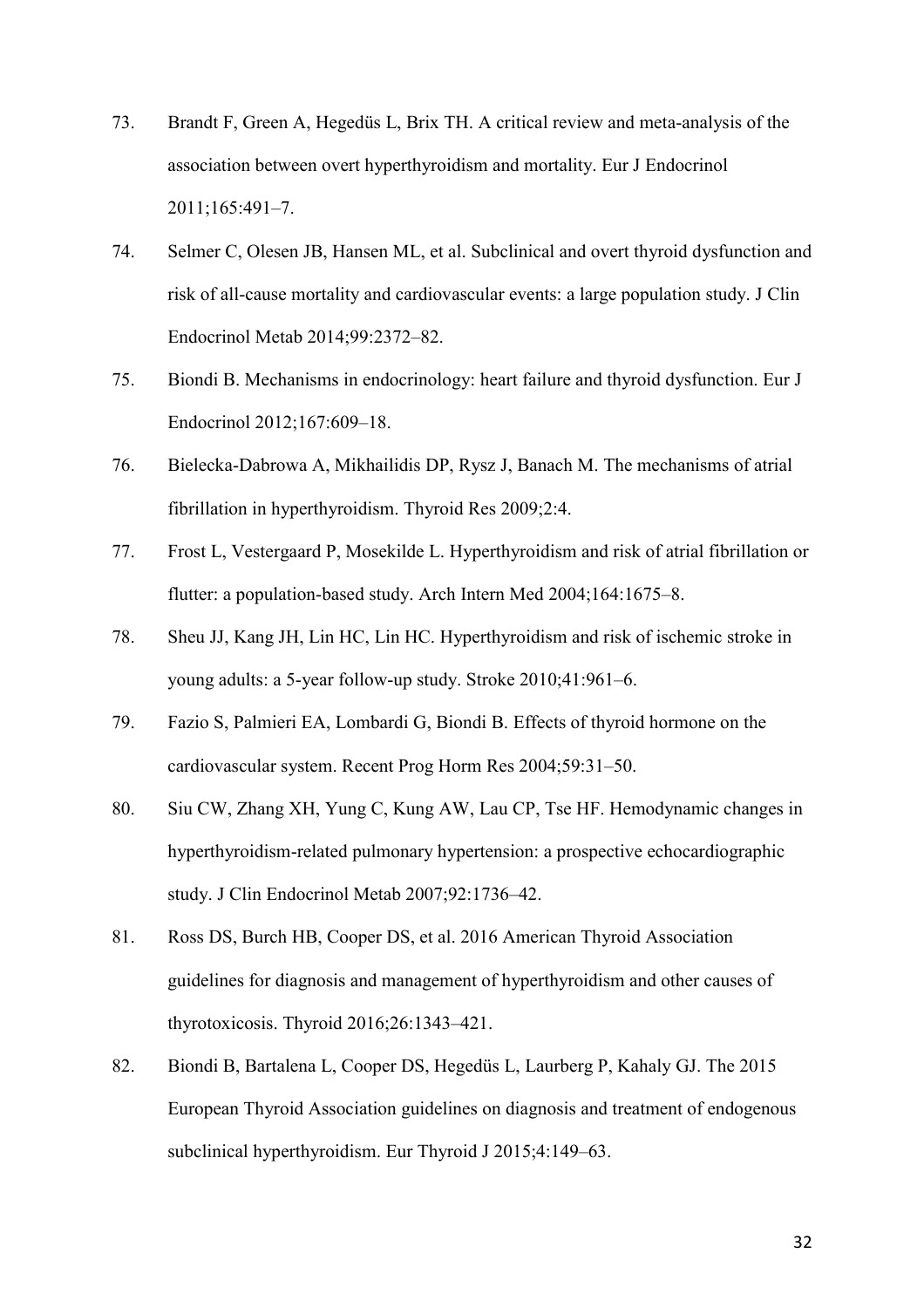- 83. Armigliato M, Paolini R, Aggio S, et al. Hyperthyroidism as a cause of pulmonary arterial hypertension: a prospective study. Angiology 2006;57:600–6.
- 84. Gencer B, Collet TH, Virgini V, et al.; Thyroid Studies Collaboration. Subclinical thyroid dysfunction and the risk of heart failure events: an individual participant data analysis from 6 prospective cohorts. Circulation 2012;126:1040–9.
- 85. Collet TH, Gussekloo J, Bauer DC, et al.; Thyroid Studies Collaboration. Subclinical hyperthyroidism and the risk of coronary heart disease and mortality. Arch Intern Med 2012;172:799–809.
- 86. Bano A, Dhana K, Chaker L, et al. Association of thyroid function with life expectancy with and without cardiovascular disease: the Rotterdam Study. JAMA Intern Med 2017;177:1650–7.
- 87. Chaker L, Baumgartner C, Ikram MA, et al. Subclinical thyroid dysfunction and the risk of stroke: a systematic review and meta-analysis. Eur J Epidemiol 2014;29:791– 800.
- 88. Cappola AR, Ladenson PW. Hypothyroidism and atherosclerosis. J Clin Endocrinol Metab 2003;88:2438–44.
- 89. Hamilton TE, Davis S, Onstad L, Kopecky KJ. Thyrotropin levels in a population with no clinical, autoantibody, or ultrasonographic evidence of thyroid disease: implications for the diagnosis of subclinical hypothyroidism. J Clin Endocrinol Metab 2008;93:1224–30.
- 90. Monzani F, Caraccio N, Kozàkowà M, et al. Effect of levothyroxine replacement on lipid profile and intima-media thickness in subclinical hypothyroidism: a doubleblind, placebo- controlled study. J Clin Endocrinol Metab 2004;89:2099–106.
- 91. Biondi B, Fazio S, Palmieri EA, et al. Left ventricular diastolic dysfunction in patients with subclinical hypothyroidism. J Clin Endocrinol Metab 1999;84:2064–7.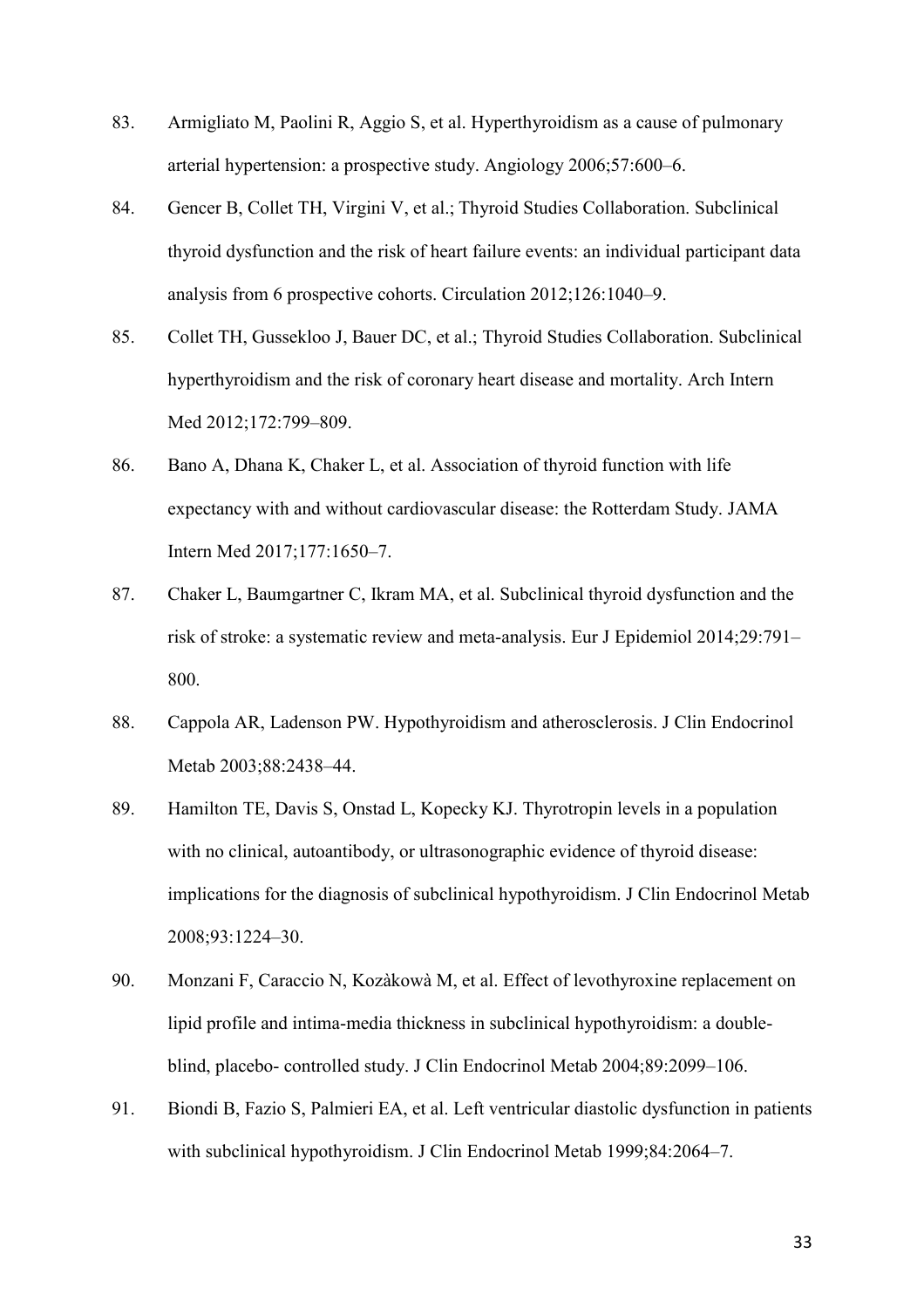- 92. Owen PJ, Sabit R, Lazarus JH. Thyroid disease and vascular function. Thyroid 2007;17:519–24.
- 93. Razvi S, Weaver JU, Vanderpump MP, Pearce SH. The incidence of ischemic heart disease and mortality in people with subclinical hypothyroidism: reanalysis of the Whickham Survey cohort. J Clin Endocrinol Metab 2010;95:1734–40.
- 94. Boekholdt SM, Titan SM, Wiersinga WM, et al. Initial thyroid status and cardiovascular risk factors: the EPIC-Norfolk prospective population study. Clin Endocrinol (Oxf) 2010;72:404–10.
- 95. Walsh JP, Bremner AP, Bulsara MK, et al. Subclinical thyroid dysfunction as a risk factor for cardiovascular disease. Arch Intern Med 2005;165:2467–72.
- 96. Iervasi G, Molinaro S, Landi P, et al. Association between increased mortality and mild thyroid dysfunction in cardiac patients. Arch Intern Med 2007;167:1526–32.
- 97. Imaizumi M, Akahoshi M, Ichimaru S, et al. Risk for ischemic heart disease and allcause mortality in subclinical hypothyroidism. J Clin Endocrinol Metab 2004;89:3365–70.
- 98. Molinaro S, Iervasi G, Lorenzoni V, et al. Persistence of mortality risk in patients with acute cardiac diseases and mild thyroid dysfunction. Am J Med Sci 2012;343:65–70.
- 99. Rodondi N, Newman AB, Vittinghoff E, et al. Subclinical hypothyroidism and the risk of heart failure, other cardiovascular events, and death. Arch Intern Med 2005;165:2460–6.
- 100. Parle JV, Maisonneuve P, Sheppard MC, Boyle P, Franklyn JA. Prediction of allcause and cardiovascular mortality in elderly people from one low serum thyrotropin result: a 10-year cohort study. Lancet 2001;358:861–5.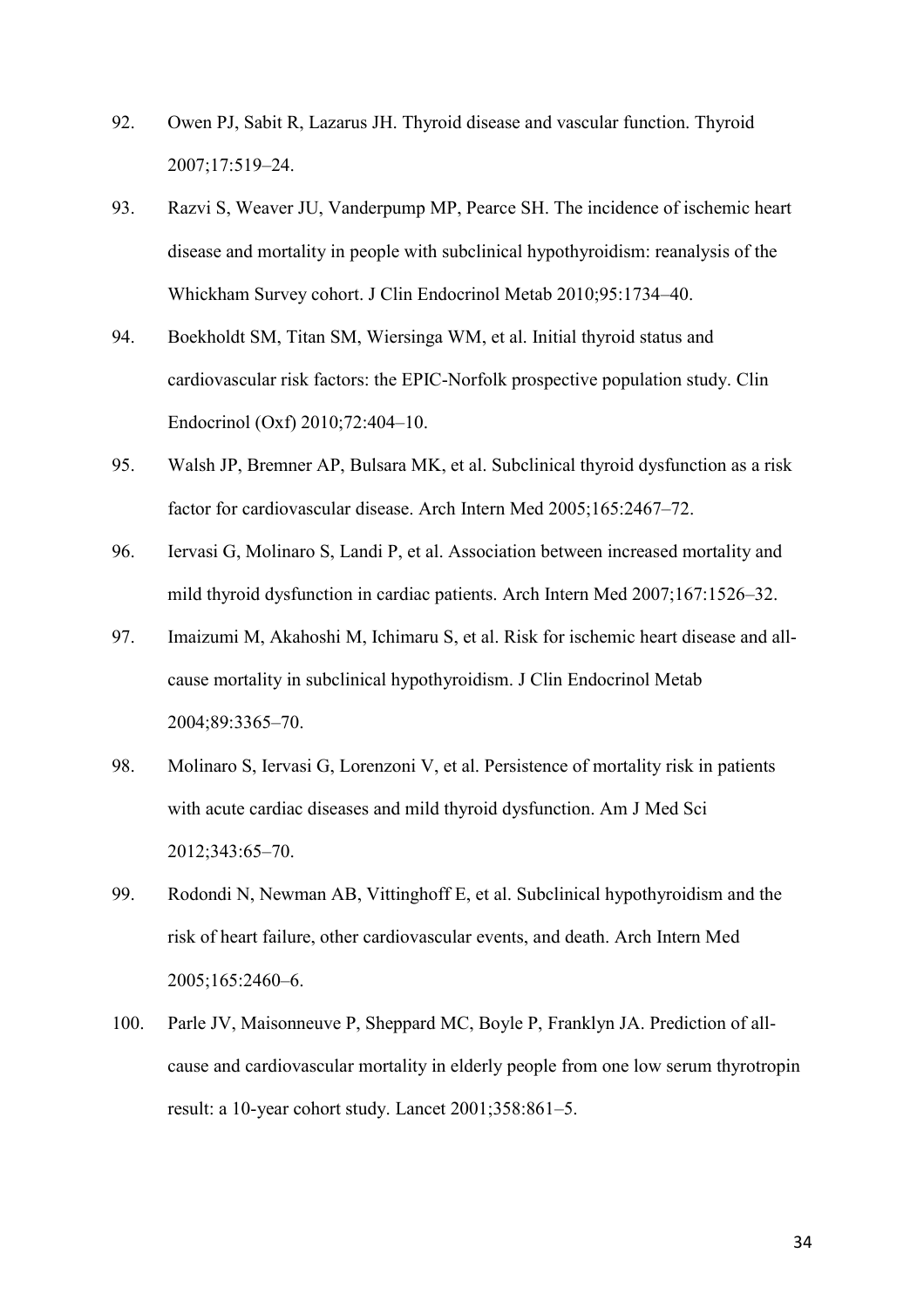- 101. Kvetny J, Heldgaard PE, Bladbjerg EM, Gram J. Subclinical hypothyroidism is associated with a low-grade inflammation, increased triglyceride levels and predicts cardiovascular disease in males below 50 years. Clin Endocrinol (Oxf) 2004;61:232– 8.
- 102. Razvi S, Weaver JU, Butler TJ, Pearce SH. Levothyroxine treatment of subclinical hypothyroidism, fatal and nonfatal cardiovascular events, and mortality. Arch Intern Med 2012;172:811–7.
- 103. Gussekloo J, van Exel E, de Craen AJ, Meinders AE, Frölich M, Westendorp RG. Thyroid status, disability and cognitive function, and survival in old age. JAMA 2004;292:2591–9.
- 104. Pearce SH, Razvi S, Yadegarfar ME et al. Serum thyroid function, mortality and disability in advanced old age: the Newcastle 85+ Study. J Clin Endocrinol Metab 2016;101:4385–94.
- 105. Cappola AR, Fried LP, Arnold AM et al. Thyroid status, cardiovascular risk, and mortality in older adults. JAMA 2006;295:1033–41.
- 106. Cooper DS, Biondi B. Subclinical thyroid disease. Lancet 2012;379:1142–54.
- 107. Monzani F, Di Bello V, Caraccio N, et al. Effect of levothyroxine on cardiac function and structure in subclinical hypothyroidism: a double blind, placebo-controlled study. J Clin Endocrinol Metab 2001;86:1110–5.
- 108. Ripoli A, Pingitore A, Favilli B, et al. Does subclinical hypothyroidism affect cardiac pump performance? Evidence from a magnetic resonance imaging study. J Am Coll Cardio 2005;45:439–45.
- 109. Pearce SH, Brabant G, Duntas LH, et al. 2013 ETA guideline: management of subclinical hypothyroidism. Eur Thyroid J 2013;2:215–28.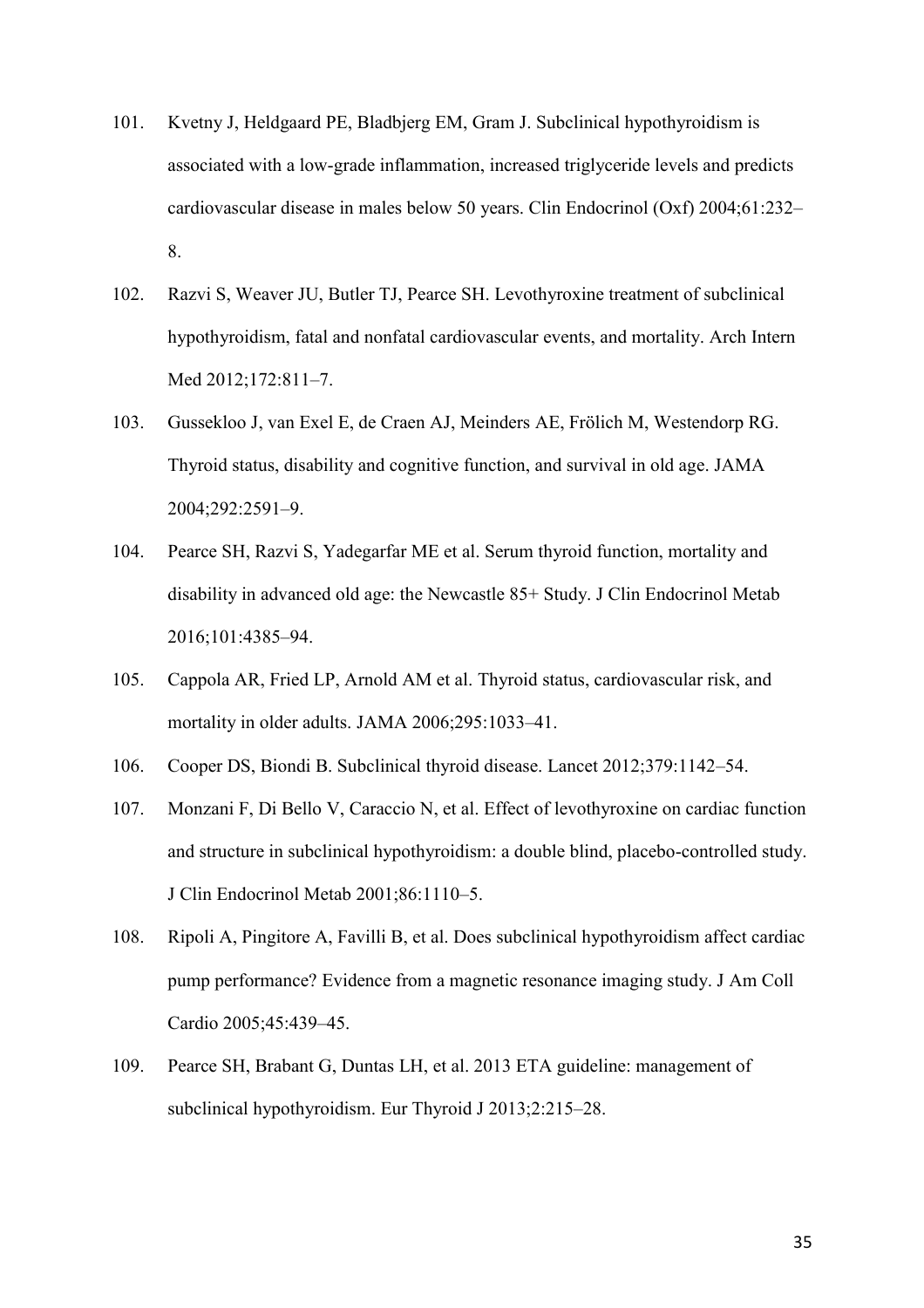- 110. Fliers E, Bianco AC, Langouche L, Boelen A. Thyroid function in critically ill patients. Lancet Diabetes Endocrinol 2015;3:816–25.
- 111. Van den Berghe G. Non-thyroidal illness in the ICU: a syndrome with different faces. Thyroid 2014;24:1456–65.
- 112. Özcan KS, Osmonov D, Toprak E, et al. Sick euthyroid syndrome is associated with poor prognosis in patients with ST segment elevation myocardial infarction undergoing primary percutaneous intervention. Cardiol J 2014;21:238–44.
- 113. Li L, Guo CY, Yang J, et al. Negative association between free triiodothyronine level and international normalized ratio in euthyroid subjects with acute myocardial infarction. Acta Pharmacol Sin 2011;32:1351–6.
- 114. Friberg L, Werner S, Eggertsen G, Ahnve S. Rapid down-regulation of thyroid hormones in acute myocardial infarction: is it cardioprotective in patients with angina? Arch Intern Med 2002;162:1388–94.
- 115. Olivares EL, Marassi MP, Fortunato RS, et al. Thyroid function disturbance and type 3 iodothyronine deiodinase induction after myocardial infarction in rats a time course study. Endocrinology 2007;148:4786–92.
- 116. Wassen FW, Schiel AE, Kuiper GG, et al. Induction of thyroid hormone-degrading deiodinase in cardiac hypertrophy and failure. Endocrinology 2002;143:2812–5.
- 117. Passino C, Pingitore A, Landi P, et al. Prognostic value of combined measurement of brain natriuretic peptide and triiodothyronine in heart failure. J Card Fail 2009;15:35– 40.
- 118. Pol CJ, Muller A, Zuidwijk MJ, et al. Left-ventricular remodeling after myocardial infarction is associated with a cardiomyocyte-specific hypothyroid condition. Endocrinology 2011;152:669–79.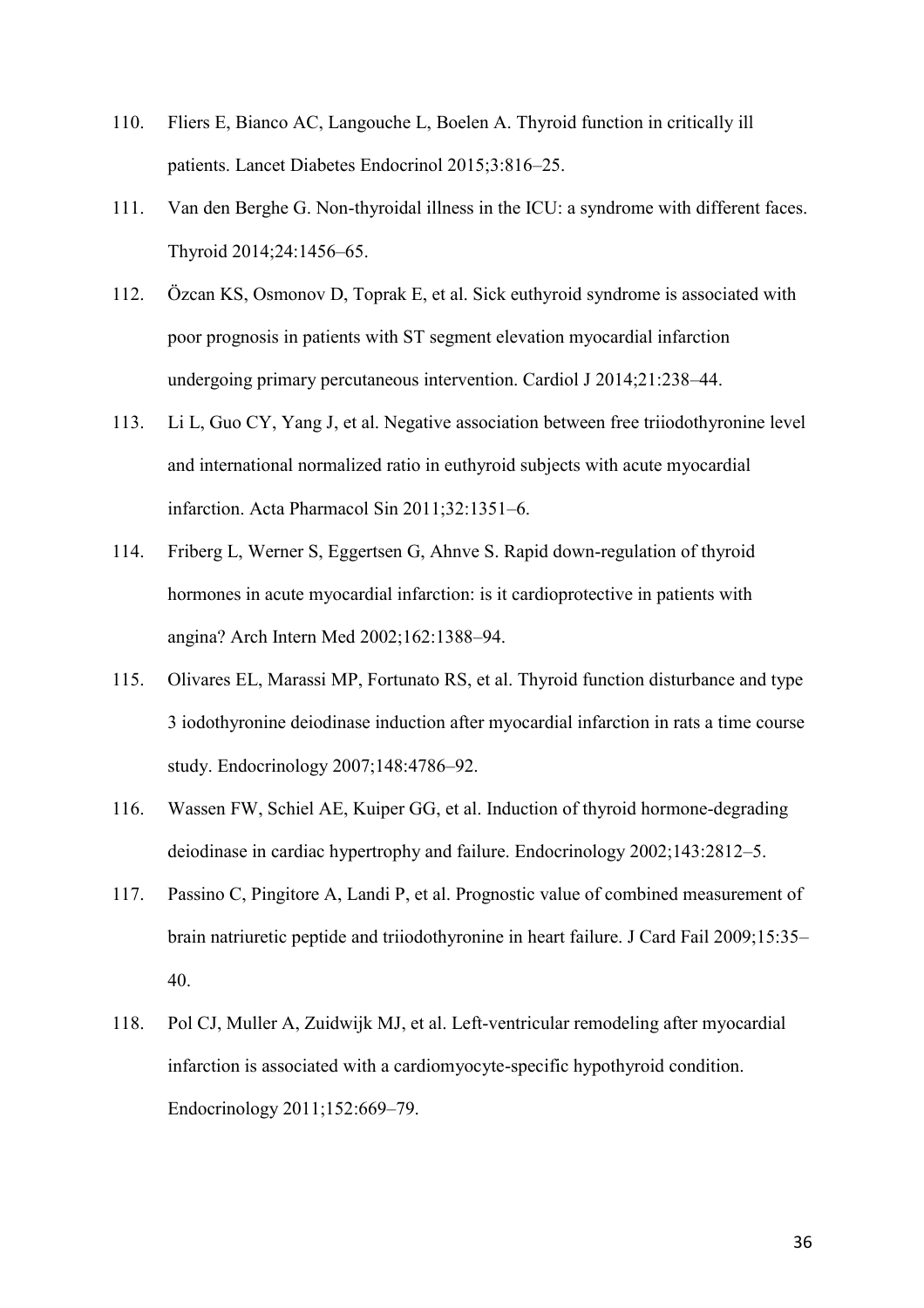- 119. Zhang B, Peng W, Wang C, Li W, Xu Y. A low fT3 level as a prognostic marker in patients with acute myocardial infarctions. Intern Med 2012;51:3009–15.
- 120. Friberg L, Drvota V, Bjelak AH, Eggertsen G, Ahnve S. Association between increased levels of reverse triiodothyronine and mortality after acute myocardial infarction. Am J Med 2001;111:699–703.
- 121. Kimur T, Kotajima N, Kanda T, Kuwabara A, Fukumura Y, Kobayashi I. Correlation of circulating interleukin-10 with thyroid hormone in acute myocardial infarction. Res Commun Mol Pathol Pharmacol 2001;110:53–8.
- 122. Kimura T, Kanda T, Kotajima N, Kuwabara A, Fukumura Y, Kobayashi I. Involvement of circulating interleukin-6 and its receptor in the development of euthyroid sick syndrome in patients with acute myocardial infarction. Eur J Endocrinol 2000;143:179–84.
- 123. Lymvaios I, Mourouzis I, Cokkinos DV, Dimopoulos MA, Toumanidis ST, Pantos C. Thyroid hormone and recovery of cardiac function in patients with acute myocardial infarction: a strong association? Eur J Endocrinol 2011;165:107–14.
- 124. Iacoviello M, Guida P, Guastamacchia E, et al. Prognostic role of sub-clinical hypothyroidism in chronic heart failure outpatients. Curr Pharm Des 2008;14:2686– 92.
- 125. Iervasi G, Pingitore A, Landi P, et al. Low-T3 syndrome: a strong prognostic predictor of death in patients with heart disease. Circulation 2003;107:708–13.
- 126. Vidart J, Wajner SM, Leite RS, et al. N-acetylcysteine administration prevents nonthyroidal illness syndrome in patients with acute myocardial infarction: a randomized clinical trial. J Clin Endocrinol Metab 2014;99:4537–45.
- 127. Ertugrul O, Ahmet U, Asim E, et al. Prevalence of subclinical hypothyroidism among patients with acute myocardial infarction. ISRN Endocrinol 2011;2011:810251.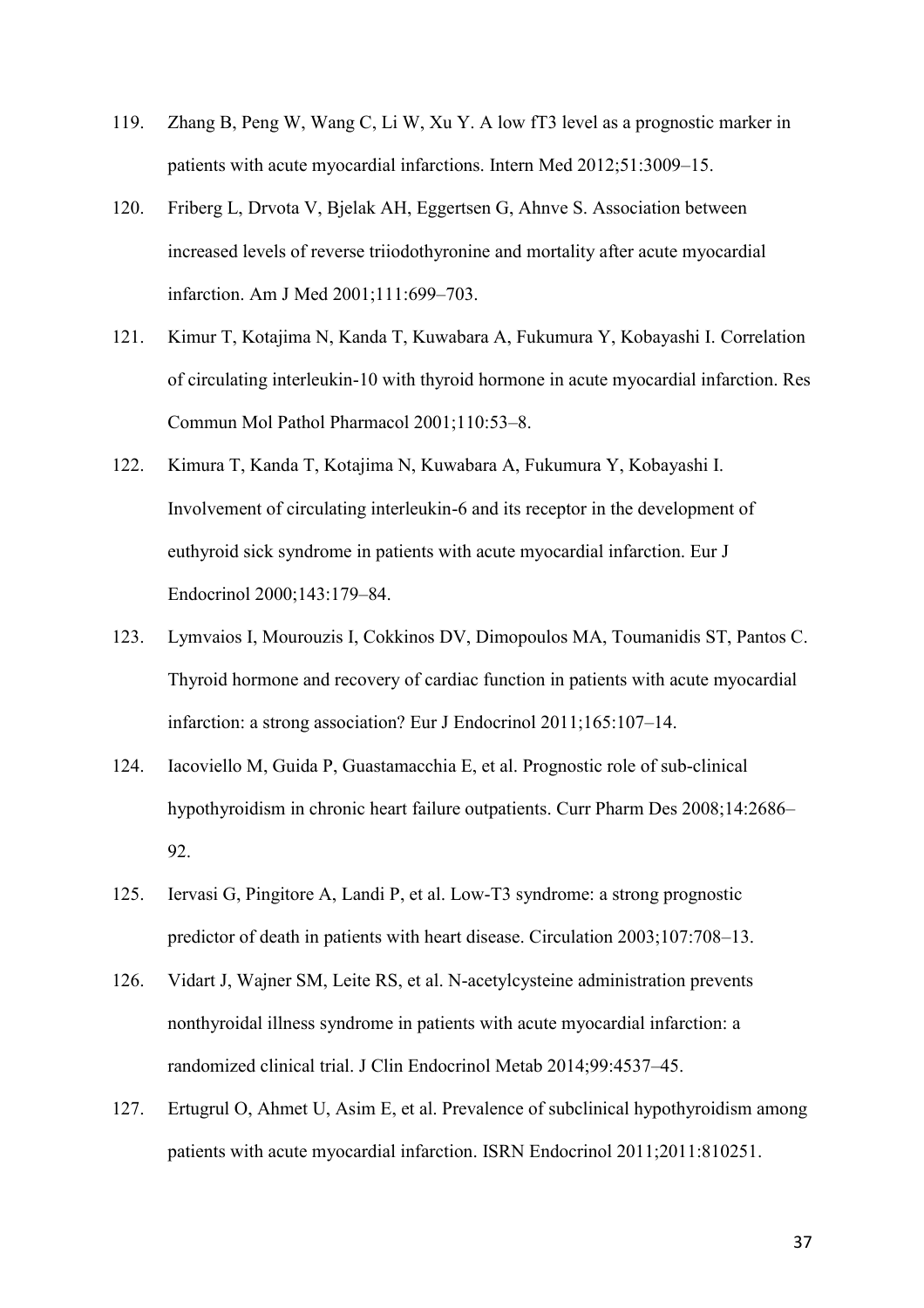- 128. De Groot LJ. Dangerous dogmas in medicine: the nonthyroidal illness syndrome. J Clin Endocrinol Metab 1999;84:151–64.
- 129. Galli E, Pingitore A, Iervasi G. The role of thyroid hormone in the pathophysiology of heart failure: clinical evidence. Heart Fail Rev 2010;15:155–69.
- 130. Pingitore A, Iervasi G, Barison A, et al. Early activation of an altered thyroid hormone profile in asymptomatic or mildly symptomatic idiopathic left ventricular dysfunction. J Card Fail 2006;12:520–6.
- 131. Chen P, Li S, Lei X, et al. Free triiodothyronine levels and short-term prognosis in chronic heart failure patients with type 2 diabetes. Am J Med Sci 2015;350:87–94.
- 132. Hayashi T, Hasegawa T, Kanzaki H, et al. Subclinical hypothyroidism is an independent predictor of adverse cardiovascular outcomes in patients with acute decompensated heart failure. ESC Heart Fail 2016;3:168–76.
- 133. Rothberger GD, Gadhvi S, Michelakis N, Kumar A, Calixte R, Shapiro LE. Usefulness of serum triiodothyronine  $(T_3)$  to predict outcomes in patients hospitalized with acute heart failure. Am J Cardiol 2017;119:599–603.
- 134. Pingitore A, Landi P, Taddei MC, Ripoli A, L'Abbate A, Iervasi G. Triiodothyronine levels for risk stratification of patients with chronic heart failure. Am J Med 2005;118:132–6.
- 135. Mitchell JE, Hellkamp AS, Mark DB, et al. Thyroid function in heart failure and impact on mortality. J Am Coll Cardiol HF 2013;1:48–55.
- 136. Holmager P, Schmidt U, Mark P, et al. Long-term L-triiodothyronine (T3) treatment in stable systolic heart failure patients: a randomised, double-blind, cross-over, placebo-controlled intervention study. Clin Endocrinol (Oxf) 2015;83:931–7.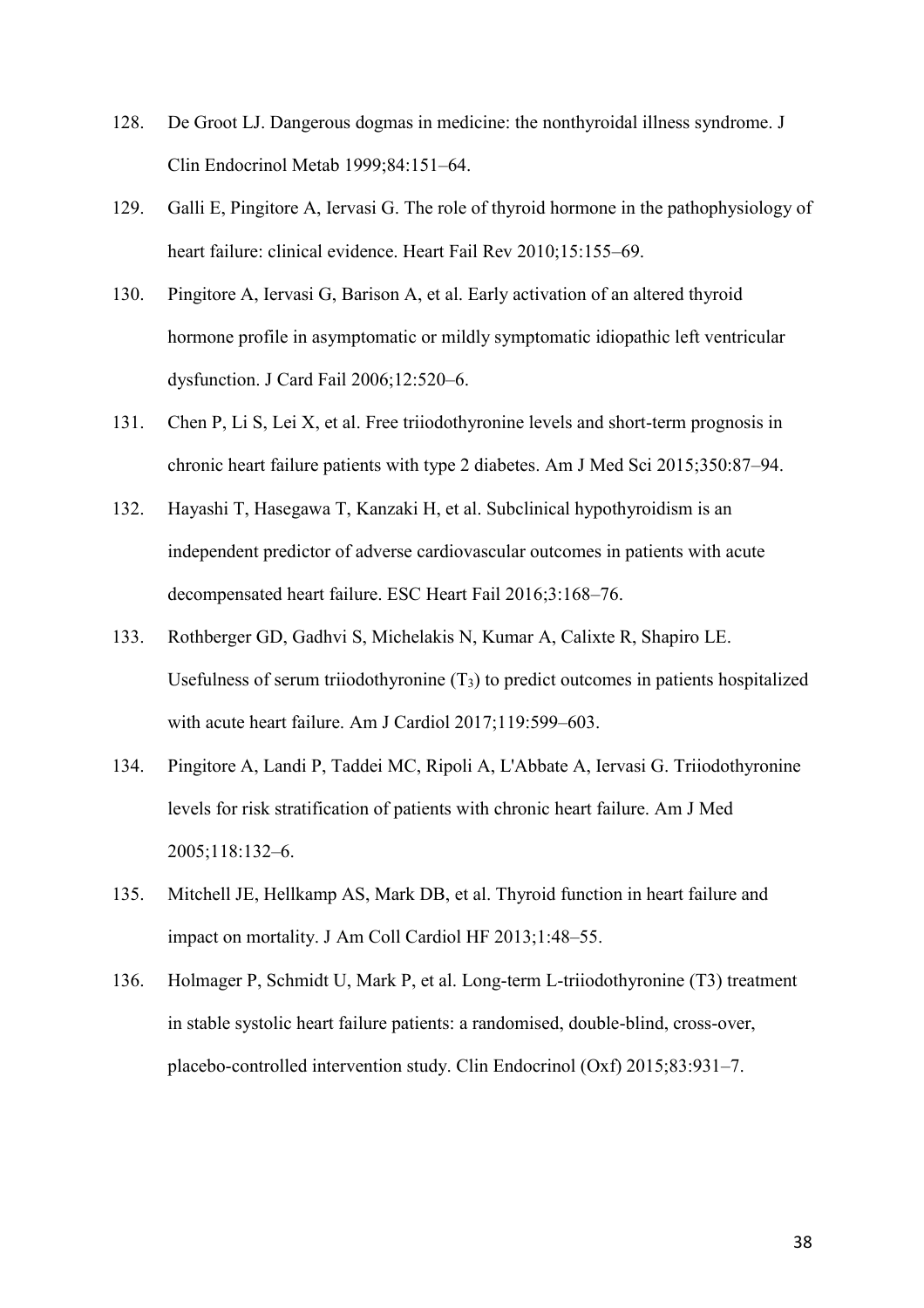- 137. Goldman S, McCarren M, Morkin E et al. DITPA (3,5-Diiodothyropropionic Acid), a thyroid hormone analog to treat heart failure: phase II trial Veterans Affairs Cooperative Study. Circulation 2009;119:3093–100.
- 138. Cohen-Lehman J, Dahl P, Danzi S, Klein I. Effects of amiodarone therapy on thyroid function. Nat Rev Endocrinol 2010;6:34–41.
- 139. Wiersinga WM. Propranolol and thyroid hormone metabolism. Thyroid 1991;1:273– 7.
- 140. Lee SY, Rhee CM, Leung AM, Braverman LE, Brent GA, Pearce EN. A review: radiographic iodinated contrast media-induced thyroid dysfunction. J Clin Endocrinol Metab 2015;100:376–83.
- 141. Rhee CM, Bhan I, Alexander EK, Brunelli SM. Association between iodinated contrast media exposure and incident hyperthyroidism and hypothyroidism. Arch Intern Med 2012;172:153–9.
- 142. Jabbar A, Ingoe L, Pearce S, Zaman A, Razvi S. Thyroxine in acute myocardial infarction (ThyrAMI) - levothyroxine in subclinical hypothyroidism post-acute myocardial infarction: study protocol for a randomised controlled trial. Trials 2015;16:115.
- 143. Mourouzis I, Forini F, Pantos C, Iervasi G. Thyroid hormone and cardiac disease: from basic concepts to clinical application. J Thyroid Res 2011;2011:958626.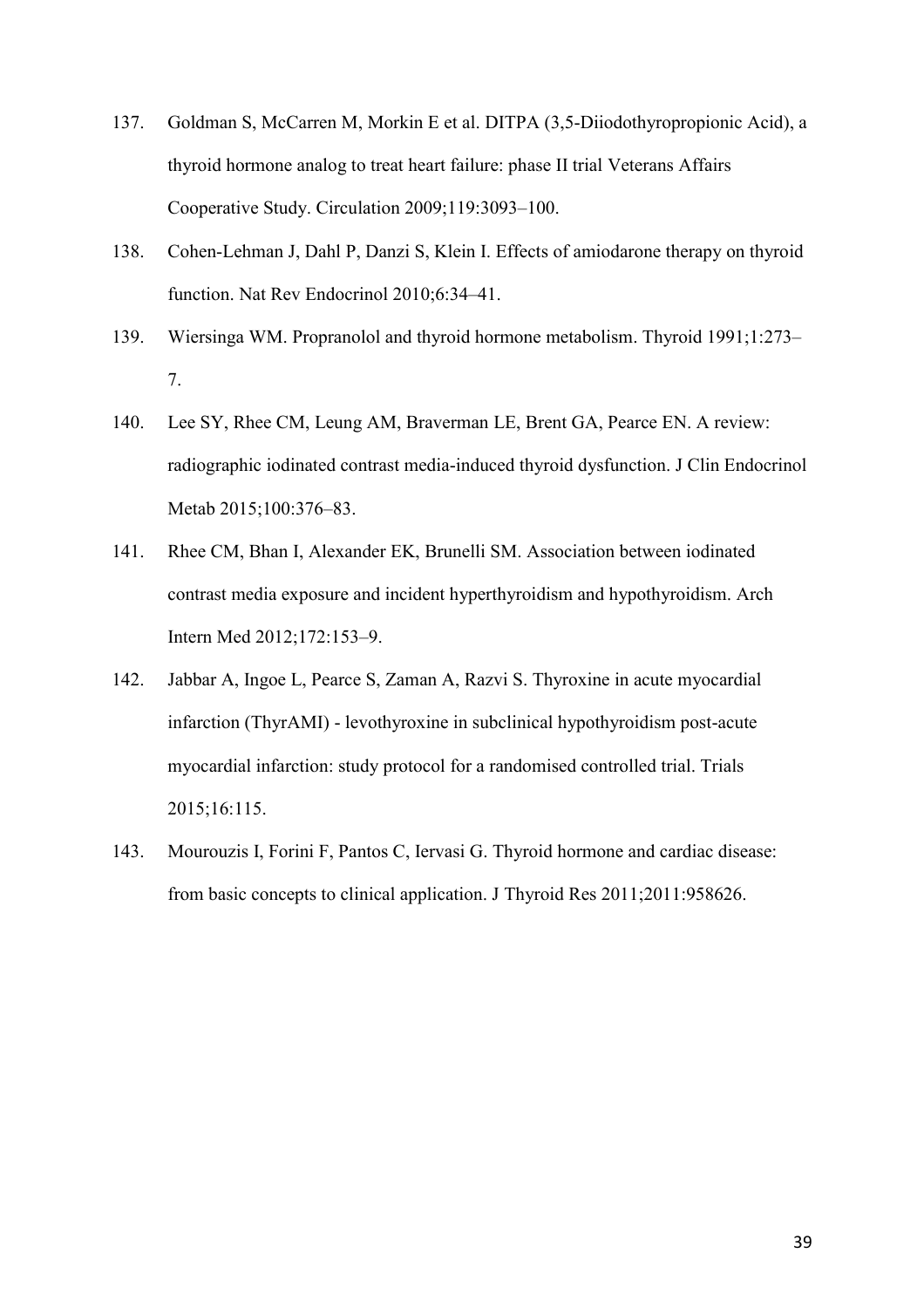#### **FIGURE LEGENDS**

**Central Illustration. The Interactions Between TH and the Cardiovascular System** Thyroid hormones have a complex relationship with the cardiovascular system through multiple mechanisms. The main efects of thyroid hormones are observed on the heart (by influencing rate, rhythm, myocardial contraction and risk of coronary artery disease), the vascular tree (through regulating blood pressure via smooth muscle tone and endothelial function) and by direct effects on cardiovascular risk factors (via lipid metabolism and modulation of inflammattory pathways).

**Figure 1. Cellular Pathways and Mechanisms of Action of T<sup>3</sup> on the Cardiac Myocyte** Modified from Klein I, Danzi S (71). AC = adenylyl cyclase;  $β-AR = β$ -adrenergic receptor; cAMP = cyclic adenosine monophosphate;  $Ca^{2+}$  = calcium ions;  $Ca^{2+}$  ATPase = sarcoplasmic reticulum calcium adenosine triphosphatase;  $G<sub>S</sub>$  = stimulatory G (guanine nucleotide binding) protein;  $K^+$  = potassium ions;  $Kv$  = voltage-gated potassium ion channel; mRNA = messenger ribonucleic acid; Na-K ATPase = sodium-potassium adenosine triphosphatase;  $Na<sup>+</sup>$  = sodium ions; NCX = sodium calcium exchanger; PLB = phospholamban; T<sub>3</sub> = triiodothyronine; TR = thyroid hormone receptor; TRE = thyroid response element. T3 has both genomic and nongenomic effects on the cardiac myocyte. Genomic effects are mediated by the transport of plasma T3 into the cardiac myocyte and direct binding to thyroid hormone receptor (TR), which, in turn, regulate transcription of specific cardiac genes. Positively regulated genes are transcribed in the presence of T<sub>3</sub>, and negatively regulated genes are repressed in the presence of T3. Nongenomic mechanisms include direct modulation of membrane ion channels.

#### **Figure 2. The role of TH in the Pathophysiology of HF**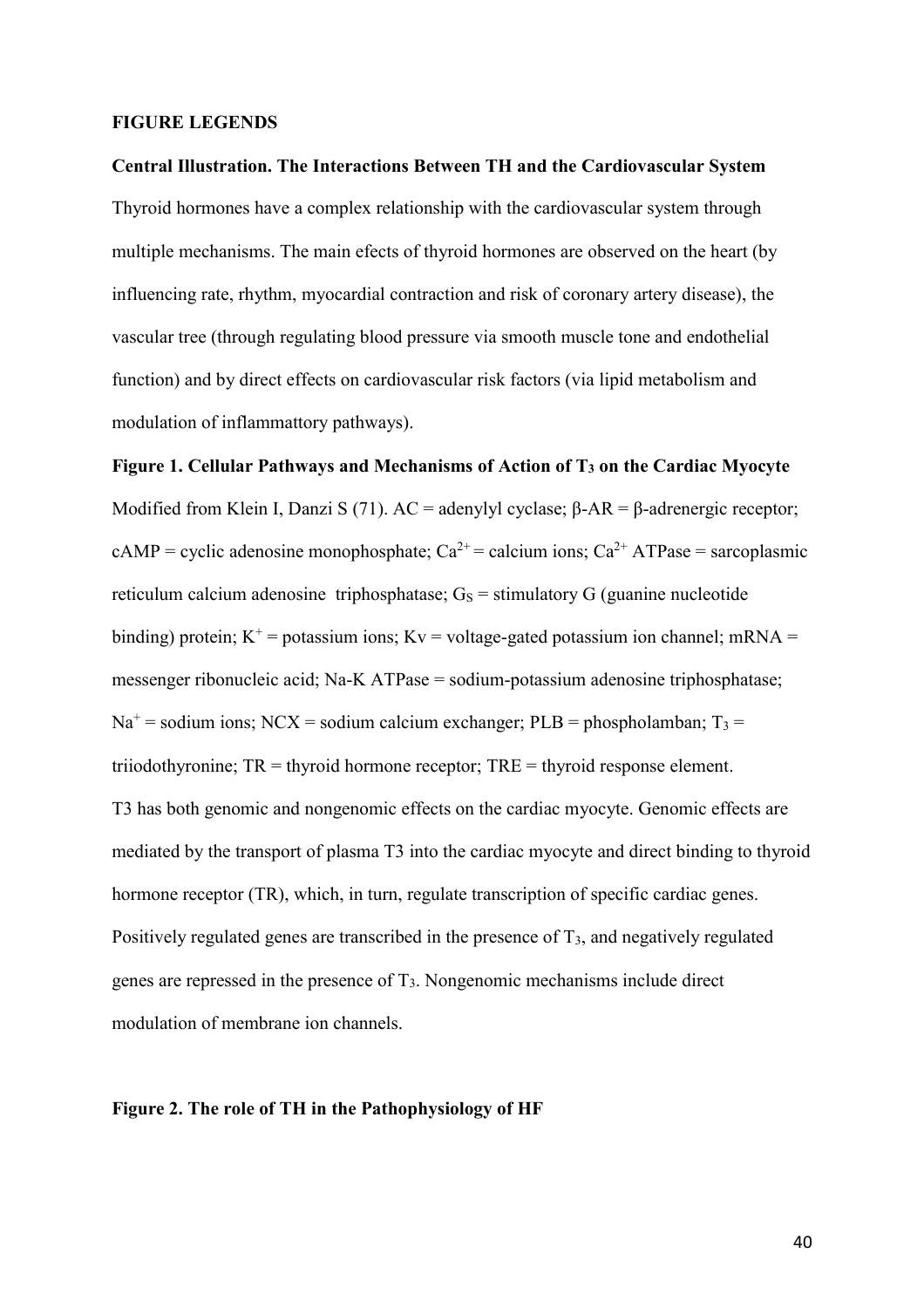$GFR =$  glomerular filtration rate;  $HF =$  heart failure;  $RAA =$  renin-angiotensin-aldosterone axis;  $TH =$  thyroid hormones.

# **Figure 3. Thrombus Area Ex Vivo in Representative Patients With Non–ST-Segment Elevation Myocardial Infarction by Thyroid Status**

**(Left)** SCH (subclinical hypothyroidism) patient. **(Right)** Euthyroid patient. Reprinted, with permission, from Viswanathan et al. (69).

#### **Figure 4. Mechanistic Effects of Duration of Hyperthyroidism on the Evolution of HF**

 $AF =$  atrial fibrillation; CHD = coronary heart disease; HF = heart failure; LVEDV = left ventricular end-diastolic volume; LVM = left ventricular mass; SVR = systemic vascular resistance.

## **Figure 5. Thyroid Function Changes in Critical Nonthyroidal Illness**

**(A)** The hormonal changes that occur in the hypothalamic–pituitary–thyroid (HPT) axis during critical illness. **(B)** Changes in thyroid hormone entry and metabolism at the level of the cardiomyocyte. Direction of arrows  $(\uparrow \downarrow)$  indicate increase (upwards) or decrease (downwards), respectively, whereas equal to  $(=)$  sign means no change. D  $(1-3)$  = deiodinase enzymes  $1 - 3$ ;  $rT_3$  = reverse triiodothyronine; TRH = thyrotropin releasing hormone; TSH = thyrotropin;  $T_4$  = thyroxine;  $T_2$  = diiodothyronine. Other abbreviations as in **Figure 1**.

#### **Figure 6. Structural Resemblance of Amiodarone to Thyroid Hormones T<sup>4</sup> and T<sup>3</sup>**

There is a structural similarity between amiodarone and thyroid hormones, with each molecule of the drug containing 2 iodine atoms, whereas  $T_4$  has 4 and  $T_3$  has 3 iodine atoms. This structural likeness contributes, in part, to the effects of the drug on thyroid hormones and function. Abbreviations as in **Figure 5**.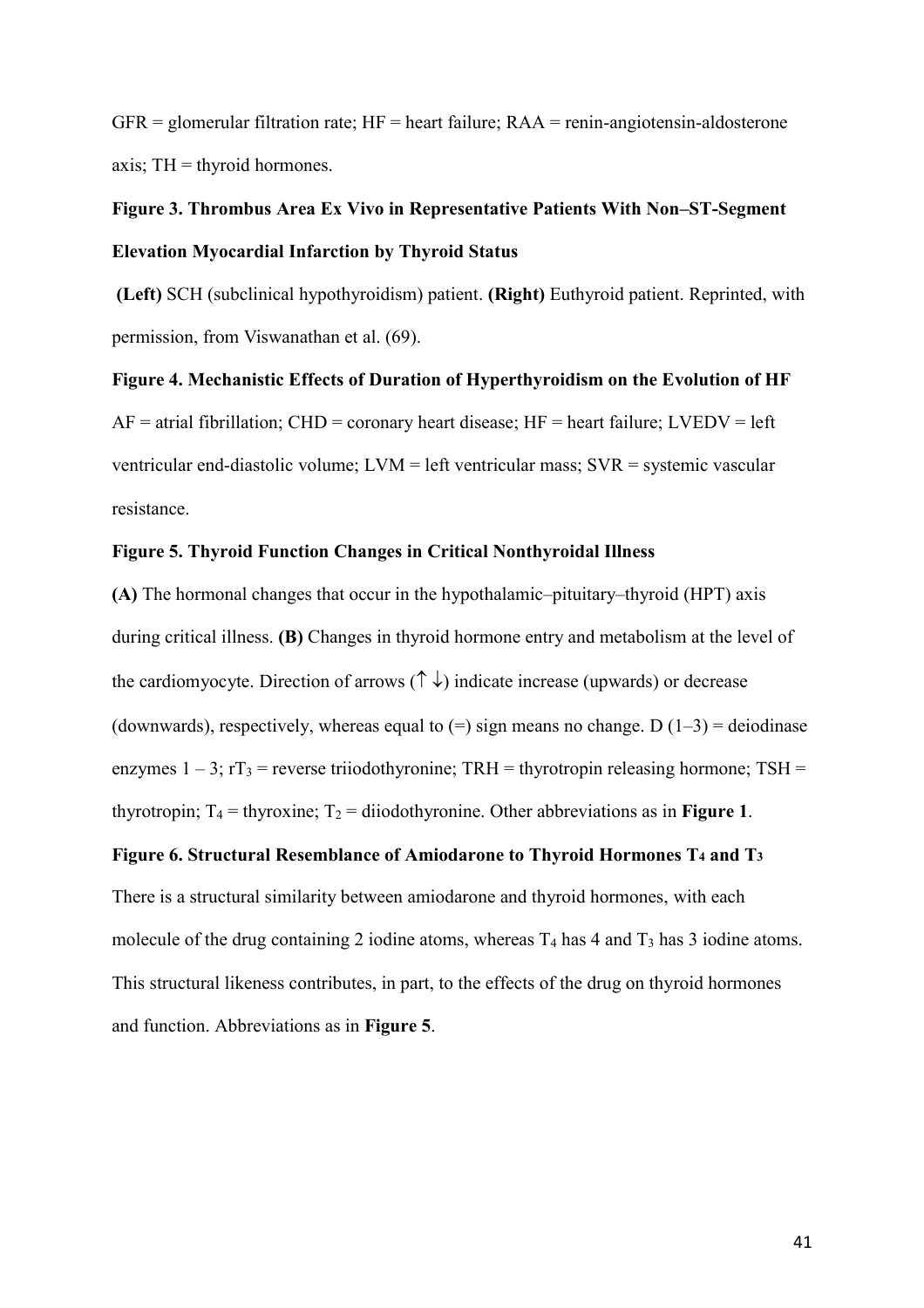# **Table 1. T3-Regulated Cardiac Genes**

| <b>Positively Regulated</b>                 | <b>Negatively Regulated</b>                                                                                |
|---------------------------------------------|------------------------------------------------------------------------------------------------------------|
| $\alpha$ - MHC                              | $\beta$ -MHC                                                                                               |
| voltage-gated $K^+$ channels (Kv1.5, Kv4.2) | $Na^{+}/Ca^{2+}$ exchanger (NCX1)                                                                          |
| SERCA2                                      | Phospholamban                                                                                              |
| $Na^+/K^+ATPase$                            | Adenylyl cyclase types V, VI                                                                               |
| $\beta$ 1-adrenergic receptor               | Thyroid hormone receptor $\alpha$ 1                                                                        |
| Adenine nucleotide translocase (ANT1)       | Thyroid hormone transporters (MCT8, 10)                                                                    |
|                                             | $Ca^{2+} =$ calcium; K <sup>+</sup> = potassium; Na <sup>+</sup> = sodium; MHC = myosin heavy chain; SERCA |

 $=$  sarcoplasmic reticulum adenosine triphosphatase;  $T_3 =$  triiodothyronine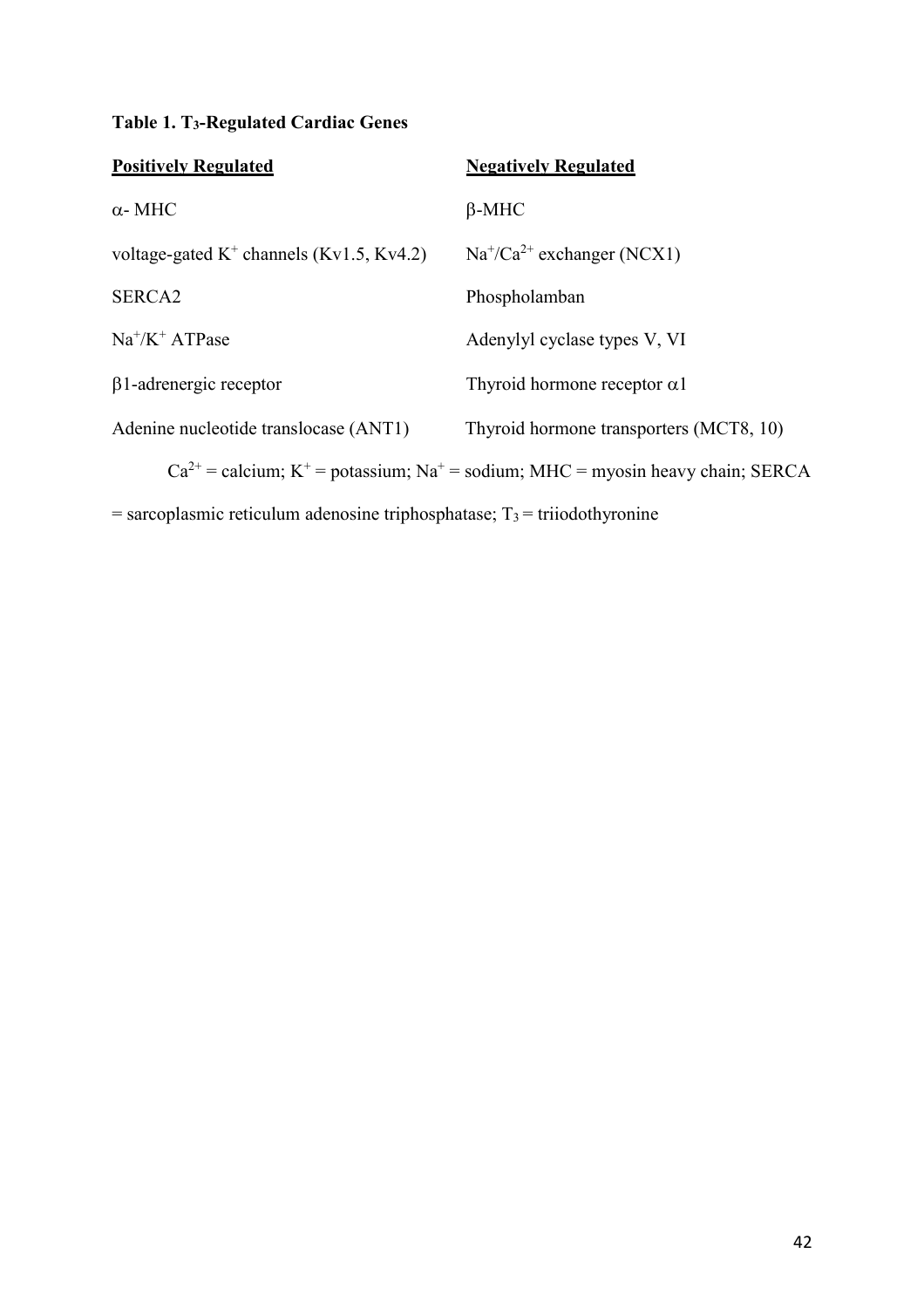|                         | <b>Overt Hyperthyroidism</b> | <b>Overt Hypothyroidism and</b> |
|-------------------------|------------------------------|---------------------------------|
|                         | and Subclinical              | Subclinical                     |
|                         | <b>Hyperthyroidism</b>       | Hypothyroidism                  |
| Lipid parameters        | Mild reduction               | Increased total cholesterol     |
|                         |                              | and LDL cholesterol             |
| Hypertension            | Systolic hypertension        | Diastolic hypertension          |
|                         | Wide pulse pressure          |                                 |
| Endothelial dysfunction | Excessive endothelial NO     | Impaired endothelial            |
|                         | production and exaggerated   | dependent vasodilation          |
|                         | vascular reactivity          | Increased arterial stiffness    |
|                         | Increased arterial stiffness |                                 |
|                         | and carotid intima-media     |                                 |
|                         | thickness in longstanding    |                                 |
|                         | untreated disease            |                                 |
| Thrombogenicity         | Increased fibrinogen and     | Unclear                         |
|                         | vWF in overt disease         |                                 |
| Cardiac function        | Increased risk of atrial     | LV systolic and diastolic       |
|                         | arrhythmias                  | dysfunction at rest and         |
|                         | Increased atrial size, LV    | during exercise                 |
|                         | mass, and impaired diastolic |                                 |
|                         | function in longstanding     |                                 |
|                         | untreated disease            |                                 |

# **Table 2. Effect of Thyroid Dysfunction on CV Disease Risk Factors**

 $CV = \text{cardiovascular}, \overrightarrow{LDL} = \text{low-density lipoprotein}; LV = \text{left ventricular}; NO =$ 

nitric oxide; vWF = von Willebrand factor